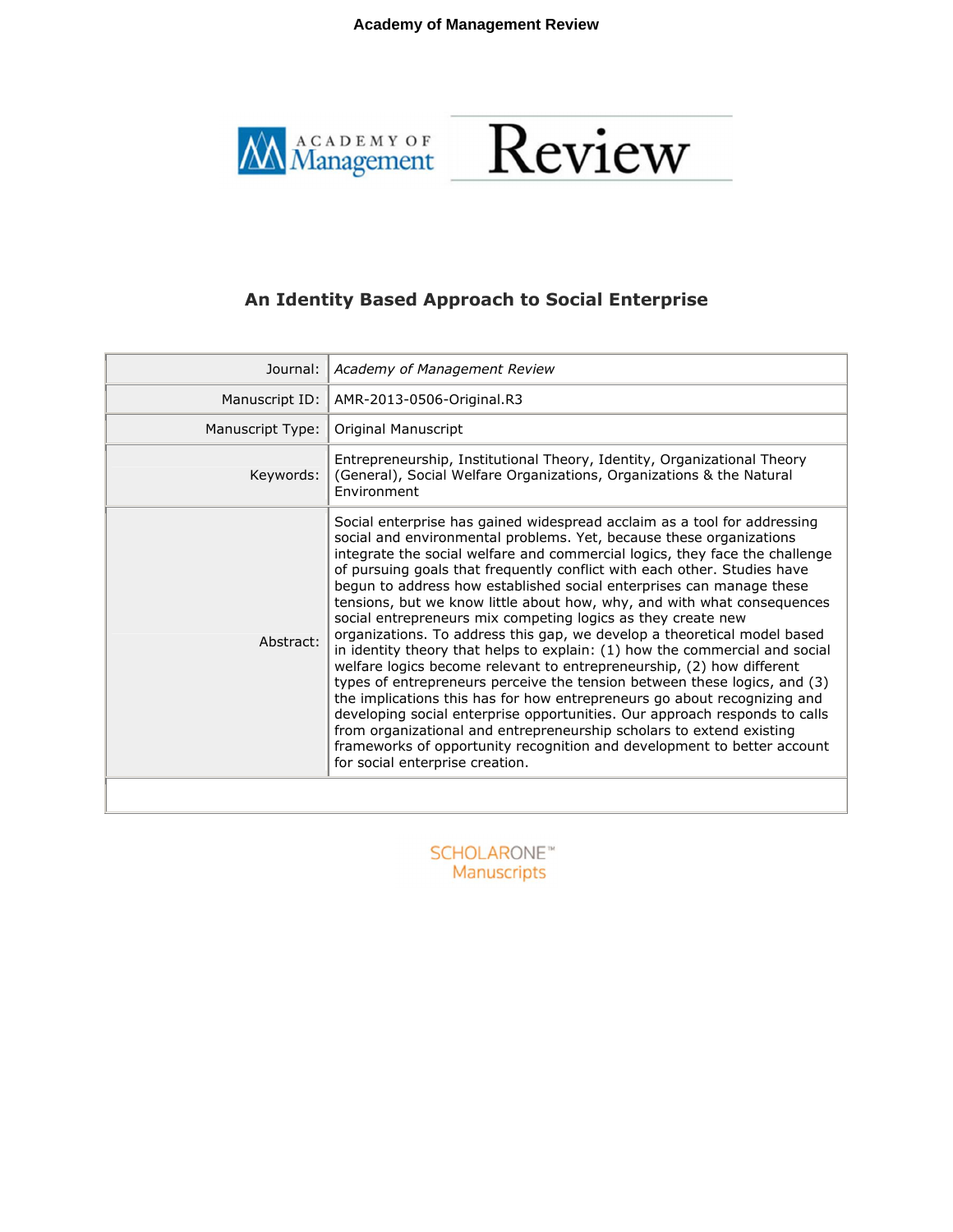# **An Identity-Based Approach to Social Enterprise**

TYLER WRY\* University of Pennsylvania 2000 Steinberg-Dietrich Hall 3620 Locust Walk Philadelphia, PA 19104-6370 twry@wharton.upenn.edu

JEFFREY G. YORK University of Colorado Boulder Business 406 Boulder, CO 80309-0419 303-807-6027 jeffrey.york@colorado.edu

\*Authors are listed alphabetically. We gratefully acknowledge the outstanding guidance and feedback we received from Vilmos Misangyi and three anonymous reviewers. We would like to thank Michael Conger, Michael Lounsbury, Josh Margolis, Nancy Rothbard, and Stasi York for their helpful comments on earlier versions of this article. Tyler Wry acknowledges funding support from the Wharton Social Impact Fund. Jeffrey York gratefully acknowledges the financial support of the Vogt Sustainability Research fund and the Shane Faculty Scholar Gift through the Center for Education on Social Responsibility at the Leeds School of Business, University of Colorado Boulder for this research.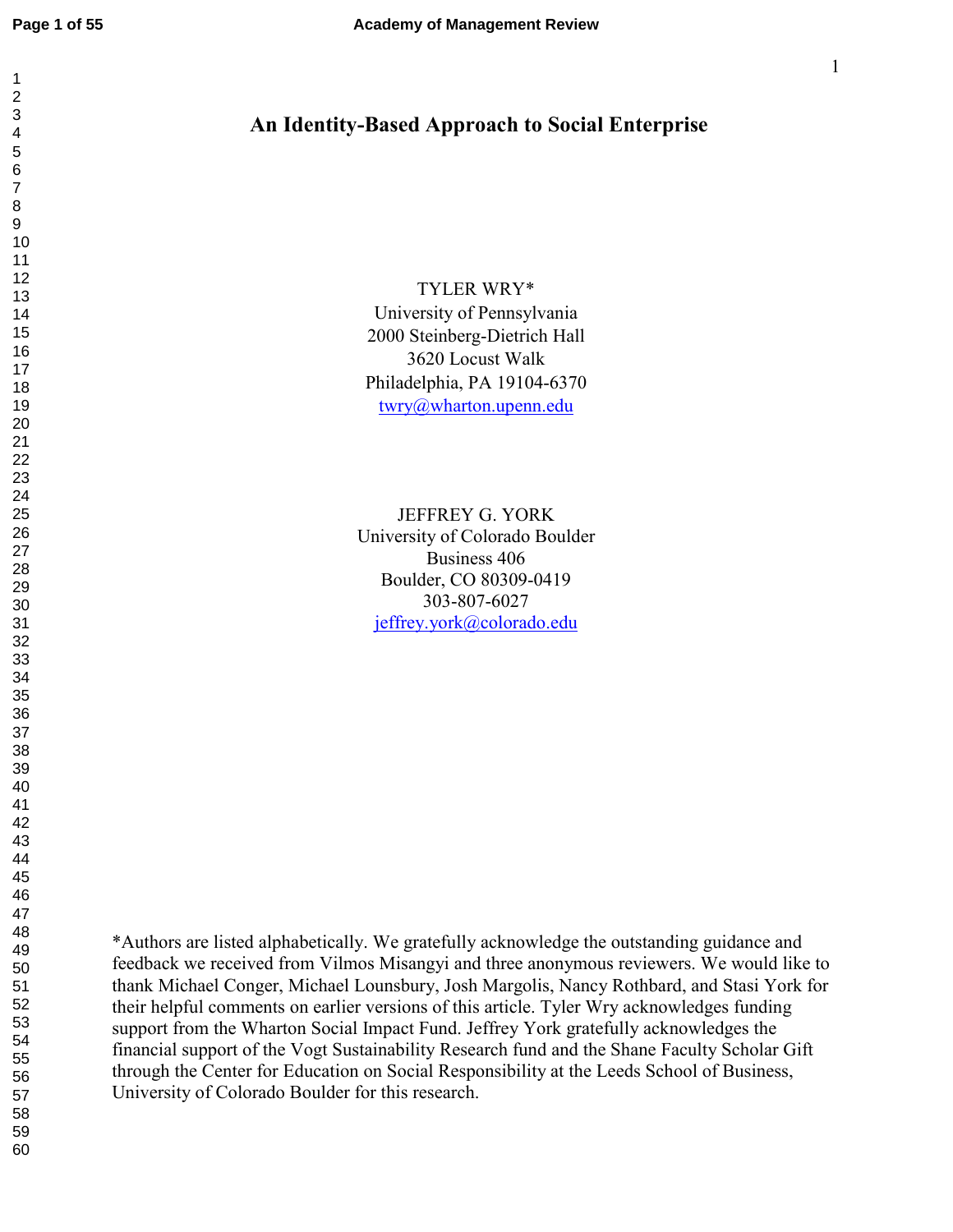# **An Identity-Based Approach to Social Enterprise**

# **ABSTRACT**

Social enterprise has gained widespread acclaim as a tool for addressing social and environmental problems. Yet, because social enterprises integrate social welfare and commercial logics, they face the challenge of pursuing goals that frequently conflict with each other. Studies have begun to address how established social enterprises can manage these tensions, but we know little about how, why, and with what consequences social entrepreneurs mix competing logics as they create new organizations. To address this gap, we develop a theoretical model based in identity theory that helps to explain: (1) how commercial and social welfare logics become relevant to entrepreneurship, (2) how different types of entrepreneurs perceive the tension between these logics, and (3) the implications this has for how entrepreneurs recognize and develop social enterprise opportunities. Our approach responds to calls from organizational and entrepreneurship scholars to extend existing frameworks of opportunity recognition and development to better account for social enterprise creation.

Keywords: Social Enterprise, Social Entrepreneurship, Hybrid Organizations, Identity, Institutional Logics, Sustainability, Entrepreneurship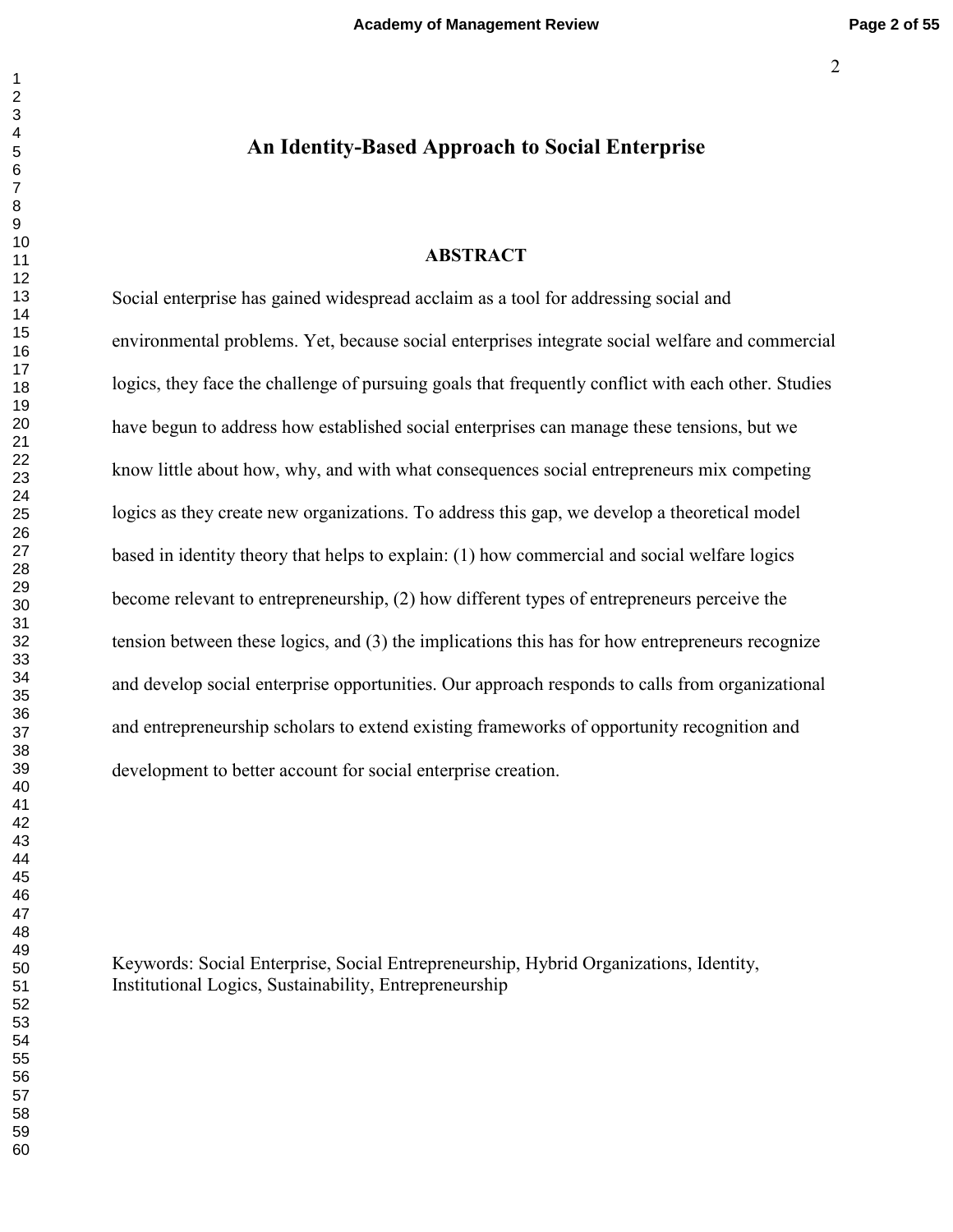# **An Identity-Based Approach to Social Enterprise**

Social enterprise has gained widespread acclaim as a tool for addressing problems such as poverty, inequality, and environmental degradation (Dacin, Dacin, & Tracey, 2011; Mair & Marti, 2006; Short, Moss, & Lumpkin, 2009). While a single definition has yet to emerge, most agree that social enterprise entails the integration of social welfare and commercial aims in an organization's core (Battilana & Lee, 2014; Miller, Grimes, McMullen, & Vogus, 2012). For example, Work Integration Social Enterprises create income by moving at-risk populations into employment (Pache & Santos, 2013), microfinance generates revenue by extending loans to the poor (Battilana & Dorado, 2010), and renewable energy firms create profitable and ecologically beneficial electricity (Pacheco, York, & Hargrave, 2014). The joint pursuit of social and financial aims distinguishes social enterprises from commercial organizations where social responsibilities are ancillary to financial concerns, and from non-profits that rely on donor support to pursue social welfare aims (Besharov & Smith, 2014; Dacin et al., 2011).

 Following an early focus on the unique features of social enterprises and their founders (see Dacin et al., 2011; Short et al., 2009 for reviews) the most sustained research efforts in this area have been from organizational scholars (see Battilana & Lee, 2014 for a review). From this perspective, social enterprise exemplifies hybrid organizing, in which rival institutional logics – shared meaning systems that confer legitimacy upon particular goals and practices (Thornton, Ocasio,  $&$  Lounsbury, 2012) – are integrated into an organization. This work argues that: (1) social enterprises integrate aspects of commercial and social welfare logics and (2) because it is often difficult to pursue the financial and social goals associated with these logics concurrently, social enterprises are more highly disposed to conflict and tension than other organizations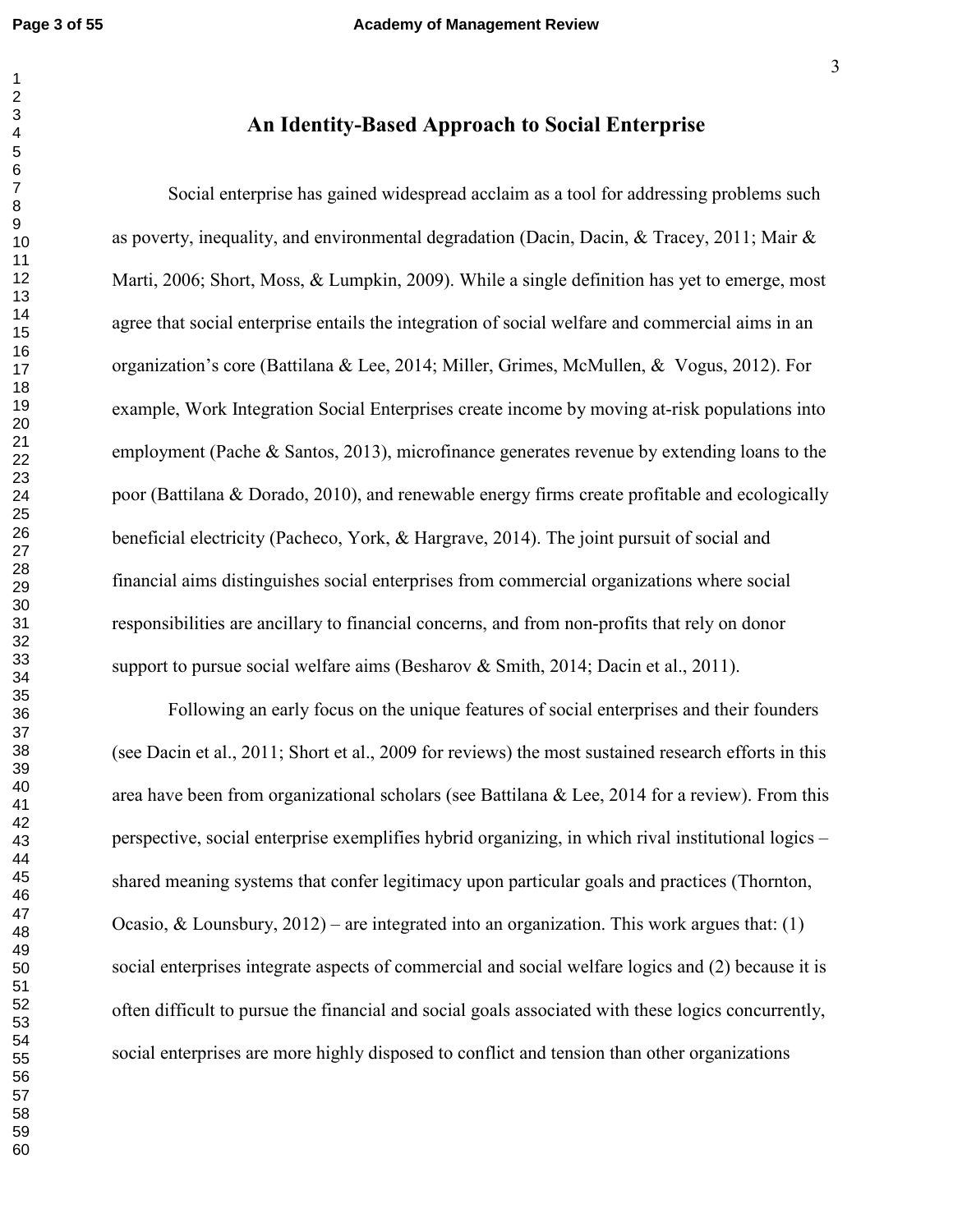(Battilana & Lee, 2014; Besharov & Smith, 2014; Smith, Gonin, & Besharov, 2013)<sup>1</sup>. In particular, studies have found that conflicts arise when coalitions within or outside of the organization support different logics and spar over which should be prioritized (Battilana  $\&$ Dorado, 2010; Pache & Santos, 2013). A key challenge for social enterprises is to address these tensions and find a productive balance between financial and social aims (Battilana, Sengul, Pache, & Model, 2014).

 To this end, a number of studies have endeavored to understand how contesting parties can transcend (Battilana & Dorado, 2010; York, Hargrave, & Pacheco, 2015), negotiate (Ashforth & Reinger, 2014; Battilana et al., 2014; Jay, 2013), and selectively integrate (Pache & Santos, 2010; 2013) aspects of the commercial and social welfare logics. Yet, while this work offers useful insight into the internal dynamics of established social enterprises, it tells us little about their creation. Social enterprises and their external environments are theorized as complex, but these forces only become relevant once a venture has emerged. Conversely, actors are portrayed as carriers of a single logic for which they advocate. How then do multiple logics become relevant to the venturing process during which individual entrepreneurs recognize and develop plans to address social enterprise opportunities? What accounts for the level of conflict that an entrepreneur perceives between different logics? How does this perception affect the ways in which social and financial aims are incorporated within a nascent social enterprise?

 Echoing these gaps in their wide-ranging review, Dacin and colleagues (2011) note that social enterprise research is largely divorced from the core mechanisms of entrepreneurship. As

-

<sup>&</sup>lt;sup>1</sup> Our terminology of "commercial" and "social welfare" logics follows Besharov and Smith, 2014. Still, we recognize that other studies have labeled these meaning systems in different ways. Examples include "business" vs. "charity" logics (Battilana & Lee, 2014), "business" vs. "nonprofit" (Jay, 2013); "for-profit" vs. "non-profit" (Tracey et al., 2011); "banking" vs. "development" (Battilana & Dorado, 2010), "market" vs. "social welfare" (Pache & Santos, 2010) and "economizing" vs. "ecologizing" (York et al., 2015).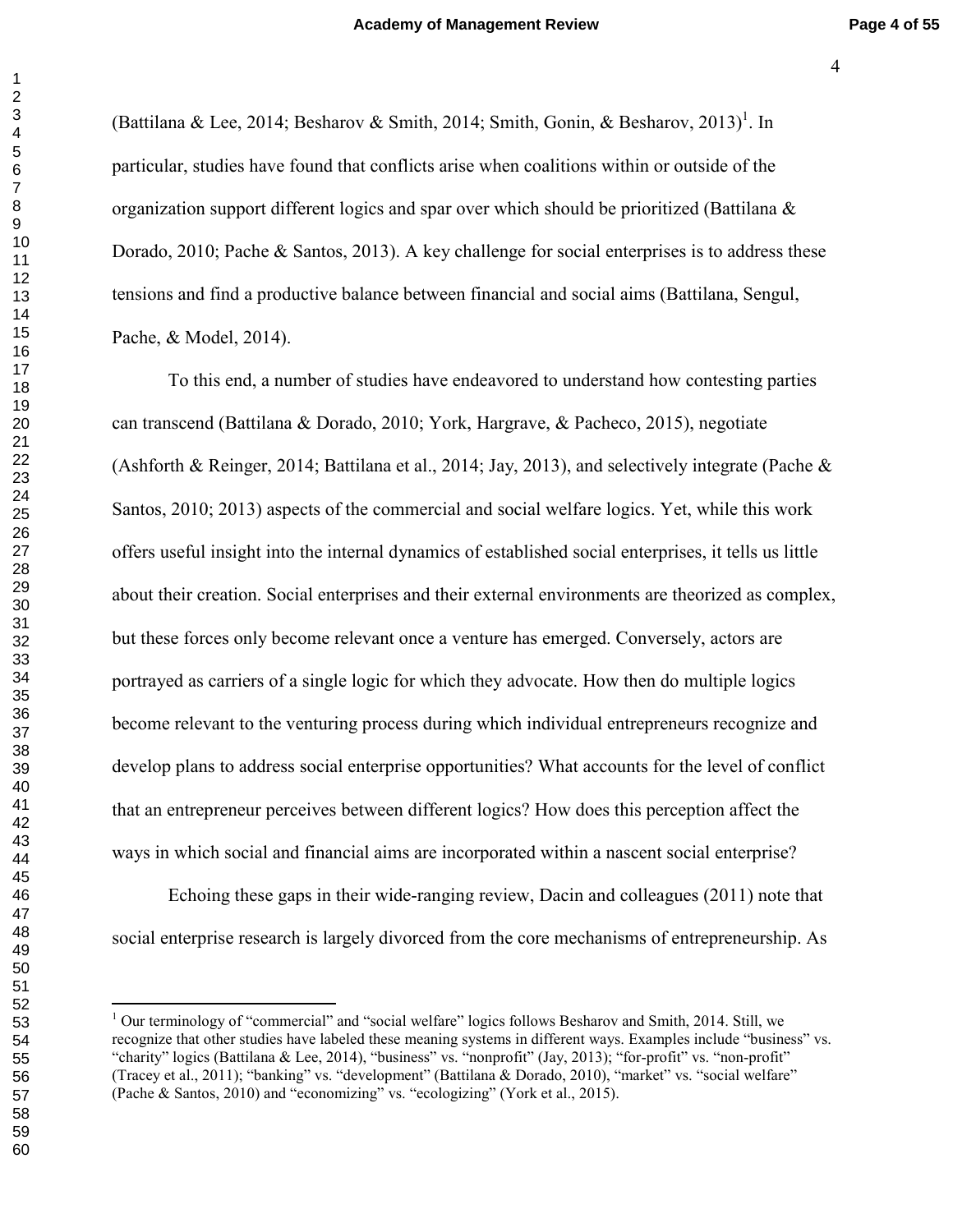#### **Page 5 of 55 Academy of Management Review**

such, they argue there is a need for theory building that extends frameworks in the entrepreneurship literature to account for the unique features of social enterprise. Mirroring this argument, Shepherd and colleagues (2015) suggest that the study of entrepreneurial opportunity should be elaborated to understand how entrepreneurs make decisions related to the recognition and pursuit of not only commercial, but also social enterprise opportunities.

Heeding these calls, we develop a theoretical approach that links institutional logics, identity theory, and social enterprise creation. In doing so, we argue that actors have varied identities, and these may be associated with the commercial logic or the social welfare logic (Stryker, 2008; Thornton & Ocasio, 2008). We then consider how multiple identities may become relevant to the venturing process and develop a typology of entrepreneurs who prioritize social versus financial aims in different ways. Thus, to the extent that there is conflict in social venture creation, we argue that it is inherently an identity conflict. Building on studies of bicultural individuals – defined as people with salient identities that rationalize divergent goals (Tadmor, Tetlock, & Peng 2009) – we develop propositions about how identity conflict may: (1) affect the recognition of social enterprise opportunities, and (2) lead entrepreneurs to integrate social and financial aims in different, but patterned ways through the process of opportunity development. We conclude by discussing the implications of our theory for research on social enterprise and entrepreneurship.

# **IDENTITY, LOGICS, AND SOCIAL ENTERPRISE**

 We argue that identity theory provides a useful lens to account for social enterprise creation (Stryker, 2000; Stryker & Burke, 2000). Rather than examining conflicting goals as linked to groups within a social enterprise (e.g. Battilana & Lee, 2014; Pache & Santos, 2010), an identity-based approach endogenizes conflicting logics within the individual. To this end, we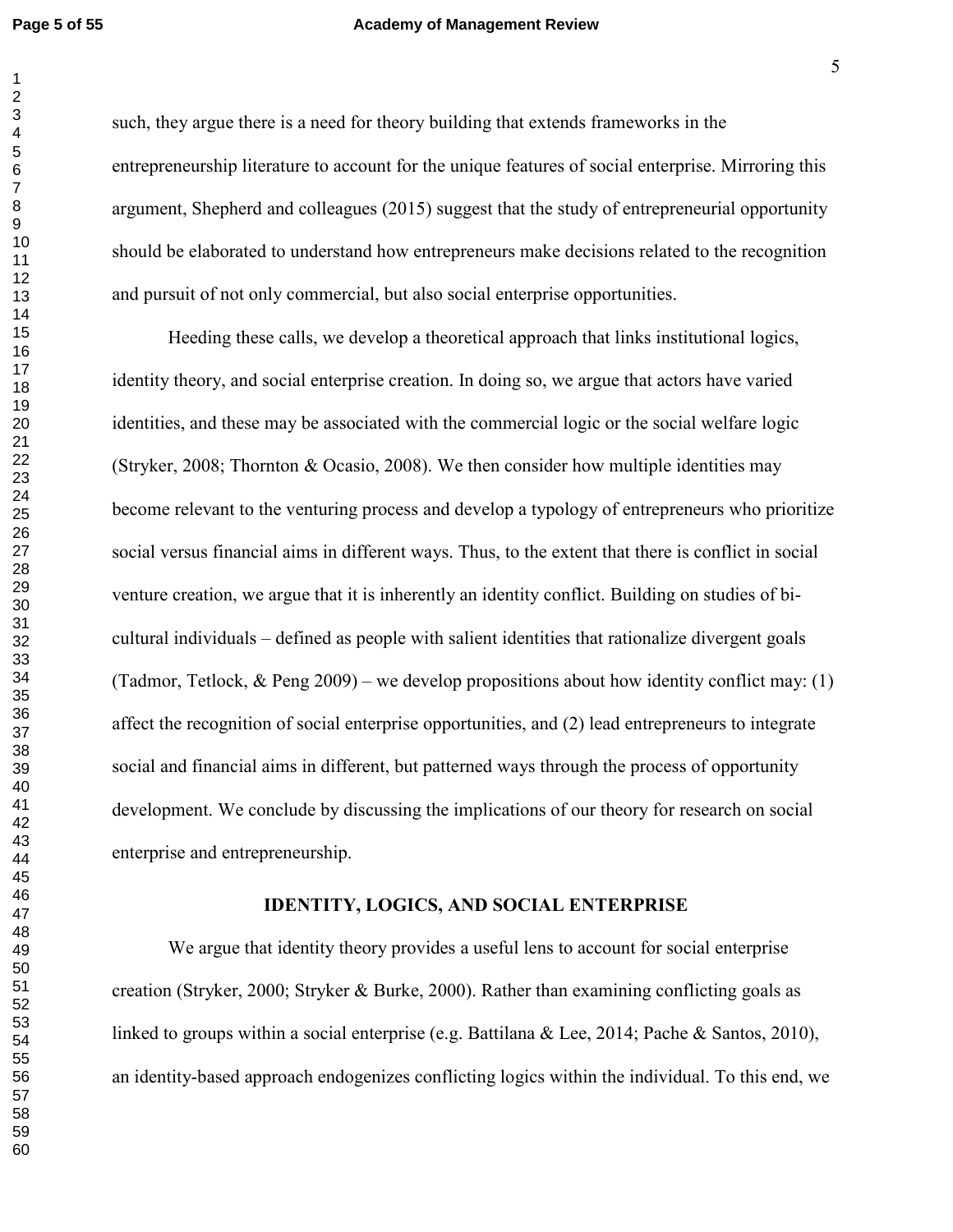argue that identities are related to an entrepreneur's knowledge, competencies, and social relations, and that each of these is relevant to the social enterprise creation process. Moreover, identity theory links these mechanisms to institutional logics, helping to explain how social welfare and commercial logics may become variably relevant to the recognition and development of social enterprise opportunities.

 Identity theory, based in symbolic interactionism, follows the dictum that "society shapes self shapes social behavior" (Mead, 1934; Stryker, 1980). From this perspective, identities are broadly recognized and meaningful categories that people apply to themselves and others as role players (e.g., doctor, lawyer, parent), group members (e.g., Asian, Catholic) and individuals (e.g., moral, powerful) (Stryker & Burke, 2000)<sup>2</sup>. Each identity has a behavioral standard that reflects commonly understood expectations for how the identity should be enacted (Stryker, 1980). For instance, the parent identity carries expectations to nurture, discipline, and provide for one's children, while the professor identity is defined around practices such as teaching, research, and academic service (Stryker, 2000). In addition, behavioral standards rationalize why the practices related to an identity are appropriate and desirable; this evaluative function is where identity theory and institutional logics intersect (Stryker, 2008; Thornton et al., 2012).

Identities and logics are distinct, but related, constructs (Creed, DeJordy, & Lok, 2010; Glynn, 2008; Lok, 2010). Logics are shared meaning systems that rationalize the legitimacy of particular values and goals; as such, they provide a basis for meaningful action. Identities are affiliated with logics and specify practices through which these values and goals are pursued (Thornton et al., 2012: 85-90). Rao and colleagues (2003) laid the foundation for this integration

<sup>&</sup>lt;sup>2</sup> It is important to clarify that our approach is based in identity theory (Stryker, 2000) as opposed to social identity theory (Hogg & Abrams, 1988). In both perspectives, an individual draws meaning from her association with particular social categories. However, social identity theory focuses primarily on in-group / out-group categorization and its consequences, while identity theory regards groups as sets of interrelated individuals and considers how behavior is motivated and takes place through roles that are embedded in these groups.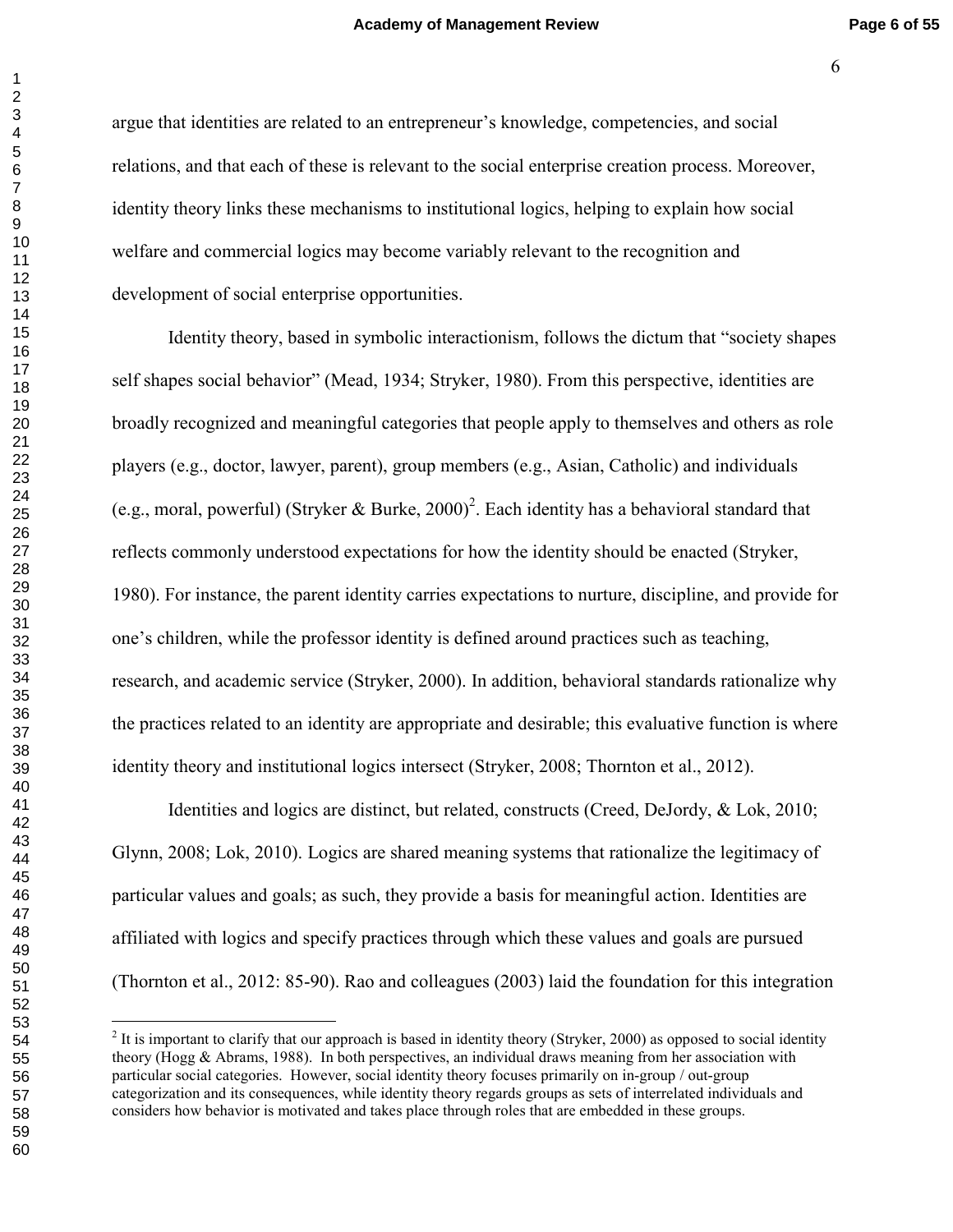#### **Page 7 of 55 Academy of Management Review**

by reasoning that logics are enacted through identities and that identity movements can lead to institutional change. Capturing this relationship directly, Misangyi, Weaver, and Elms (2008: 754) note that, "institutions provide the shared meaning that gives coherence to social life through the creation of social identities… that define the cognitive schemas and roles governing behavior in a given situation." Offering an illustration, Lok (2010) showed that the manager identity in the United Kingdom is tied to a commercial logic and carries behavioral expectations related to profit-maximization. Dunn and Jones (2010) similarly found that physician identities are linked to a scientific logic, and public health worker identities to a patient-care logic. As a result the two groups often disagree over the meaning and practices of medical education.

As well as being meaningful, identities are motivational. When a person adopts an identity, she internalizes its behavioral standard as an evaluative framework that is utilized to interpret and organize information (Markus, 1977). People feel internally accountable to enact their identities because doing so produces feelings of authenticity and self-esteem, while discordant acts lead to negative emotions (Stets & Burke, 2000; Thoits, 1991). Further, identities are enacted in and validated through social relations, creating external accountability pressures. Identity-consistent behavior leads to positive feedback, while violation elicits derision, scorn, and even the breaking of social ties (Stryker, 1980). The strength of these external forces varies with the number and depth of social relations associated with an identity. As Stryker (2008: 20) notes, "when one's relationships… depend on being a particular kind of person and playing out particular roles, one is committed to being that kind of person." Taken together, these internal and external accountability pressures predict identity *salience*, which is defined as the likelihood that a person will enact an identity in situations that allow for discretion (Callero, 1985; Stets  $\&$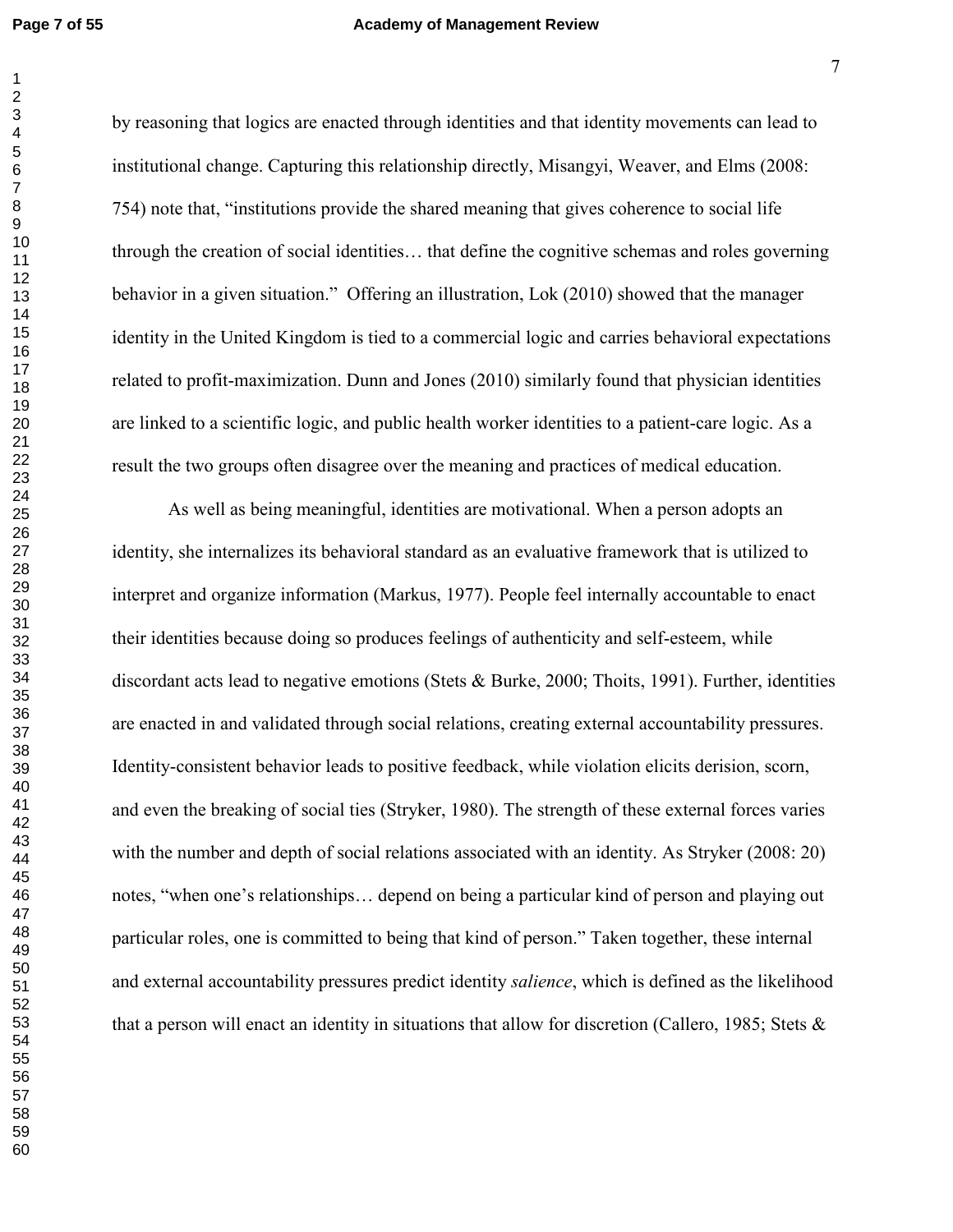Burke, 2000). People choose to spend more time in their salient identities and thus tend to amass knowledge and competencies related to their enactment (Benet-Martinez, Lee, & Leu, 2006).

While social enterprise research has yet to deeply engage with identity theory, a number of studies have implied that a single identity – and its associated logic – is salient to different members of these organizations. Battilana and Dorado (2010) found that microfinance loan officers who identified as teachers or social workers carried the social welfare logic, whereas those who identified as accountants and lawyers carried the commercial logic. Jay (2013) found similar dynamics in the Cambridge Energy Alliance, and Pache and Santos (2010) theorized that occupational groups react differently to external demands because they are socialized into different logics. In each case, the central premise is that actors prioritize values and goals that align with their salient identities, so that some advocate for the pursuit of social welfare and others for efficiency and profit. Conflict within a social enterprise is thus theorized as *inter*personal, with the integration of social and financial aims resulting from compromises among internal factions (Battilana et al., 2014; Jay, 2013). However, while this is reasonable for established organizations, it is of little relevance to social enterprise creation, where an entrepreneur values and integrates social and financial aims through the venture creation process (Dacin et al., 2011; Shepherd et al., 2015).

## **The Influence of Multiple Identities in Venture Creation**

We argue that understanding social enterprise creation requires moving away from a conception of actors as unitary and instead adopting a view that accounts for plurality in an entrepreneur's values and goals (Dacin et al., 2011). Identity theory is useful here as it accepts that actors hold multiple identities by virtue of their varied roles and individual self-meanings, and that these can align with different logics (Stryker, 2008; Thornton et al., 2012). Applied to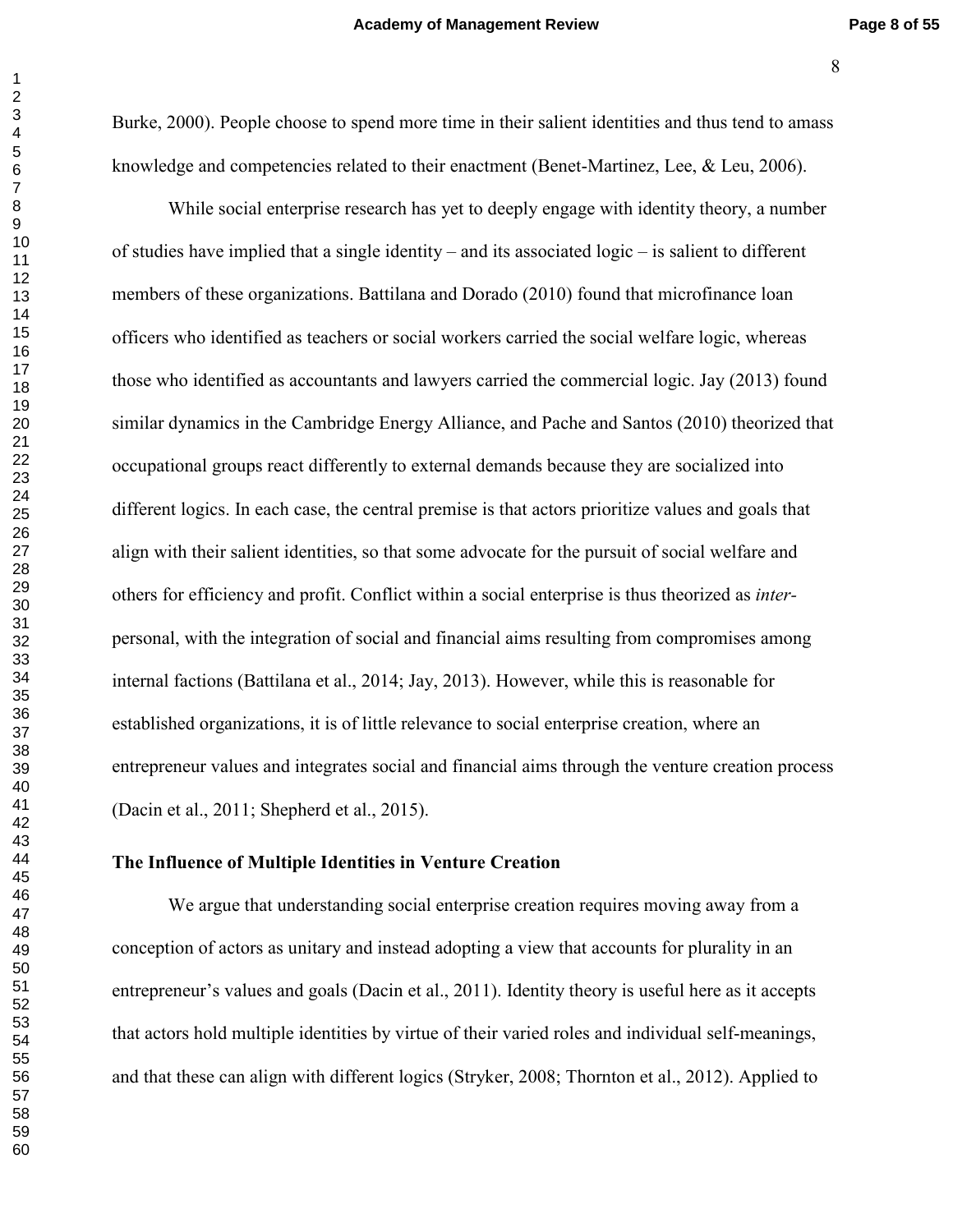<u>.</u>

#### **Page 9 of 55 Academy of Management Review**

social enterprise, we argue that insight can be gained by attending to an entrepreneur's salient role and personal identities (Burke, 2004; Hitlin, 2003) because these may align with social welfare or commercial logics and are likely to be jointly relevant to venture creation.

**Role identities.** Within society, each person is involved in multiple sets of social relationships in which they occupy positions and play roles. Each role carries a specific behavioral standard that, when internalized, forms the basis for a *role identity* (Styker & Burke, <sup>3</sup>. When salient, such identities carry strong internal and external accountability pressures because they comprise important self-meanings and are enacted within specific sets of social relations. Competent enactment leads to positive internal affect and external praise (Stryker & Burke, 2000). For instance, organizational scholars have aptly illustrated this in the context of work roles. Such identities have specific behavioral expectations and help to define "who one is in society" (Bidwell, Won, Barbulesu, & Mollick, 2014). They also provide a foundation for the formation of deep professional and peer relations that are tied to the role (Chua, Ingram, & Morris, 2008). As such, these identities tend to carry strong internal and external accountability pressures – and are thus salient – resulting in frequent enactment and the development of focused knowledge and competencies (Beyer & Hannah, 2002; Dokko, Wilk & Rothbard, 2009).

Relevant to our theorizing, studies have linked certain role identities to both social welfare and commercial logics. While not an exhaustive list, clergy (Tracey, 2012), community organizer (Lounsbury, Ventresca, & Hirsch, 2003), parent (Cardon et al., 2005), social worker, and teacher (Battilana & Dorado, 2010) have been tied to the social welfare logic. Accountant, corporate lawyer (Battilana & Dorado, 2010), manager (Glynn, 2000), and venture capitalist (Wry et al., 2014) role identities, on the other hand, align with commercial logic.

<sup>&</sup>lt;sup>3</sup> We use the terms 'role' and 'role identity' interchangeably through the remainder of the paper (e.g., Stryker, 2008).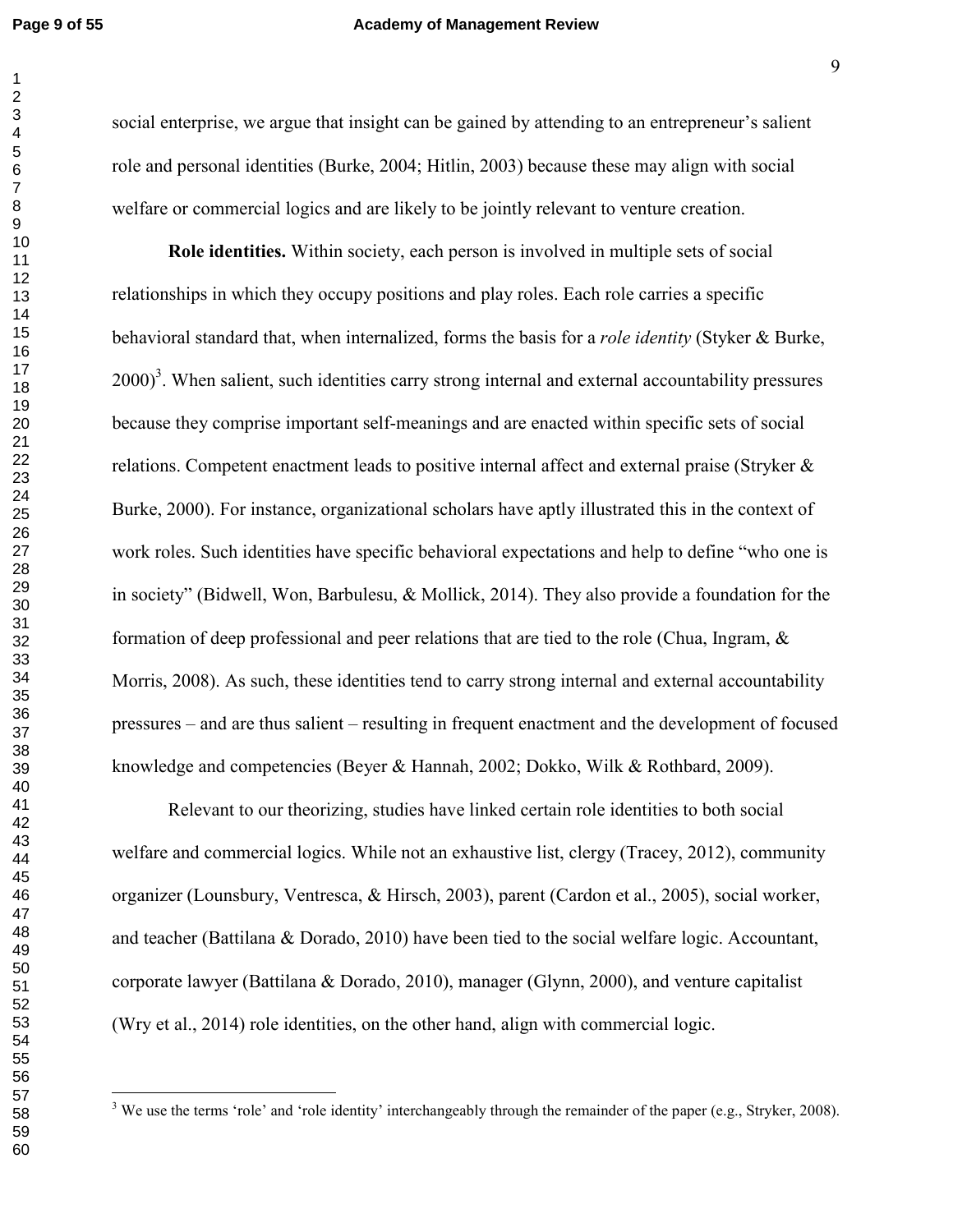**Personal identities**. In addition to their role identities, individuals have personal identities that comprise self-meanings about who they are *across* situations and relationships (Burke, 2004; McCall & Simons, 1978). These identities entail beliefs about desirable behaviors that are experienced as fundamental to one's self and create feelings of authenticity when enacted (Hitlin, 2003). Rather than being linked to a specific role, personal identities are enacted through other identities. This may take place through customization, where an actor tailors a role to better align with her personal identity (Ibarra, 1999), or through adoption, where she adopts an aligned role (Hitlin, 2003). For example, a person who defines herself as "caring" will likely act as such in her spouse identity, and may also adopt roles such as "homeless shelter volunteer" that align with this personal identity (Stets & Carter, 2012). It is important to note, though, that in the absence of a specific aligned role, the behavioral expectations of a personal identity are quite broad and are enacted within varied social relationships. As such, knowledge, competencies and social relations are more diffuse for personal than for role identities, which have specific behavioral expectations and are enacted in focused sets of social relations (Stets & Biga, 2003).

As with role identities, studies have validated the existence of personal identities related to social welfare and commercial logics. Examples of the former include benevolence, caring, environmental protection, and social justice; conversely, identities related to power, wealth, and hedonism align with the commercial logic (Hitlin, 2003; Stets & Biga, 2003; Stets & Carter, 2012). Building on these observations, we argue that role and personal identities may provide a pathway through which commercial and/or social welfare logics are infused into the venture creation process, and are thus relevant to understanding the emergence of social enterprises.

## **Identities and Opportunity**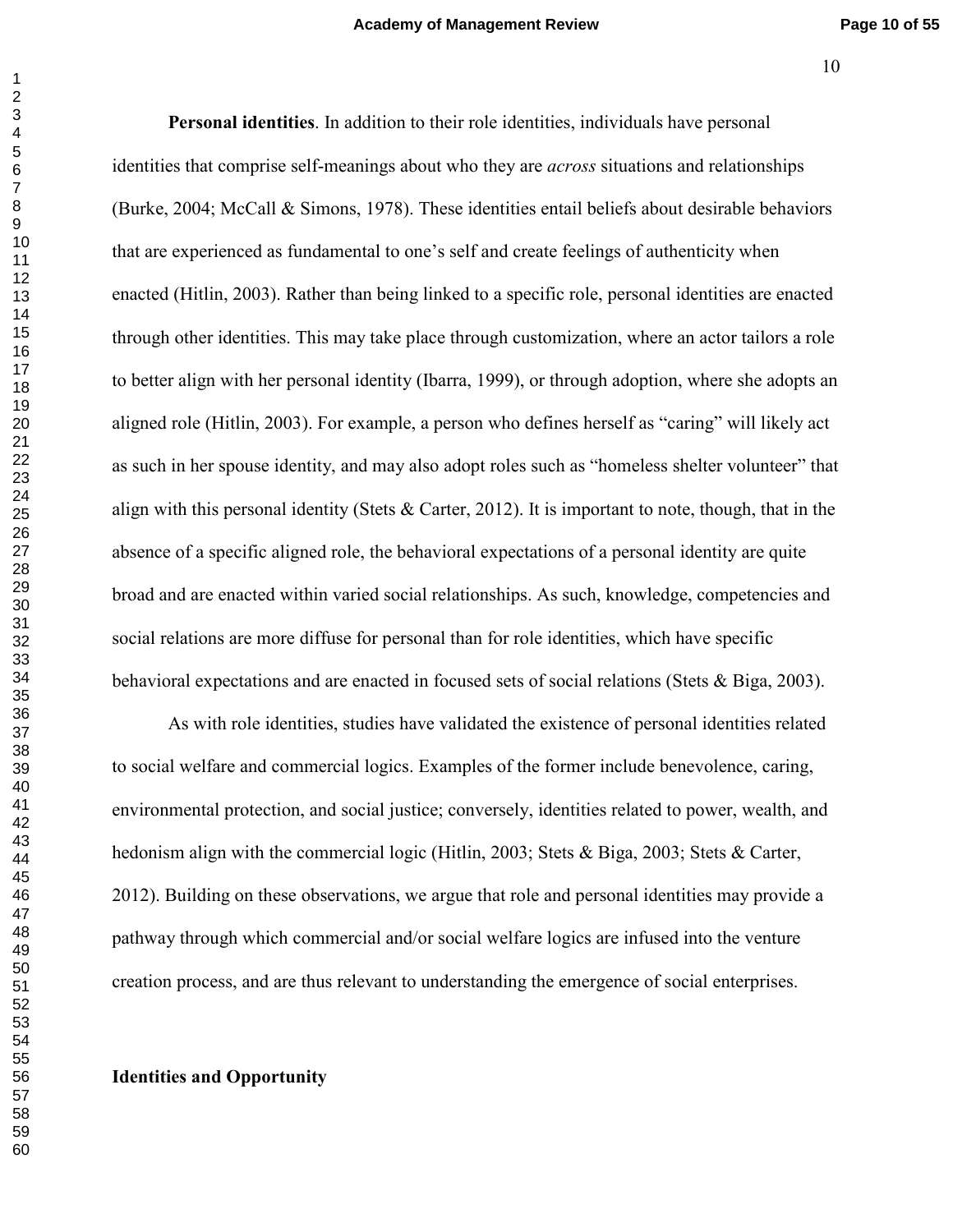**Opportunity recognition.** The first step in the creation of any new venture is opportunity recognition; a potential entrepreneur spots an unmet need, or uncovers patterns that yield a new business idea (Alvarez & Barney, 2007; Venkataraman, 1997; Shane & Venkataraman, 2000). In either case, the opportunities an actor recognizes are related to issues, information, and environmental shifts that she observes in a particular domain. As Ozgen and Baron (2007: 175) note, "to identify opportunities for viable new ventures, entrepreneurs must gather, interpret, and apply information about… technologies, markets… and other factors." This process is driven by two key mechanisms: knowledge and social relationships. Actors are more likely to become aware of opportunities in areas where they are knowledgeable (Aldrich & Ruef, 2005; Baron, 2004), and apply their knowledge to assess the appeal (McMullen & Shepherd, 2006) and viability of an opportunity (Dimov, 2007). There is also evidence that an entrepreneur's social relationships serve as information conduits that direct attention toward some opportunities and not others (De Carolis & Saparito, 2006; Ozgen & Baron, 2004). Salient identities relate to both mechanisms, and thus likely affect the types of opportunities an entrepreneur recognizes. The behavioral standard of a salient identity works as a perceptual filter that increases sensitivity to particular cues (Markus, 1977), and the knowledge associated with a salient identity focuses an actor's attention on identity-consistent stimuli (Stryker & Burke, 2000). People are thus more highly attuned to issues and information that they perceive as consistent with their salient identities (Mills, 1999; Swann, 1997). This is reinforced by the tendency for social relations associated with an identity to selectively channel particular types of information to the identity holder (Stryker & Serpe, 1994).

While entrepreneurship scholars have not directly linked identity theory to opportunity recognition, a number of studies have implied that role and personal identities affect the types of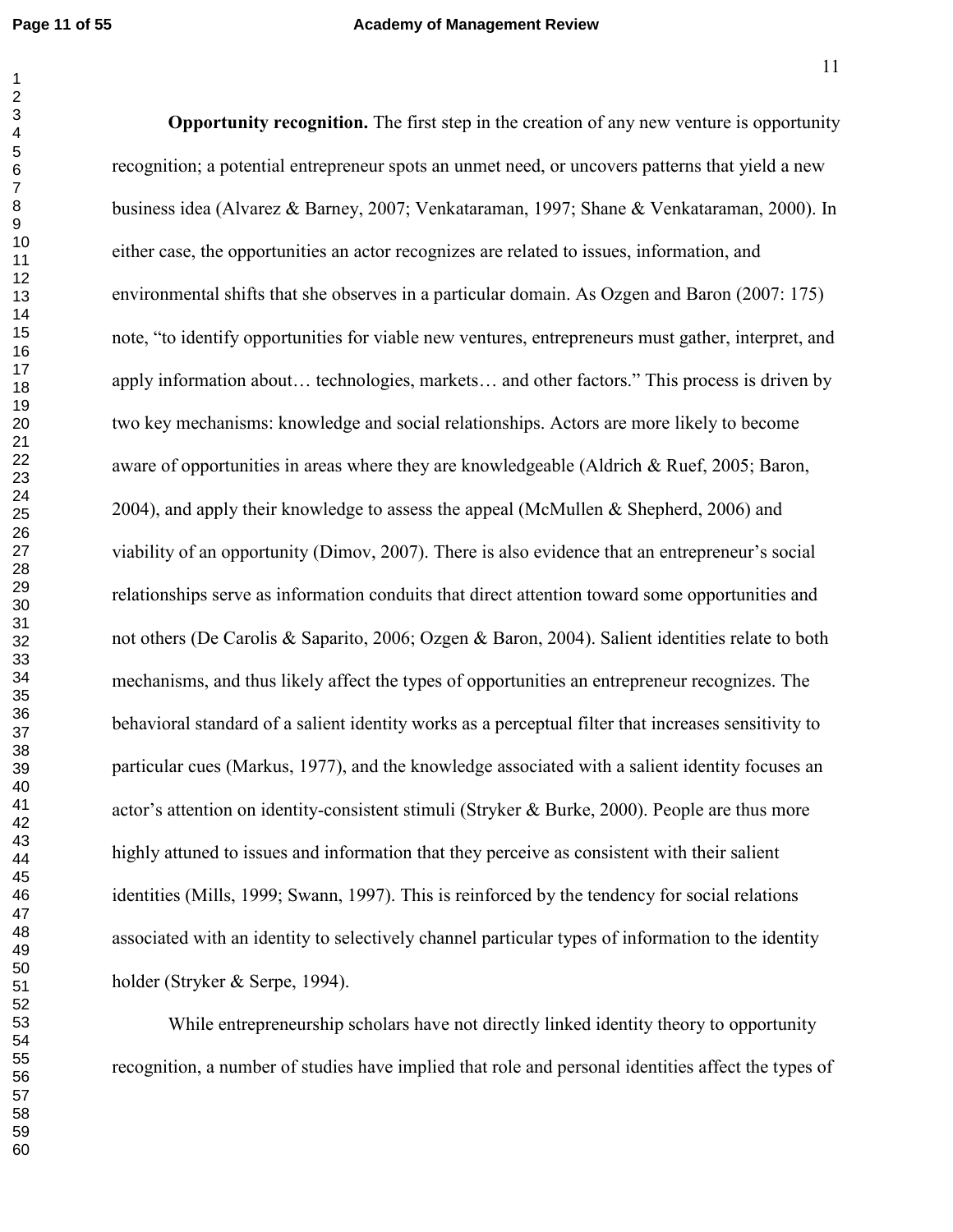opportunities an entrepreneur recognizes. There is a consistent finding that work roles and other salient role identities provide the knowledge that actors use to identify market gaps and evaluate opportunities in aligned domains (Baron, 2004; Fauchart & Gruber, 2011; Sarasvathy, 2008; Short et al., 2009). The information channeled to an entrepreneur through industry networks and professional contacts has also been shown to direct attention to specific types of opportunities (Ardichvili, Cardozo, & Ray, 2003; Hoang & Antoncic, 2003). Personal identities may also affect opportunity recognition to the extent that actors attend to identity-consistent cues and receive like information through a broad array of social relationships (Hitlin, 2003). Illustrating this, Weber and colleagues (2008: 534) found that entrepreneurs came to recognize opportunities in grass-fed ranching because they viewed "production as a commercial and moral enterprise congruent with personal… identities." Choi and Gray (2008) also showed that many entrepreneurs evaluated potential opportunities in relation to their personal environmentalist identity (Stets & Biga, 2003).

**Opportunity development.** Once an opportunity is recognized, the next step for an entrepreneur is to detail how the opportunity will be pursued (Ardichvili et al., 2003; Zott  $\&$ Amit, 2007). This involves drawing together insights about target markets, resources, revenue streams, and costs to develop a model for how a venture will create and capture value. These efforts evolve through an iterative process of internal development and evaluation, through which an entrepreneur applies her knowledge and competencies to develop a business model (Mitchell et al., 2007), and external feedback, where she seeks advice on the quality and potential of the nascent venture (Sarasvarthy, 2001; 2008).

Studies have found that knowledge and competencies in a particular domain are key factors in opportunity development (see Zott & Amit, 2007). Salient role identities are thus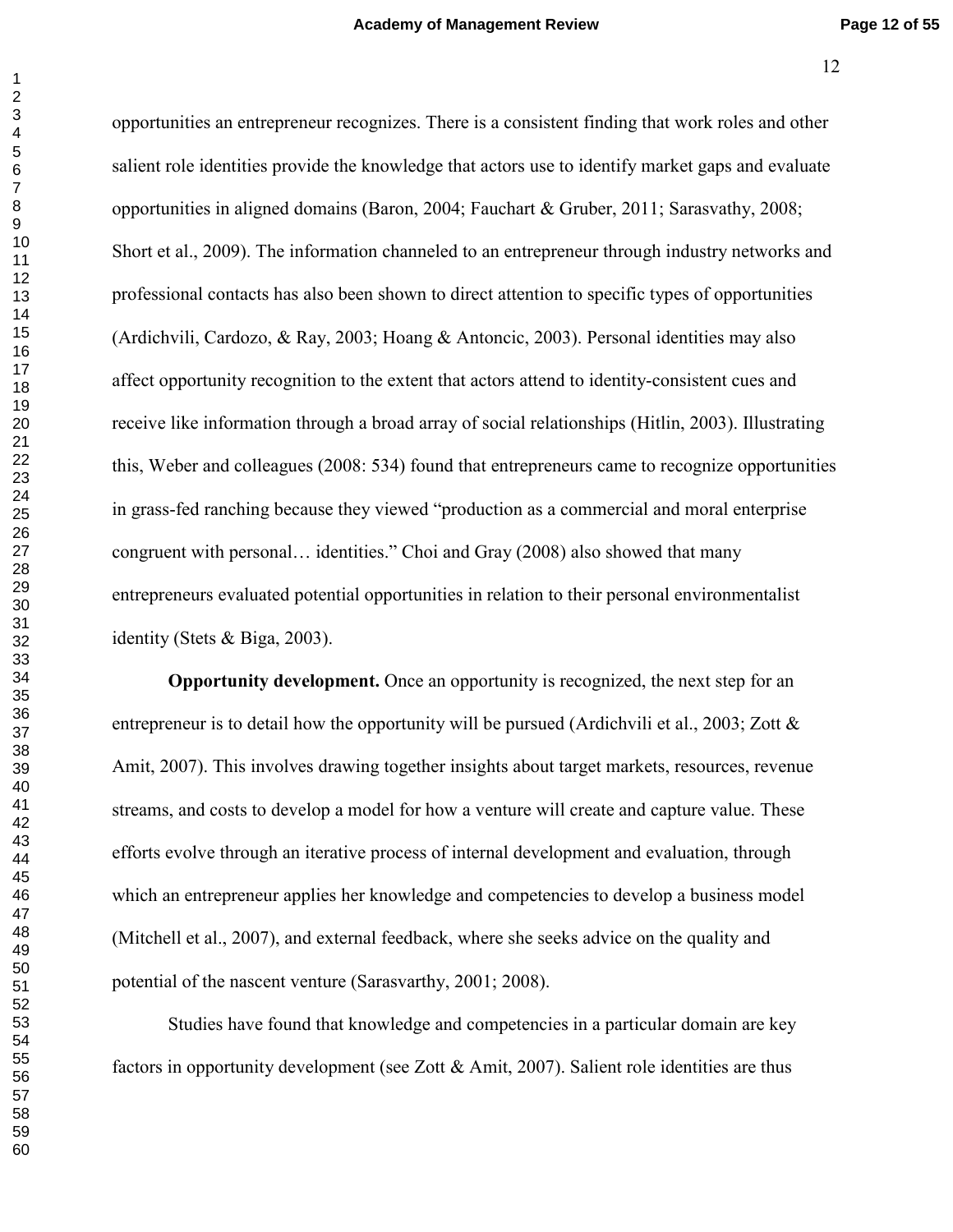germane to this process. Illustrating this, Shane (2000) found that many entrepreneurs recognized an opportunity related to a single technology innovation, yet each developed it in a different way by applying knowledge from their previous work role. Cardon and colleagues (2009) similarly theorized that entrepreneurs apply competencies associated with their inventor, founder, or developer roles as they pursue an opportunity. Role identities provide relevant knowledge to assess whether the effort required to pursue an opportunity is worth the potential payoff (Choi & Shepherd, 2004; Farmer, Yao, & Kung-McIntyre, 2011; Hoang & Gimeno, 2010; McMullen & Shepherd, 2006; Powell & Baker, 2014).

In addition, there is evidence that personal identities may be relevant to entrepreneurs as they develop an opportunity. Unlike work contexts that often allow little discretion for the enactment of personal identities (Grant & Rothbard, 2013), entrepreneurship entails breaking free from such constraints (Rindova et al., 2009). This latitude has been shown to shape the goals that an entrepreneur pursues in a venture, and the criteria by which she evaluates its success. For example, Fauchart and Gruber (2011) linked variation in the identities of sporting goods entrepreneurs to the commercial versus social welfare focus of their ventures. Choi and Gray (2008) also found that many entrepreneurs saw business creation as a vehicle to accommodate social and environmental goals, and used these as criteria to assess their venture's performance. However, unlike salient role identities, personal identities are not associated with knowledge and competencies that are relevant to a specific domain (Hitlin, 2003), likely limiting their influence on the opportunity development process (e.g., Zott & Amit, 2007).

In addition to providing resources for the internal development and assessment of an opportunity, salient identities may affect the external feedback that an entrepreneur seeks. While the types of feedback received become less discretionary as a venture enrolls stakeholders such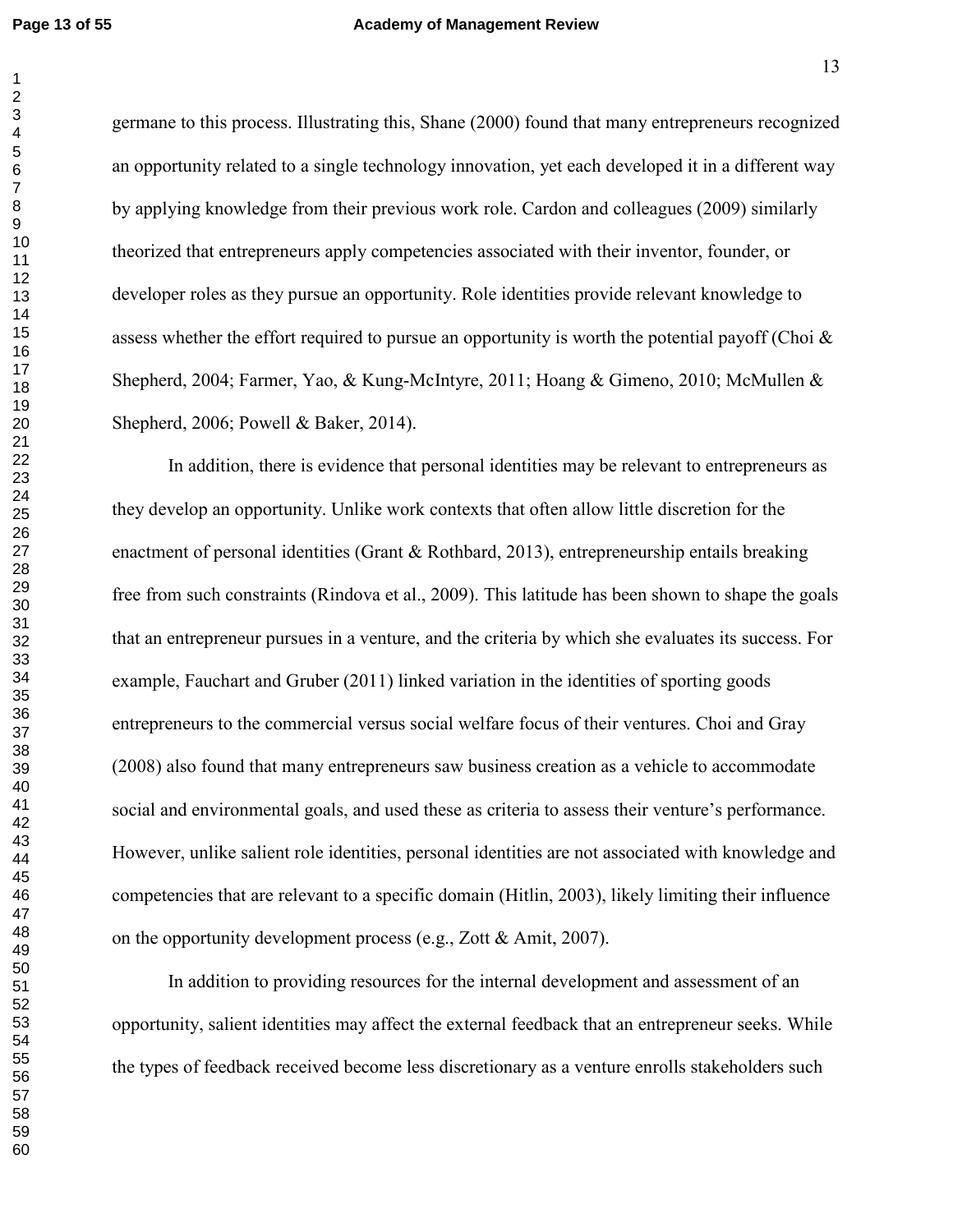as employees and investors, feedback is generally confined to extant social relations during opportunity development (Sarasvarthy, 2001; 2008). At this stage, entrepreneurs rely most heavily on industry contacts linked to salient role identities, and personal contacts associated with long-term, valued relationships (Ardichvili et al., 2003; Hoang & Antoncic, 2003). A venture is likely to evolve based on this feedback, with development efforts stopping only when internal and external evaluations are favorable, or the entrepreneur decides to abandon the opportunity (Sarasvathy, 2001). Yet, as with knowledge and competencies, social relationships tend to be more diffuse for personal versus role identities (Burke, 2003). As a result, the feedback received through a personal identity will likely be less focused and incisive, and the entrepreneur will feel less external accountability pressure to enact such identities during opportunity development.

# **Identity Configurations that Integrate the Commercial and Social Welfare Logics**

Up to this point we have argued that: 1) role and personal identities can be linked to social welfare or commercial logics and 2) opportunity recognition and development may be affected by the knowledge, competencies, and social relations associated with such identities. With the recognition that an entrepreneur may hold role and personal identities that are variously aligned with commercial or social welfare logics, we next develop a typology of identity configurations that captures the relevance of each logic to different types of entrepreneurs. Table 1 shows configurations that incorporate both logics in ways that are differently relevant to an entrepreneur as she goes through the opportunity recognition and development process.

> -------------------------------- Insert Table 1 about here --------------------------------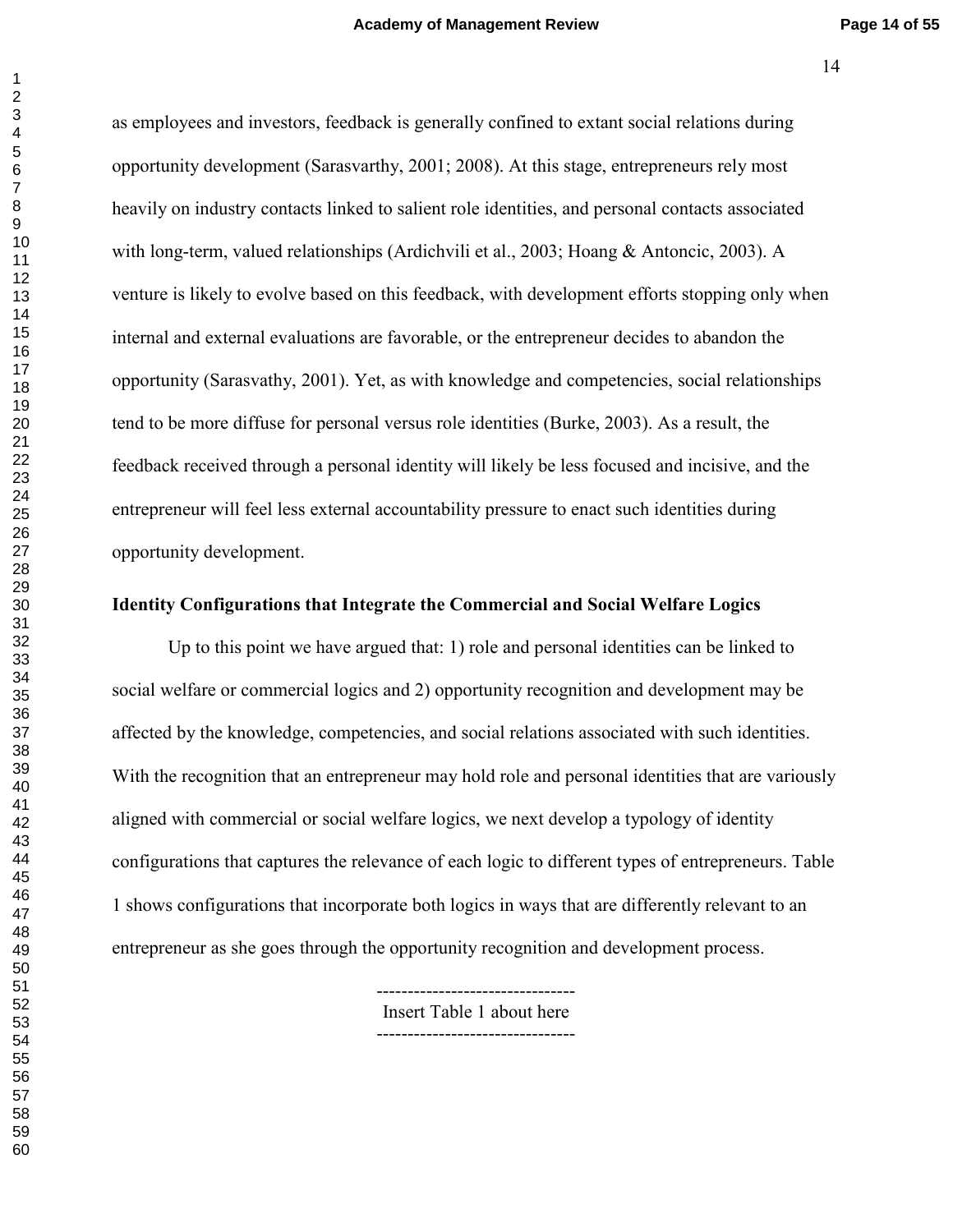For some entrepreneurs, salient role and personal identities will align with the same logic; we call these *single-minded* entrepreneurs. When both identities align with the commercial logic, financial aims will likely be prioritized and the entrepreneur will fit the mold of the economic profit-seeker frequently portrayed in the extant "traditional" entrepreneurship literature (e.g. Companys & McMullen, 2007; Shane, 2004). Conversely, social aims will be prioritized when role and personal identities are associated with the social welfare logic. Such entrepreneurs will fit the mold of the compassionate "missionary" whose primary goal is to address social problems through venture creation, as detailed in the social entrepreneurship literature (Fauchart & Gruber, 2011; Grimes, McMullen, Vogus, & Miller, 2013; Miller et al., 2012; Zahra et al., 2009).

When salient role and personal identities align with different logics we call these *mixed* entrepreneurs. We differentiate between mixed entrepreneurs based on the logic associated with the salient role identity. A *mixed-commercial* entrepreneur might work as venture capitalist (role identity) and view herself as an environmentalist (personal identity) who recycles and drives a hybrid vehicle. In comparison, a *mixed-social welfare* entrepreneur might hold a role identity as a non-profit executive and have a personal identity that values wealth and power. It may seem counterintuitive for personal and role identities to be misaligned in this way, but it is common for actors to hold conflicting identities (Stryker, 1980), and for work and personal identities to be segregated (Grant & Rothbard, 2013). Because people feel internally accountable to their salient role and personal identities, we expect mixed entrepreneurs will be motivated to pursue social *and* financial aims in their ventures. However, salient role identities also have strong external accountability pressures, and are associated with more focused knowledge, competencies, and social relations. Therefore, an entrepreneur will likely feel greater pressure to pursue goals that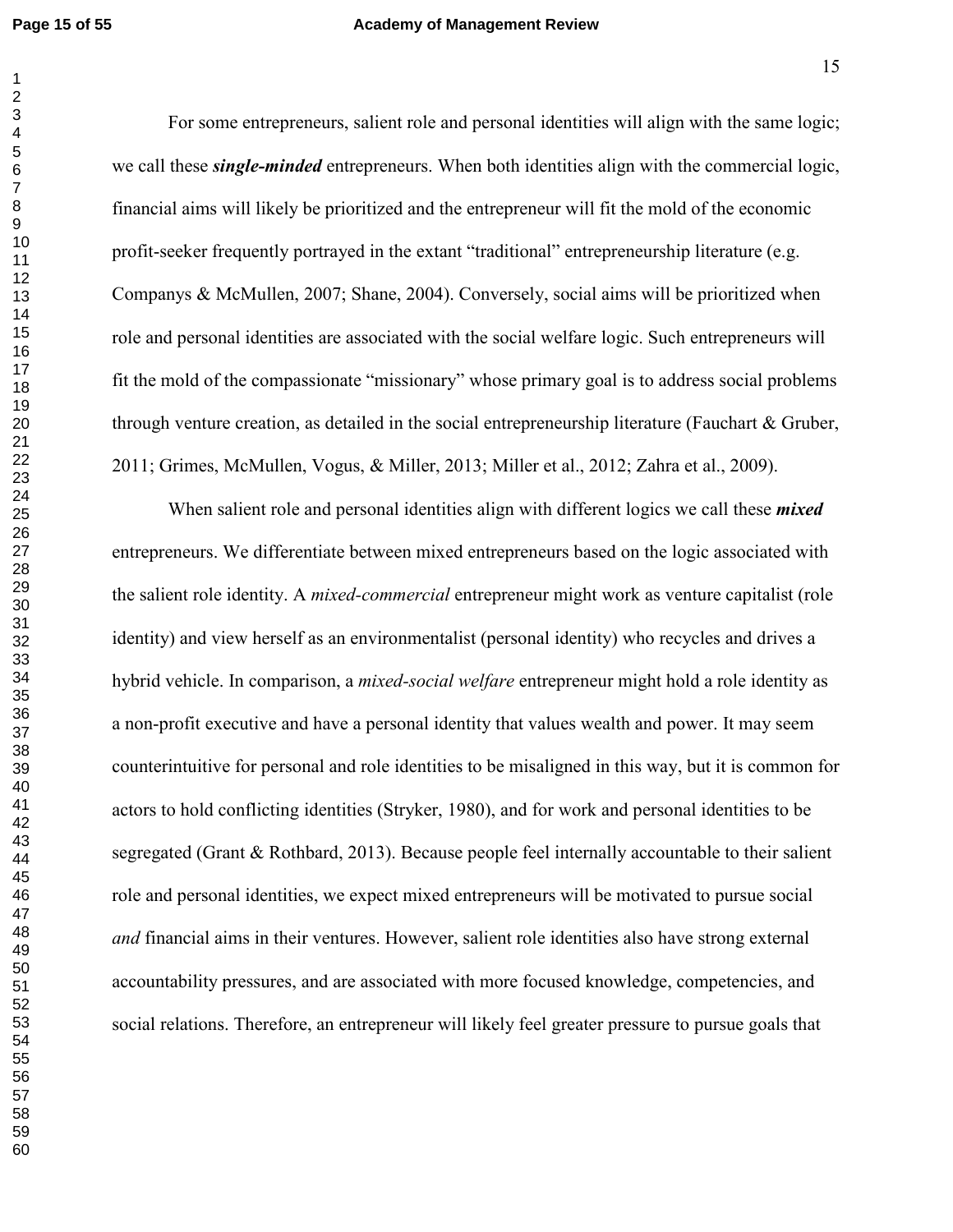align with her salient role identity during opportunity recognition and development, and will possess more resources that are germane to this pursuit.

 To round out our typology we draw on the insight that actors may hold multiple role identities that align with different logics (Stryker, 2008; Tetlock, 1986); we call these *balanced*  entrepreneurs. For instance, a person may concurrently hold role identities as a management consultant (commercial logic) and Sierra Club organizer (social welfare logic). The sequential holding of role identities that align with different logics may have a similar effect. Studies have found that past work roles often remain salient because actors retain the associated knowledge, competencies, and social relationships (Beyer & Hannah, 2002; Dokko, Wilk, & Rothbard, 2009). Balanced are distinguished from mixed entrepreneurs because each logic is associated with a salient *role* identity, and thus carries similarly strong internal and external accountability pressures, as well as focused knowledge, competencies, and social relations.

 Alternatively, a person may hold personal identities that align with different logics (see Tetlock, 1986 for a discussion of value pluralism). As we outline in Table 1, when each logic is associated with a personal identity, we expect there will be minimal impact on the development of social enterprise opportunities. As discussed above, personal identities affect how an actor behaves in other identities, and may thus shape how an individual behaves as an entrepreneur and evaluates potential ventures (Hitlin, 2003; Rindova et al., 2009). However, these identities do not furnish the requisite knowledge and competencies to develop an opportunity in a specific domain (Zott & Amit, 2007). In such situations, it is more likely that a person will choose to adopt an aligned role (or roles) (Stets & Carter, 2012), and thus become a mixed or balanced entrepreneur.

**IDENTITY CONFIGURATIONS AND SOCIAL ENTERPRISE OPPORTUNITY**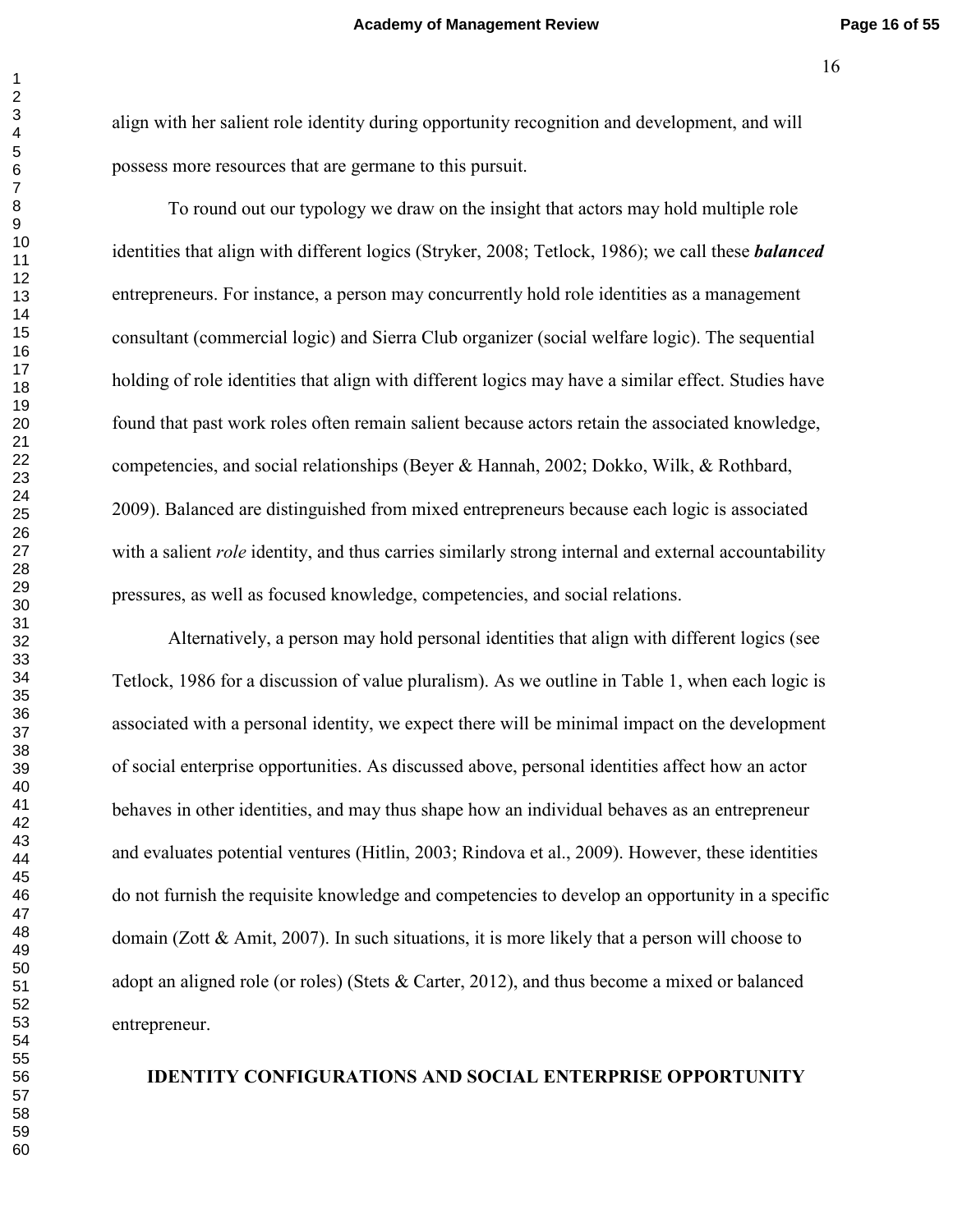A key implication of our typology is that, by linking social welfare and commercial logics to identities held by an entrepreneur, tensions between the two can be expected to play out endogenously within the self. Thus, understanding the recognition and development of social enterprise opportunity requires consideration of how different types of entrepreneurs experience and attempt to resolve the tension between these two logics. Building on insights from the study of bi-cultural identity integration (Tadmor & Tetlock, 2006; Tadmor et al., 2009), we argue that identity processes will affect the types of opportunities that are recognized by single-minded, mixed, and balanced entrepreneurs, while also leading to different types of attempts to integrate

social and financial aims through opportunity development. Table 2 summarizes our argument.

------------------------------- Insert Table 2 about here -------------------------------

# **Single-minded Entrepreneurs**

Based on their identities, we expect single-minded entrepreneurs to have knowledge, competencies, and social relationships that direct attention to issues, information, and environmental shifts in either commercial or social welfare domains. Thus, per the extant literature, single-minded commercial entrepreneurs will likely recognize opportunities related to the introduction of goods and services with the potential to profitably address a market gap or create a competitive advantage (Eckhardt & Shane, 2003). Conversely, single-minded social welfare entrepreneurs are more likely to recognize opportunities related to the social or environmental issues that they attend to (Corner & Ho, 2010).

 Building on this, we expect that single-minded entrepreneurs will focus on how to create either social or commercial value as they develop models to address an opportunity. Those who only feel accountable to the social welfare logic will be motivated to develop the social benefits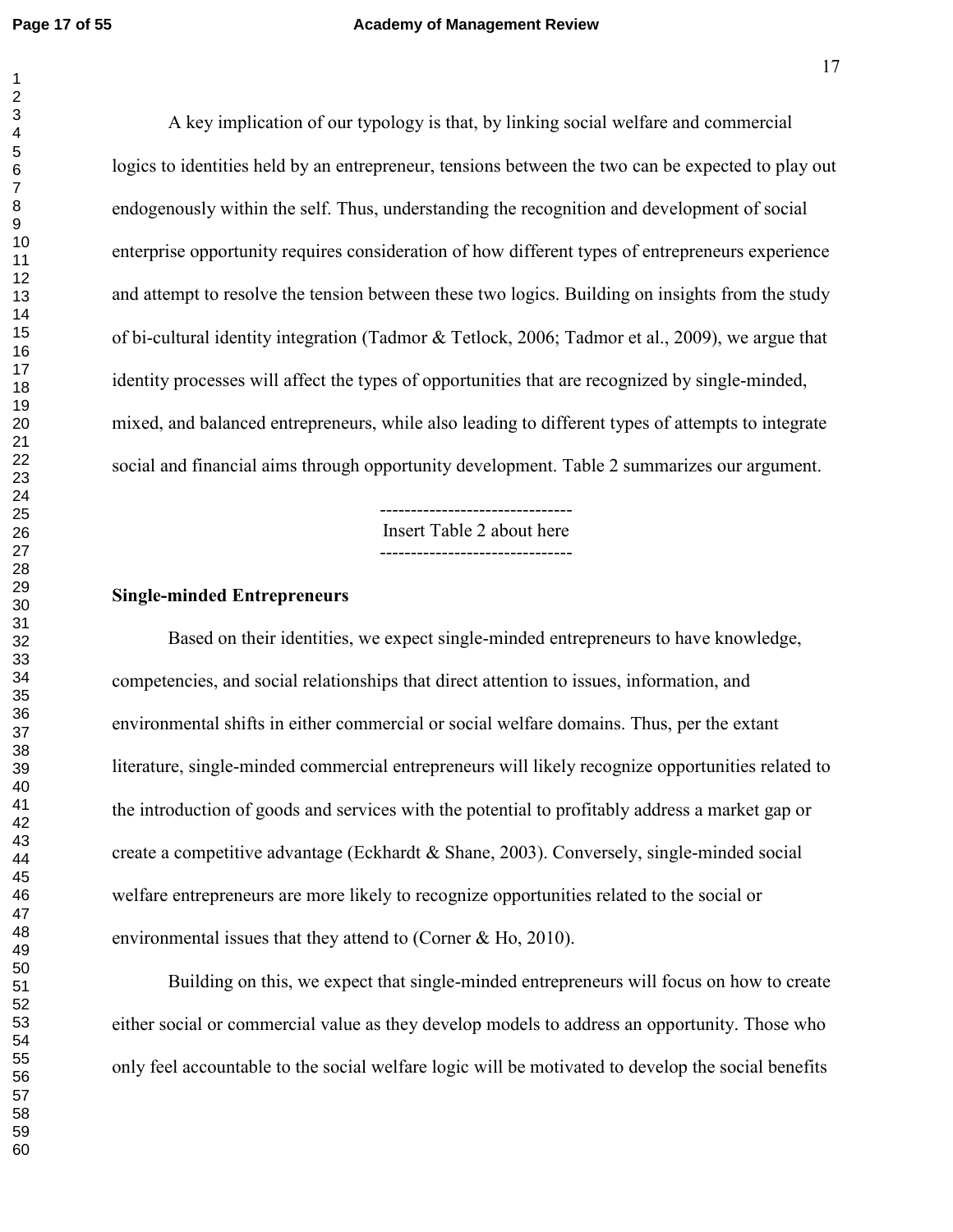of an opportunity. Based on their salient role identities, such entrepreneurs are also likely to have knowledge and competencies that are relevant to addressing social issues, as well as social relations who share this view. These factors suggest that, for single-minded social welfare entrepreneurs, opportunity development is most likely to take place through a non-profit or charitable model. Conversely, single-minded entrepreneurs with role and personal identities linked to the commercial logic are likely to have knowledge and competencies that are germane to developing the financial aspects of an opportunity, and will seek feedback from similar others, resulting in business models geared toward financial aims. In either case, single-minded entrepreneurs will develop an opportunity using knowledge and competencies that align with a single logic, and will seek feedback from social relations that share the same view. Because purely social welfare or commercially driven organizations are not the focus of our theory, we now turn to understanding when a single-minded entrepreneur may create a social enterprise.

We expect that single-minded entrepreneurs will develop an opportunity using a social enterprise model only when others have demonstrated how social and financial aims can be productively united. As with other ventures, social enterprises face a liability of newness that threatens their early survival; this threat is amplified by the mixing of social and financial aims (Tracey et al., 2011). Yet, over time, market categories may emerge around certain social enterprises leading to legitimacy, supportive resource flows, and what Battilana and Dorado (2010) call "ready to wear" models that integrate social and financial aims. For example, the relationship between social and financial aims in microfinance was far more uncertain in 1983 when Muhammad Yunus founded Grameen Bank than it was in 2006, when he received the Nobel Prize for his efforts to develop and spread this model (Ledgerwood, 2011). Work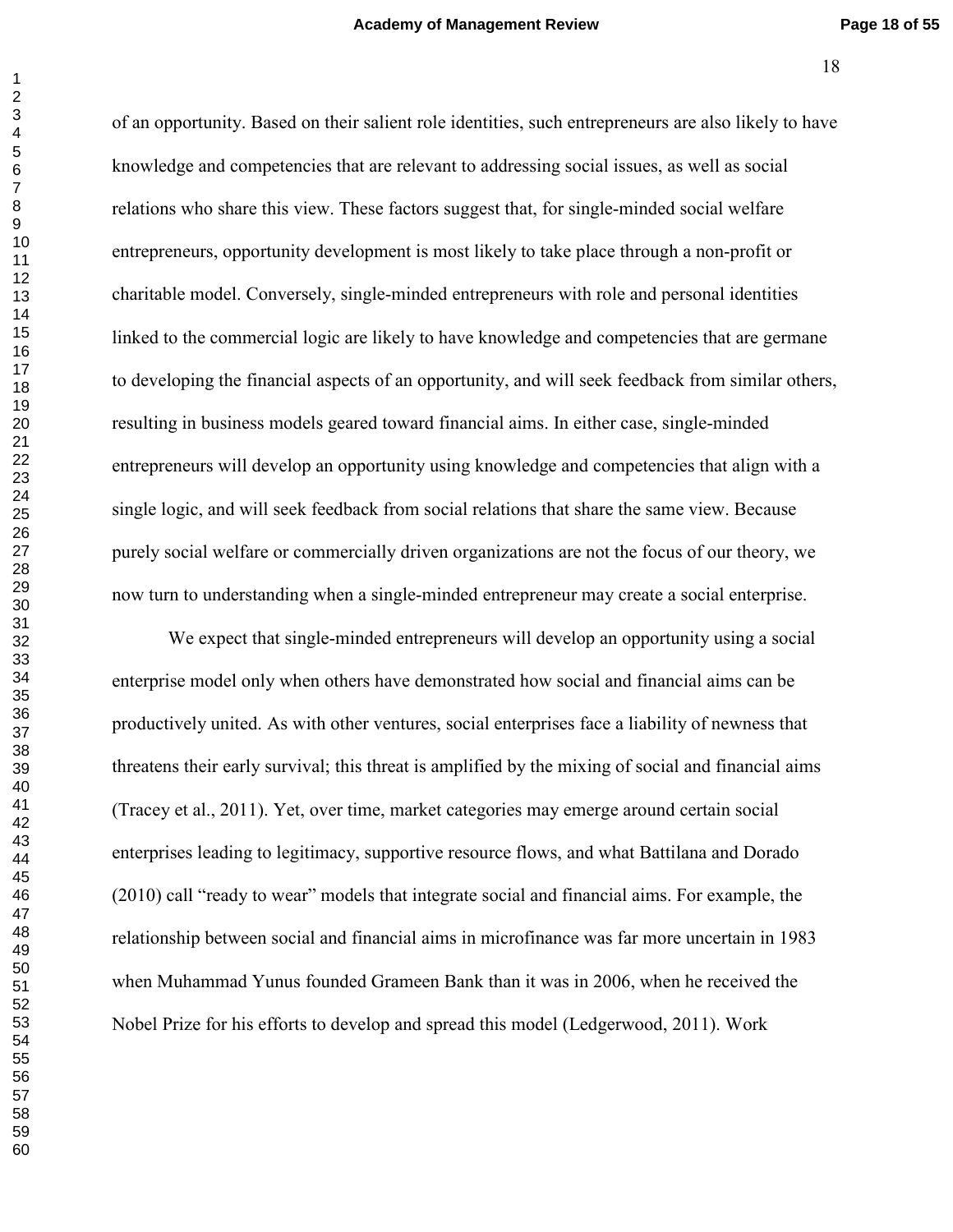Integration Social Enterprises have similarly emerged as a legitimate and fiscally viable model in France (Pache & Santos, 2013).

Single-minded entrepreneurs with identities linked to the social welfare logic will likely pay attention to information about social enterprises that target valued social issues (Lee & Battilana, 2014). Even if a commercial logic is not viewed as desirable, it may be enticing for such entrepreneurs to copy a model whern revenue generation has been shown to support social welfare aims. For instance, in the early days of renewable energy, social movement organizations sought to reduce carbon consumption through social activism. Many of their members, however, began to develop the opportunity using a commercial model once there was evidence that this was required to legitimize renewables (York, et al., 2015). Likewise, many activists, aid workers, and government employees imitated the Grameen microfinance model once there was evidence that loan repayment could financially support poverty alleviation (Ledgerwood, 2011). Others have noted that non-profit organizations increasingly adopted earned income strategies to support their social mission goals, once the viability of this approach had been demonstrated by other organizations (Peredo & McLean, 2006). Thus, we expect:

*Proposition 1a: Single-minded social welfare entrepreneurs may develop an opportunity through social enterprise, but they will do so by copying "ready to wear" models that have demonstrated the use of commercial practices can effectively support a given social welfare need.* 

Single-minded commercial entrepreneurs are unlikely to be interested in opportunities where commercial practices support social aims. Yet, in some cases, social enterprise models may emerge where the pursuit of social aims creates financial profits. Single-minded commercial entrepreneurs will likely be aware of such models in domains where they are knowledgeable and have social relationships. Indeed, there is evidence that finance professionals became highly attuned to microfinance after the Banco Compartamos initial public offering clearly showed the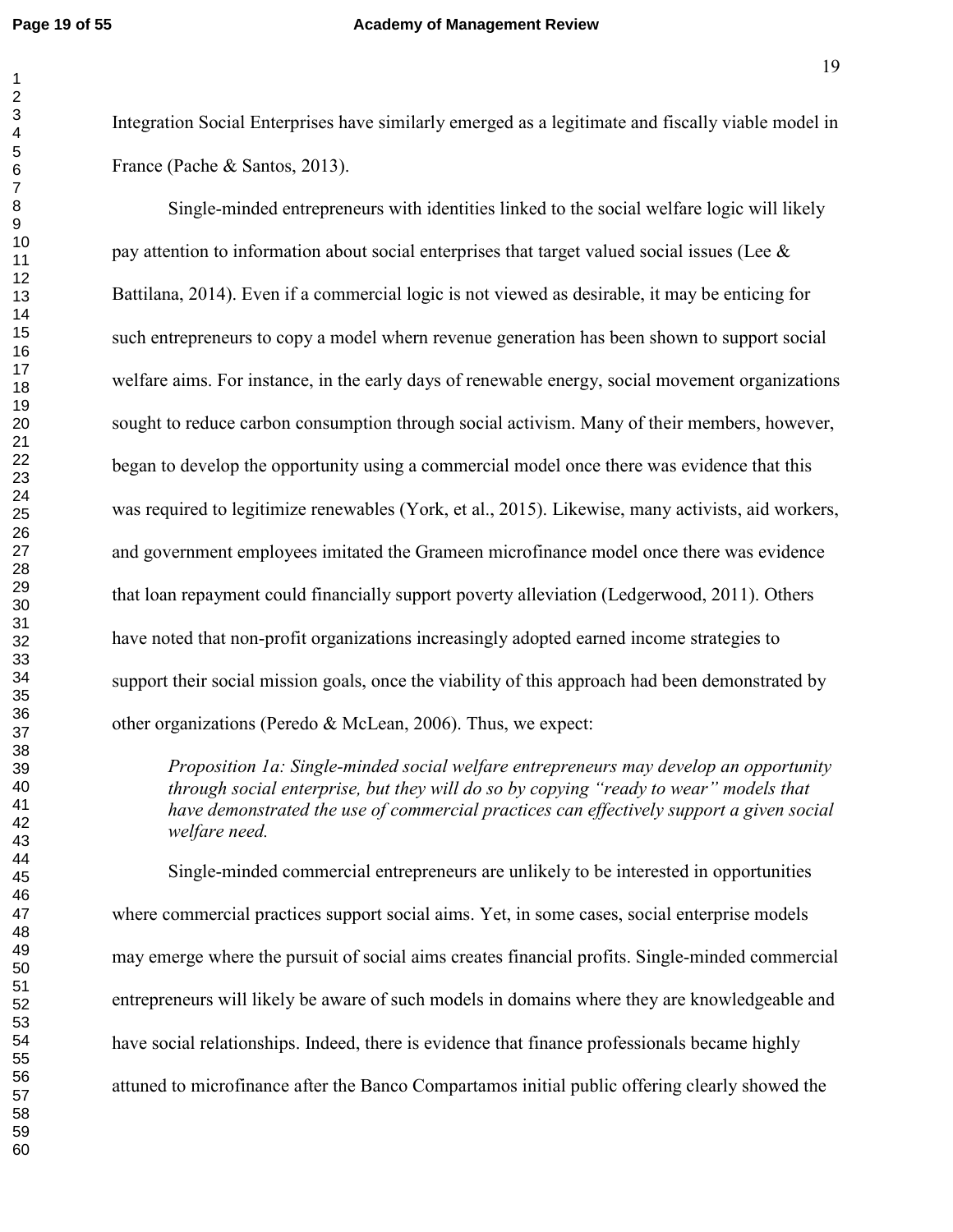profit potential of this model (Legerwood, 2011). Construction, cleaning, and recycling workers in France have similarly taken note of Work Integration Social Enterprises in their sectors (Pache & Santos, 2013). The diffuse knowledge and relationships associated with a personal identity may also draw the attention of these entrepreneurs to models that are outside of their sector, but covered in the financial press. For example, Marquis and Park (2014) suggested that extensive coverage of TOMS Shoes contributed to broad awareness of the "buy-one, give-one" model – and its potential financial benefits – among actors in varied commercial sectors. More broadly, there is evidence of profit-seeking entrepreneurs entering green building (York & Lennox, 2014), microfinance (Battilana & Dorado, 2010), and recycling (Lounsbury, Ventresca, 7 Hirsch, 2003) once the profit potential of these models had been shown. As such, single-minded commercial entrepreneurs may engage in ceremonial adoption to co-opt social welfare goals to achieve commercial aims (Meyer & Rowan, 1977). Still, we expect such adoption will only occur once a social enterprise model has been shown to be profitable. We propose:

*Proposition 1b: Single-minded commercial entrepreneurs may develop an opportunity through social enterprise, but they will do so by copying "ready to wear" models that have demonstrated the profitability of pursuing social welfare aims.* 

## **Mixed Entrepreneurs**

Mixed entrepreneurs have knowledge, competencies, and social relations related to a role identity that aligns with one logic, and a personal identity that aligns with another. As such, we expect mixed entrepreneurs will recognize opportunities in either social welfare or commercial domains because they will be attuned to issues, information, and environmental shifts in both. The more diffuse knowledge and social relationships associated with a personal identity should create relatively broad coverage of information that is consistent with one logic, while the more focused knowledge and relations of a work identity will convey targeted information related to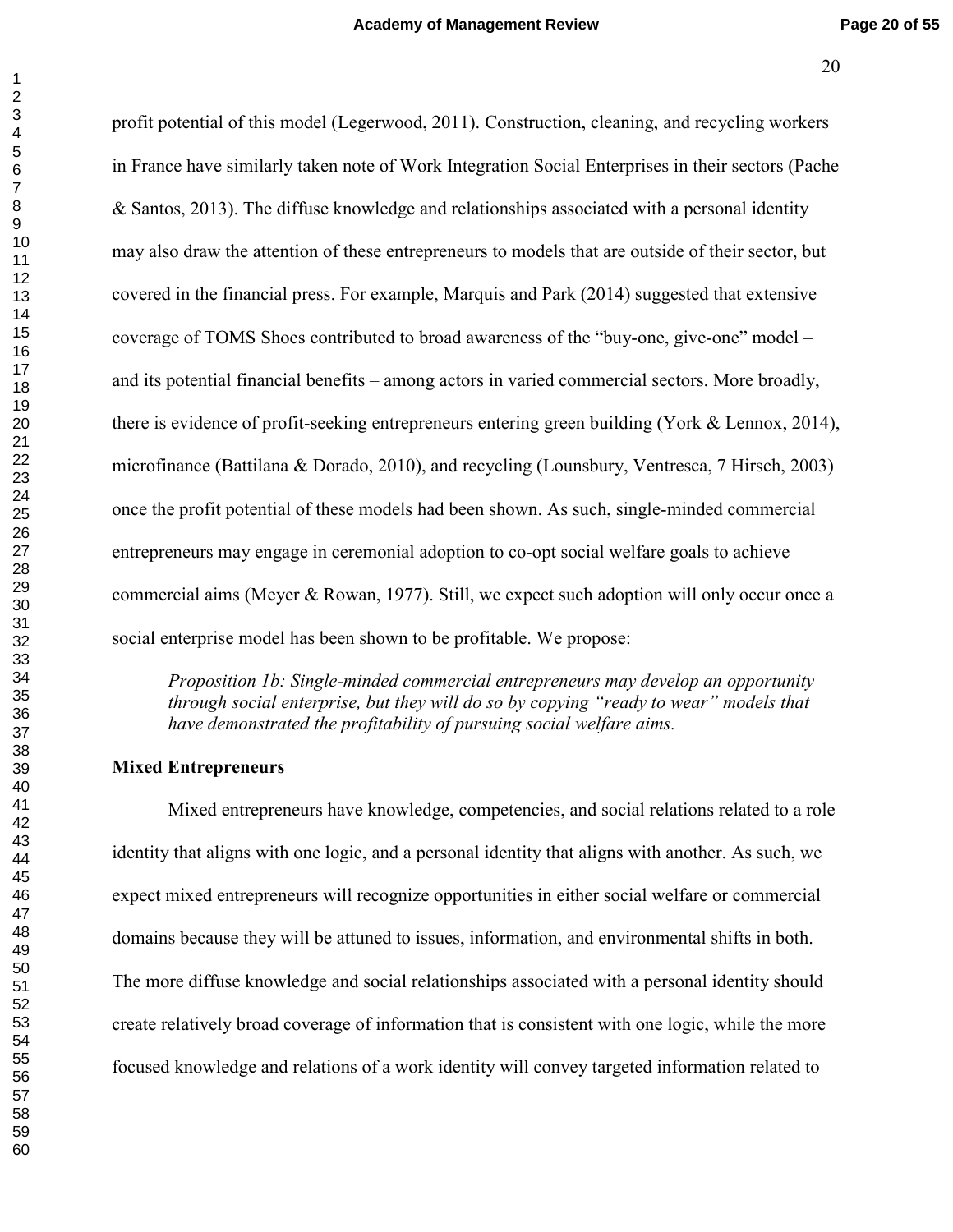#### **Page 21 of 55 Academy of Management Review**

the other. However, once such entrepreneurs move into developing an opportunity, they are likely to encounter discrepancies between the prescriptions of each identity. We turn to the literature on bi-cultural identity integration for insight into how actors manage conflicting behavioral expectations associated with salient identities that are linked to different meaning systems (Benet-Martinez et al., 2006; Tadmor & Tetlock, 2006; Tadmor et al., 2009).

Bi-cultural individuals identify with two cultures, recognize the legitimacy of their different perspectives, and feel accountable to act in ways that are consistent with each (Benet-Martinez et al., 2006). To date, studies have primarily focused on the context of national or ethnic cultures – for example, Asian and American (Benet-Martinez et al., 2006) – but this literature's conceptual underpinnings generalize to social enterprise. Both recognize that identities may align with different meaning systems and, as such, carry conflicting behavioral expectations (Battilana & Lee, 2014; Tadmor et al., 2009). Social enterprise studies link these identities to different actors within an organization, while bi-culturalism recognizes that they may be endogenous to a person. Bi-cultural studies have focused on three linked issues: (1) the role of internal and external accountability pressures in creating perceptions of tension between identities (e.g., Tadmor & Tetlock, 2006), (2) the relationship between perceived tension and identity integration attempts (e.g. Tetlock, 1986), and (3) how knowledge, competencies, and social relations affect an actor's practical ability to pursue these attempts (e.g., Maddux, Adam, & Galinsky, 2010). Each is germane to understanding how mixed and balanced entrepreneurs perceive the relationship between the commercial and social welfare logics.

By virtue of holding salient role and personal identities that align with different logics, mixed entrepreneurs will likely feel internally accountable to pursue both social and financial aims as they develop an opportunity. This may happen when an opportunity is recognized in a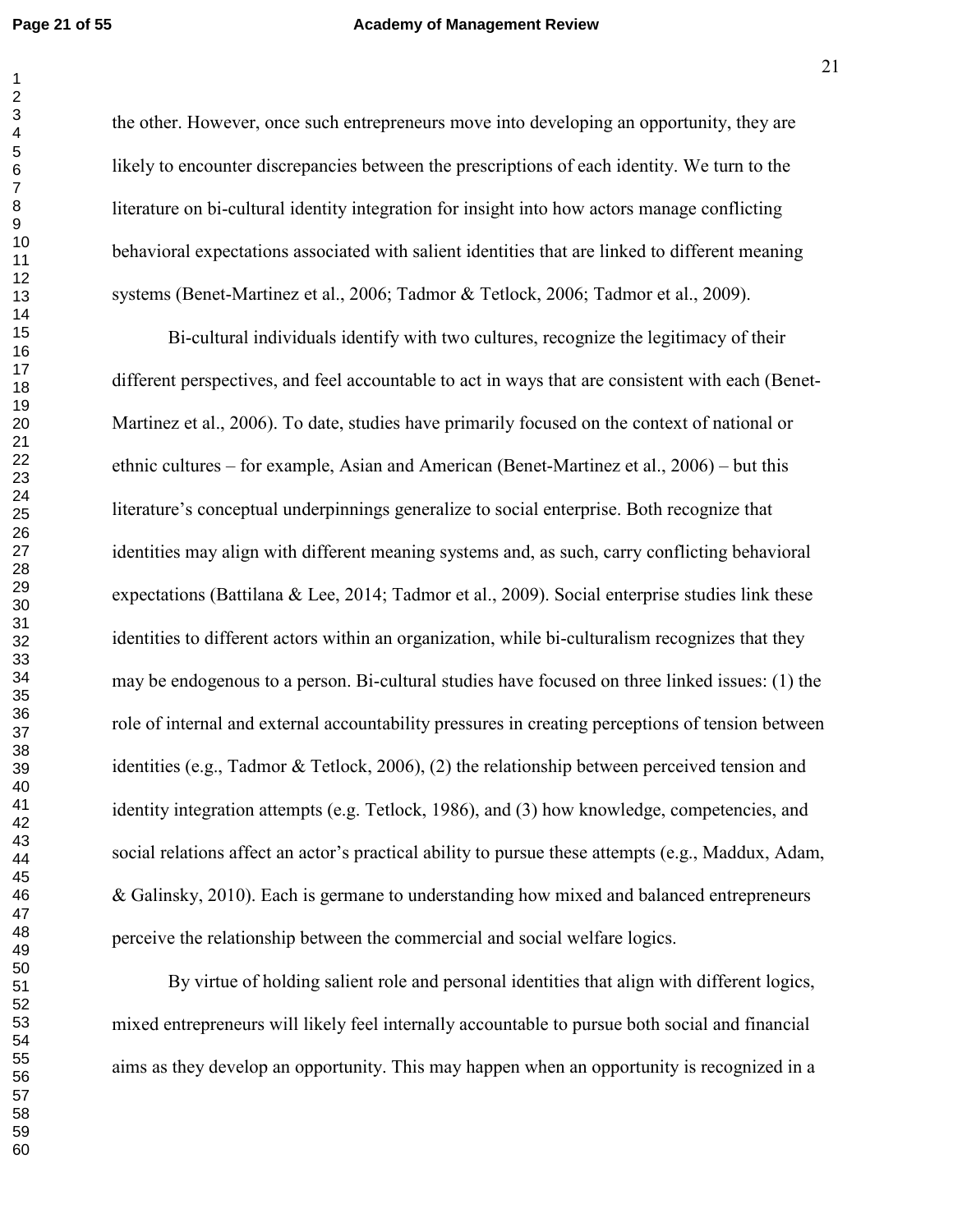commercial sector, but developed in ways that simultaneously create social value (Dacin et al., 2010) or when an opportunity is recognized in a social welfare domain, but developed in ways that are also designed to generate profits (Lounsbury et al., 2003; Marquis & Park, 2014). Both may be achieved by copying an extant social enterprise model, so long as the entrepreneur believes it can deliver her desired level of social and financial value. Yet, in the absence of a "ready to wear" model, the bi-culturalism research suggests that mixed entrepreneurs will feel tension between social and financial aims because they feel internally accountable to both, but it is not immediately clear how they can be integrated (Tadmor & Tetlock, 2006; Tadmor et al., 2009). Before an entrepreneur favorably evaluates an opportunity, she needs to address this tension and find a personally meaningful integration of social and financial aims. We propose:

# *Proposition 2a: Mixed entrepreneurs may recognize commercially-oriented opportunities or social welfare-oriented opportunities, but will work to develop them in ways that integrate both financial and social aims.*

Bi-cultural studies have shown that to ameliorate perceived tension actors look for ways to reconcile the behavioral demands of their conflicting identities. In such cases, a person is forced to consider both identities, weigh the merits of each, and try to form reasonable tradeoffs or connections between them (Tadmor  $\&$  Tetlock, 2006). Integration attempts generally take the form of *negotiation,* where an actor recognizes that aims cannot be concurrently maximized and tradeoffs are required to reach a resolution. Alternatively, actors may engage in *synthesis*, which seeks a novel integration of the two identities (Baker-Brown et al., 1992). Extant research makes no systematic predictions about when one of these forms of resolution is more likely than the other. Rather, each is associated with perceived tension between competing behavioral demands and is arrived at through internal processing (see Baker-Brown et al., 1992). While we expect that mixed entrepreneurs will engage in both of these strategies, they will do so in a way that favors the salient role identity.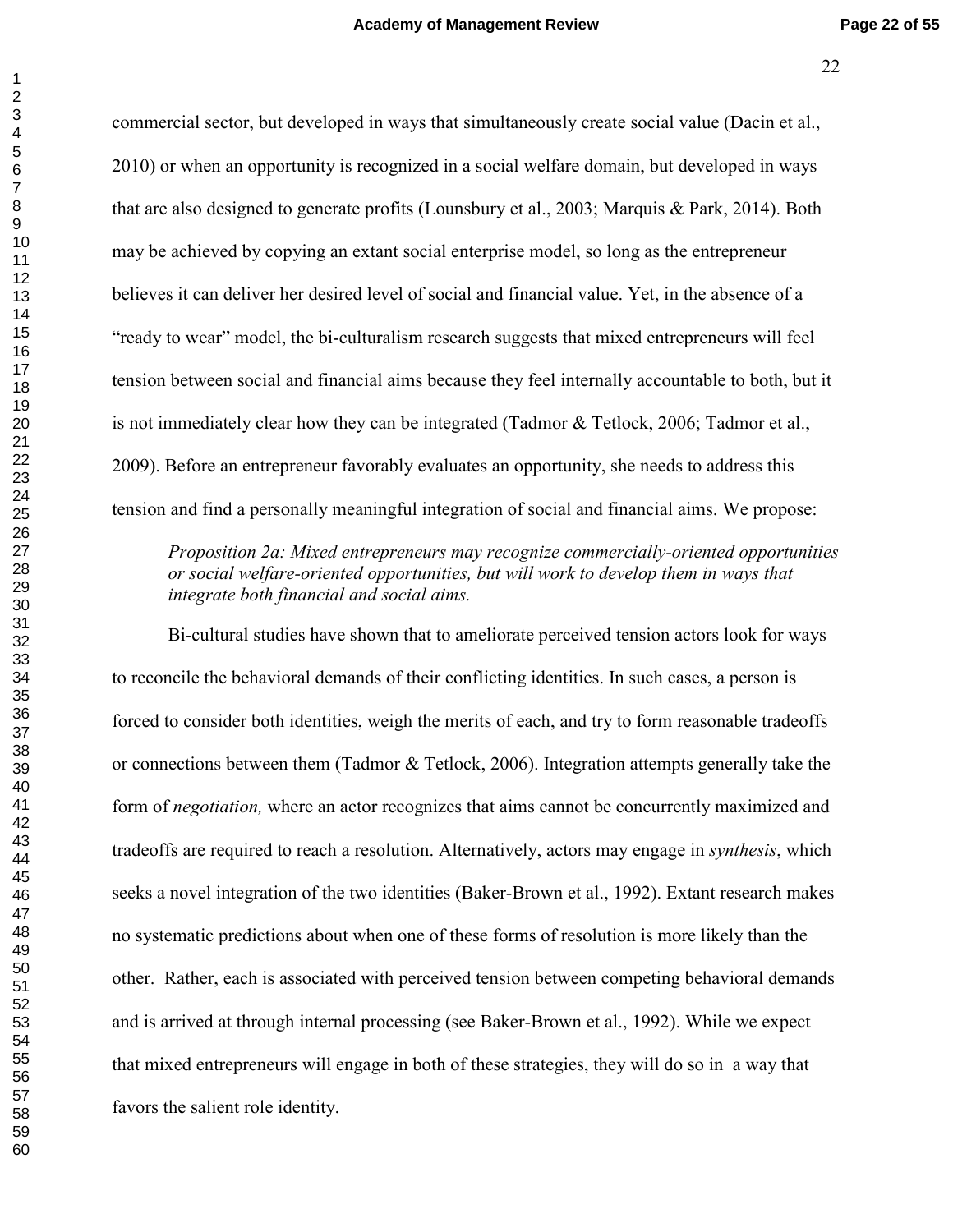For mixed entrepreneurs, negotiation entails thinking about how the social and financial aims of a venture relate to each other and what sacrifices they are willing to make to pursue both simultaneously. Illustrating this internal evaluative frame, Choi and Gray (2008) found in a study of 30 entrepreneurs – all of whom held work roles in traditional business and personal identities linked to social or environmental values – that while each recognized an opportunity related to consumer goods, they also "often made deliberate and carefully considered decisions that would potentially reduce profits [to pursue social aims]" (Choi & Gray, 2008: 347). Marquis and Park (2014) offer similar examples of entrepreneurs with personal values that made them attentive to social issues; these entrepreneurs utilized their business expertise to develop models designed to generate revenue for these causes. In many cases, profits were sacrificed in favor of social welfare because this resonated with the entrepreneur's personal identity.

Of course, there will be variation in the nature and extent of the tradeoffs that different entrepreneurs are willing to accept. In this regard, we expect systematic differences between mixed-commercial and mixed-social welfare entrepreneurs. While both internally value social and financial aims, external accountability pressures are more acute for role versus personal identities (Burke, 2004). In such situations, studies have shown that actors engage in preemptive self-criticism, anticipating the reactions of external parties and thinking proactively about how they might act to increase the prospect of favorable reactions (Tadmor & Tetlock, 2006; Tadmor et al., 2009; Tetlock, 1986). For mixed-commercial entrepreneurs, the implication is that tradeoffs will likely be weighted toward the creation of financial value, based on the expectation that this will articulate with the evaluative frames being used by feedback providers. Mixedsocial welfare entrepreneurs should display the opposite pattern, seeking to align with the social welfare logic expected by those familiar with their role identity. Thus, we propose: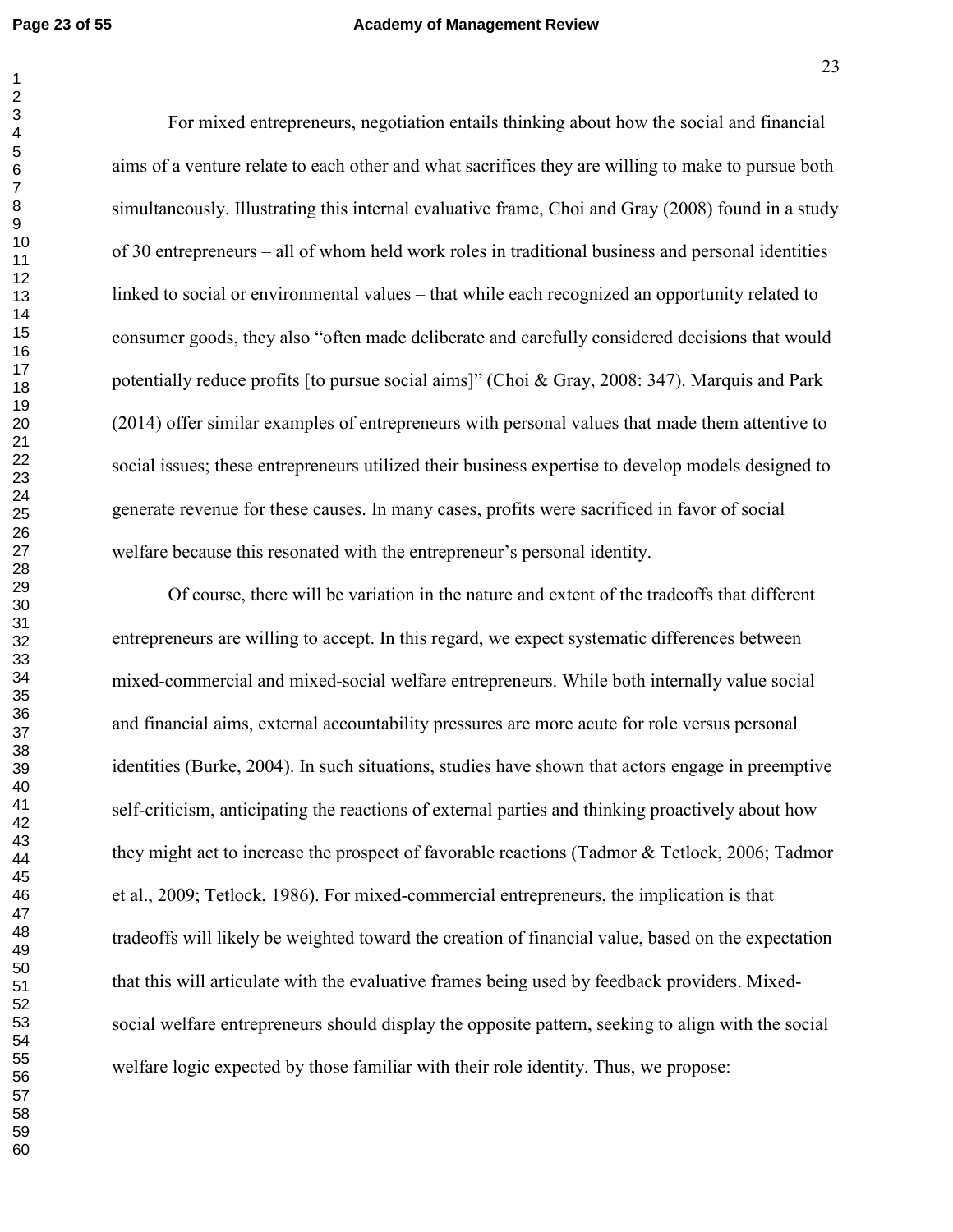*Proposition 2b: When pursuing a negotiation approach, mixed-commercial entrepreneurs will be more likely to tradeoff social for financial value when developing an opportunity, while mixed-social welfare entrepreneurs will show the opposite pattern.* 

 In addition to negotiation, mixed entrepreneurs may pursue a *synthesis* approach during opportunity development, in which they look for points of intersection between social and financial aims that enable both to be pursued simultaneously (Baker-Brown et al., 1992; Tadmor et al., 2009). As with negotiation, though, we expect differences in how this is approached by mixed-commercial versus mixed-social welfare entrepreneurs. The ability to synthesize discordant behavioral expectations has been shown to vary based on the level of perceived tension between identities and the amount of knowledge associated with each (Maddux et al., 2009; Tetlock, 1986). When the knowledge associated with different identities is unequal, studies suggest that resolution attempts will focus where an actor has greater expertise and competence (Kim, 1988; Maddux et al., 2009).

Because knowledge and competencies are deeper and more focused for role versus personal identities, mixed-social welfare entrepreneurs will be better equipped to develop the social aspects of an opportunity as they look for a personally resonant integration, while mixedcommercial entrepreneurs are better equipped to develop its financial aspects (Kim, 1988; Maddux et al., 2009). Illustrating the latter, Tom Arnold, founder of carbon offsets retailer TerraPass, was a strident environmentalist (personal identity) who worked as a technology consultant (role identity) (Liu, 2007). During his MBA, Arnold was exposed to carbon offset trading, which he recognized as environmentally beneficial as well as a commodity that people might pay for. To develop the opportunity and find a personally acceptable relationship between its social and financial aspects, Arnold reported to the first author that:

*I thought really hard about how to balance revenues and impact… I had about 14 ideas simultaneously for about 8 weeks. I wanted to use my [expertise] to make this thing profitable, but it had to deliver impact. [I] spent a lot of time thinking about price,*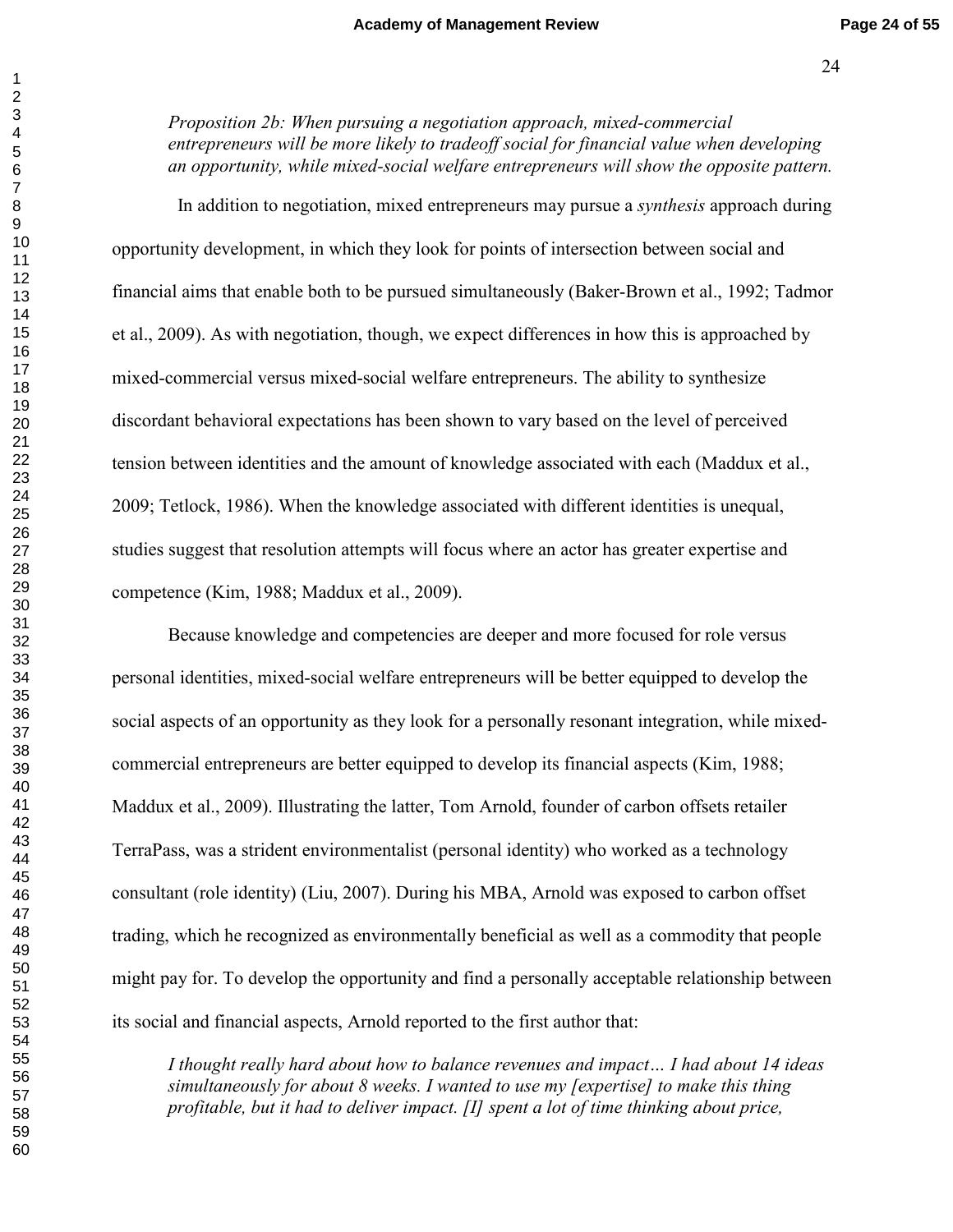*margins, customers; gnawing, really. Maybe you make different decisions if you're a non-profit [but]… I arrived at the belief that being profitable would allow us to scale and make a bigger impact. I spent a lot of time working through pricing models.* 

In comparison, one of TerraPass's main competitors – Carbonfund – was founded by Eric

Carlson, who had observed companies becoming more environmentally conscious through his

role at the US Environmental Protection Agency, and recognized they would need to respond to

emerging 'cap and trade' legislation (Chumley, 2011). While focused on the same opportunity as

TerraPass, Carlson sought to integrate social and financial aims through a model that focused on

social mission (Chumley, 2011; Earth Share, 2013). As Arnold discussed with the first author:

*They went about it in a different way… the approach was to really maximize impact of the different offset projects... full transparency… and ramping up legitimacy and authenticity on the environmental side to appeal to [customers]… at the end of the day, they probably deliver more impact per project, but they've priced themselves on the high end of the market.* 

Based on these arguments, we propose:

*Proposition 2c: When pursuing a synthesis approach, mixed-commercial entrepreneurs will focus on developing the financial aspects of an opportunity, whereas mixed social welfare-entrepreneurs will focus on developing its social/environmental aspects.* 

Propositions 2a-2c are summarized in second column of Table 2 as the internal processes of opportunity development. However, as with any venture, opportunity development for mixed entrepreneurs will also be shaped through the external feedback that an entrepreneur solicits and receives on her model (Aldrich & Ruef, 2005; Sarasvathy, 2001, 2008). This is likely straightforward for a single-minded entrepreneur, because the entrepreneur and feedback providers share the same orientation. Yet, mixed entrepreneurs may encounter feedback that does not accord so neatly with a single logic. Because role identities carry more focused behavioral expectations and social relations, though, venture feedback will likely be weighted toward financial considerations for mixed-commercial entrepreneurs and social aims for mixed-social welfare entrepreneurs. This should reinforce the internal tendencies of these entrepreneurs to focus more strongly on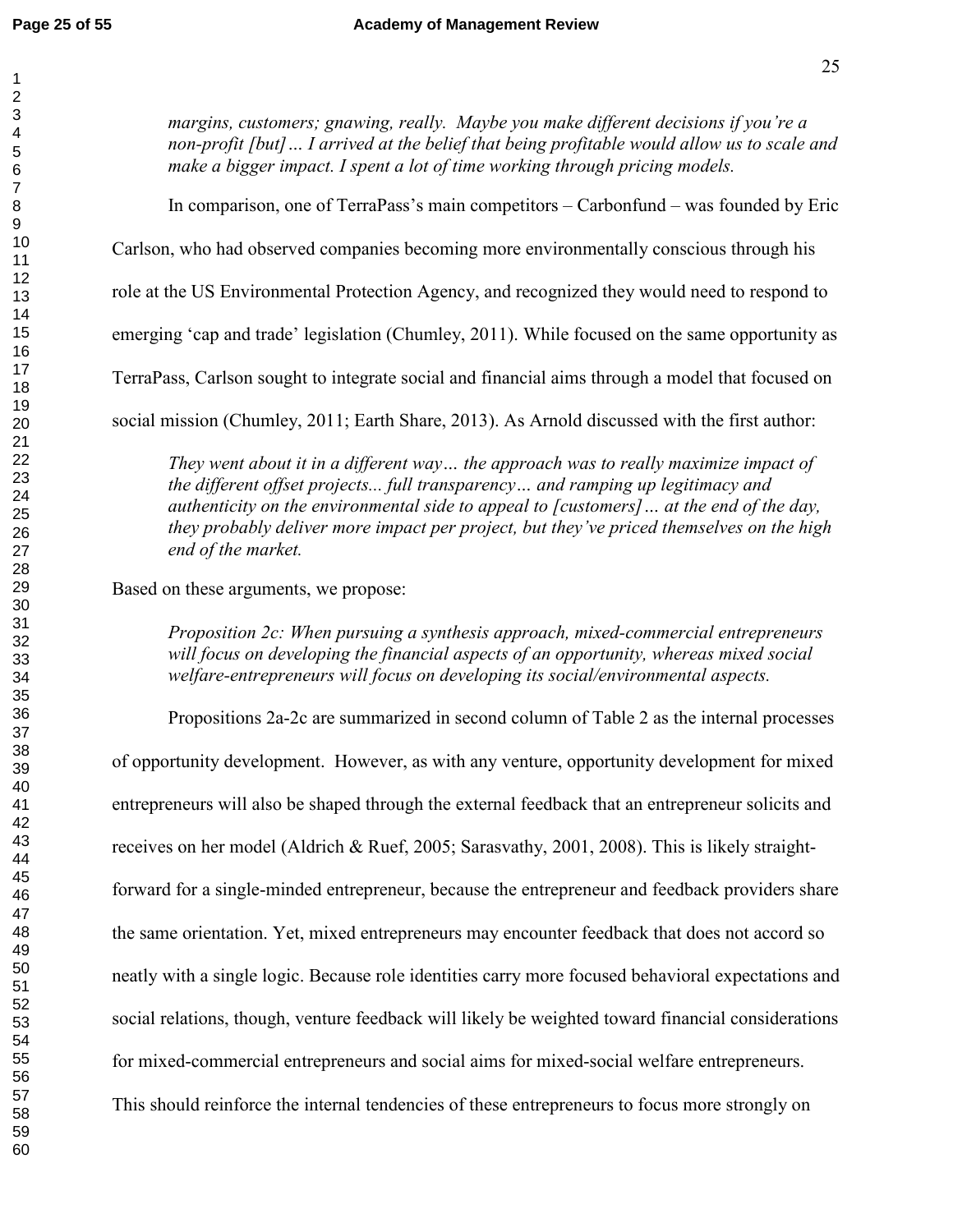either social or financial aims. While a mixed entrepreneur may launch a venture in the face of negative feedback, a more likely outcome is that she will spend more time developing the opportunity (Sarasvarthy, 2001). Efforts will likely continue to focus in areas that align with the entrepreneur's greatest knowledge and competencies in the hopes of finding an integration of social and financial aims that is personally resonant and amenable to feedback providers.

However, there will be limits to the amount of creativity – and thus number of model iterations – that a mixed entrepreneur can pursue when trying to integrate social and financial aims. Knowledge and competencies are stronger for one identity than the other, thus constraining the number of potential matching points that the entrepreneur will be able to spot (Benet-Martinez et al., 2006; Maddux et al., 2009). If successive integration attempts do not yield positive feedback, the entrepreneur faces a decision: proceed anyway, abandon the venture, or, segregate their personal identity from opportunity development efforts and focus on building a model that pursues social *or* financial aims, in accordance with their salient role identity. While any of these are possible, bi-cultural studies suggest that, before abandoning a venture, mixed entrepreneurs will first segregate their personal identity from opportunity development.

Evidence suggests that persistently negative reactions to identity integration attempts foster the perception that cultural orientations are indeed incompatible. When this happens, a typical response is to segregate identities, enact them in different contexts, and abandon integration attempts (Benet-Martinez et al., 2006; Cheng & Lee, 2009). In this regard, the diffuse external accountability pressures associated with personal identities make it unlikely that an actor will be criticized for not enacting the identity in contexts that do not call for such behavior directly. Thus, for mixed entrepreneurs, developing an opportunity in ways that do not directly engage a personal identity is unlikely to elicit scorn. Supporting this, studies show that actors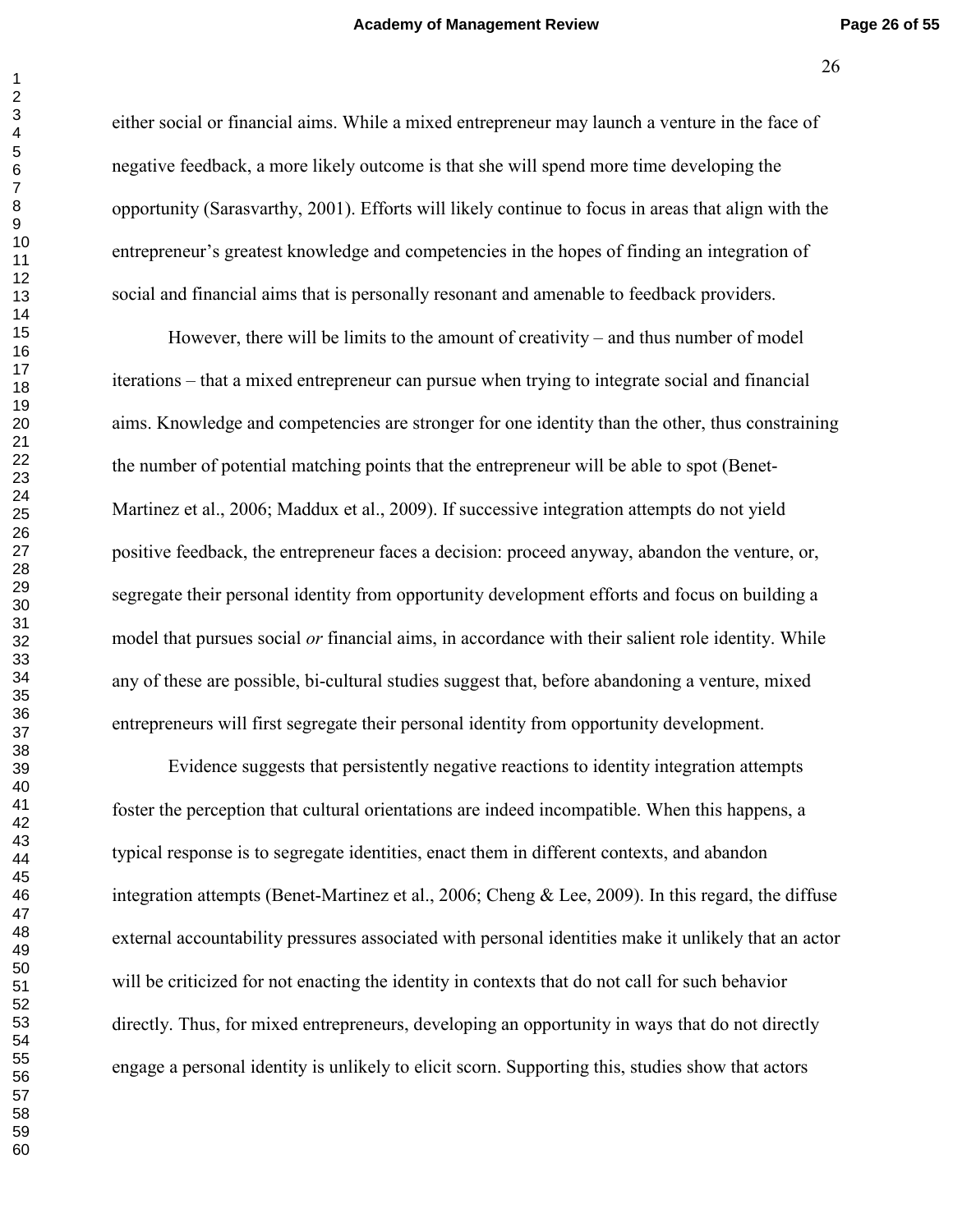routinely segregate their personal and work role identities (Grant & Rothbard, 2013) and this is not problematic so long as enacting one does not mean contradicting the other (Creed et al., 2011). We expect that the same applies to opportunity development. As such, we propose:

*Proposition 2d: External feedback for mixed-commercial entrepreneurs will focus on the financial aspects of an opportunity, whereas feedback for mixed social welfareentrepreneurs will focus on its social/environmental aspects; an inability to secure positive feedback increases the likelihood of identity segregation, in which the personal identity becomes no longer relevant to the opportunity development process.* 

# **Balanced Entrepreneurs**

As with mixed entrepreneurs, we expect that balanced entrepreneurs are attentive to, and may recognize, opportunities in either social welfare or commercial domains. The commercial and social welfare logics are each associated with a salient role identity and, as a result, the knowledge and social relations associated with each will be evenly matched (Burke, 2004; Tadmor & Tetlock, 2006). Balanced entrepreneurs are thus likely to be similarly aware of issues, information, and environmental shifts in both commercial and social welfare domains, making them equally prone to recognize opportunities in either. Also like mixed entrepreneurs, the plural identities of balanced entrepreneurs will likely motivate them to integrate social and financial aims as they engage in the opportunity development process. Thus, we propose:

*Proposition 3a: Balanced entrepreneurs are equally likely to recognize commerciallyoriented opportunities or social welfare-oriented opportunities, and will work to develop them in ways that integrate both financial and social aims.* 

 However, while mixed and balanced entrepreneurs may both recognize commercial or social welfare opportunities, we expect the two will differ with regard to the integration of financial and social goals during opportunity development. While balanced entrepreneurs may develop an opportunity through an existing social enterprise model, they are more likely than single-minded or mixed entrepreneurs to develop novel ways to integrate the commercial and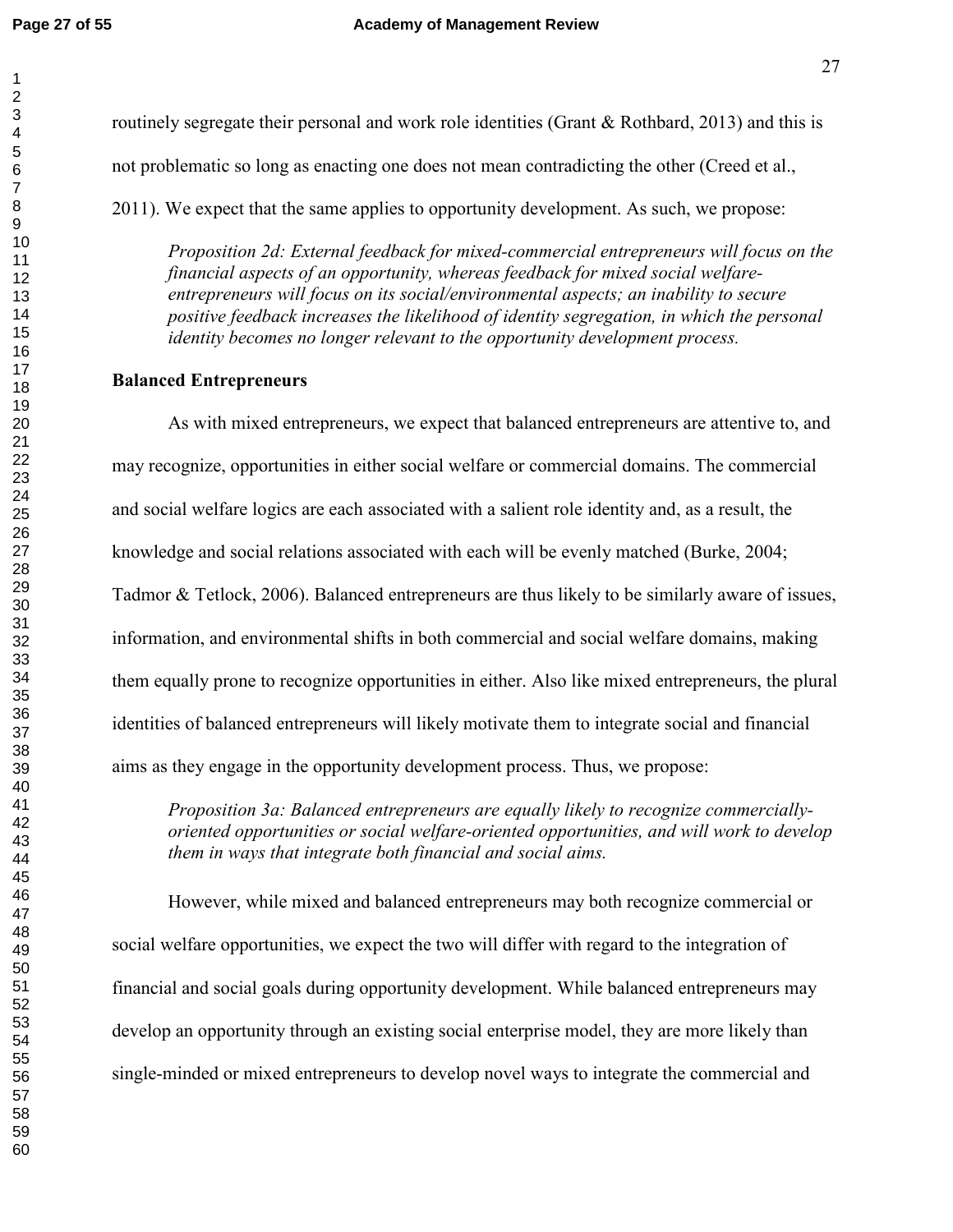social welfare logics because each is associated with a salient role identity. As such, the accountability pressures associated with each are evenly matched, and both entail focused knowledge, capabilities, and social relations. These differences are summarized in Table 2.

Studies of bi-cultural individuals show that when the accountability pressures associated with different identities are similar and strong – as they are for a balanced entrepreneur – dissonance is maximized and actors perceive considerable tension between their identities (Tadmor & Tetlock, 2006). In such situations, an individual is unwilling to tradeoff one identity for the other, implying that balanced entrepreneurs are unlikely to compromise social for financial aims as they work to develop an opportunity. There is evidence that this will lead to longer and more creative integration attempts, as it creates a higher bar for bringing identities into alignment (Tadmor et al., 2009). This tendency may be reinforced by anticipated feedback from two sets of social relations – one that primarily values the commercial logic, and one that primarily values the social welfare logic – as this will motivate the entrepreneur to develop an opportunity in ways that they think will be amenable to both groups (Tadmor & Tetlock, 2006; Tadmor et al., 2009). The practical ability to pursue this integration is facilitated by the level of knowledge that a person has about her identities, with deeper and more focused knowledge enabling a wider array of matching points to be discerned (Benet-Martinez et al., 2006). As such, we expect that balanced entrepreneurs will be capable of thinking in more integratively complex ways than mixed entrepreneurs when integrating social and financial aims because their salient role identities furnish knowledge that is similarly deep and focused for each (Tetlock, 1986).

Applied to a negotiation approach, bi-culturalism studies have shown that actors who perceive high levels of tension between their identities will hold both sets of aims in focus, view them interactively, and consider how various changes to one might affect the other (Baker-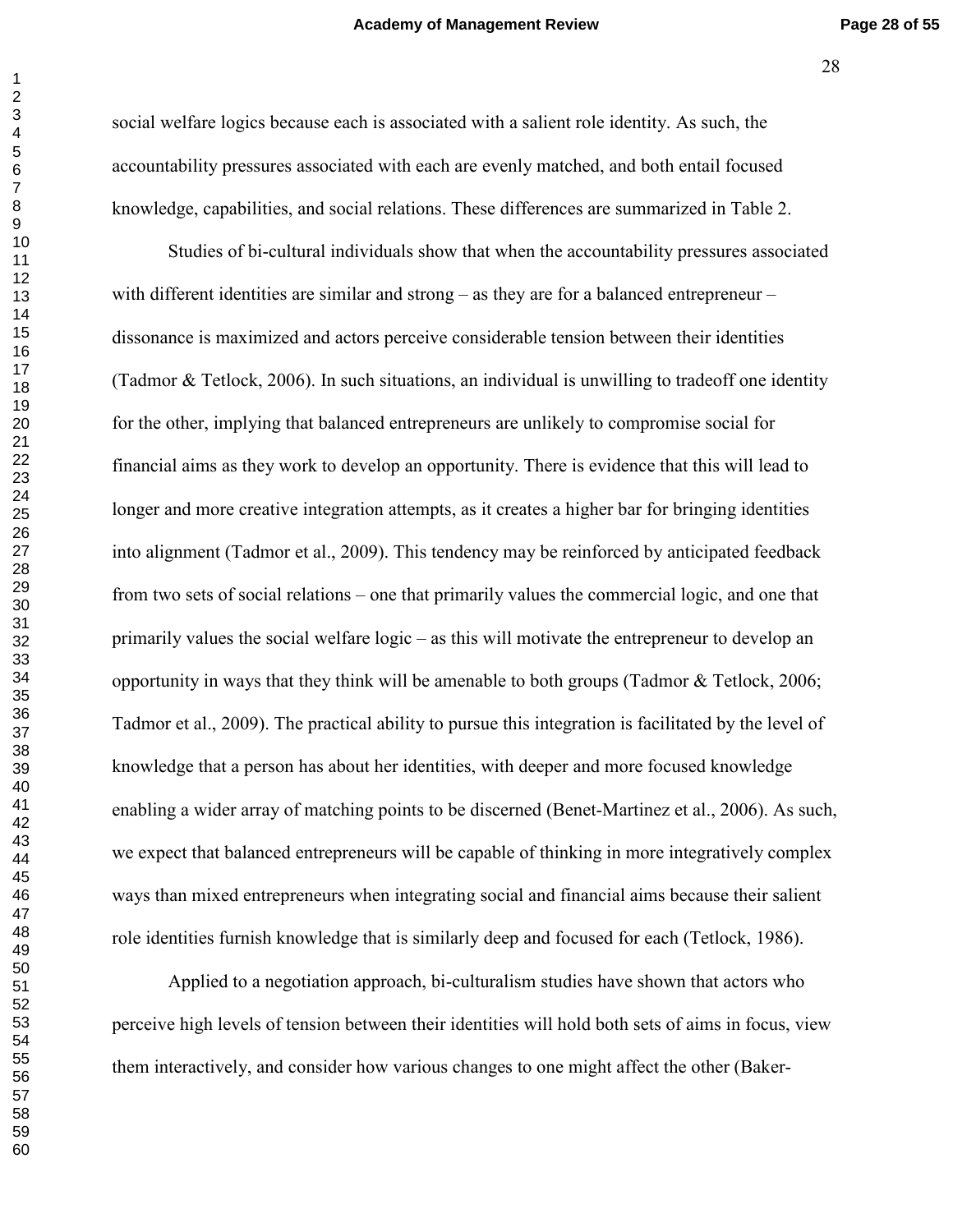Brown et al., 1992). When a simple solution to integrate the two cannot be identified, an individual progresses into more complex forms of reasoning enabled by her knowledge of each identity. When this happens, a typical outcome is that the actor will begin to consider tradeoffs as temporal rather than absolute (Baker-Brown et al., 1992; Tetlock 1986). Thus, in the context of opportunity development, a balanced entrepreneur may conclude that social and financial aims cannot be jointly maximized at the present time, but still view an opportunity favorably based on the insight that short-term tradeoffs will lead to long-term alignment. Eloquently capturing this when discussing her venture, Professor Word, Betty Hsu (2013), a Wharton MBA with a work history as an education reformer, noted that:

*It can be easy for an aspiring social entrepreneur to get caught up in how to create social value rather than profits, but doing so can be a great disservice to your venture… the key to [my] success has been to launch in markets that offer less social impact but deeper pockets. This allows the venture to test the concept and to subsidize future service to the target market. While the social worker in you may balk at this, the business school brain [reminds] that short-term trade-offs are often needed to achieve your long-term vision*.

Based on this, we propose:

*Proposition 3b: When pursuing a negotiation approach, balanced entrepreneurs will be unlikely to sacrifice social or financial aims, potentially leading to more creative integration attempts such as temporal tradeoffs.* 

 While negotiation may be a fruitful approach for some balanced entrepreneurs to reconcile social and financial aims during opportunity development, others will look to resolve the tension through synthesis. Because salient role identities are associated with knowledge and competencies that are germane to pursuing social and financial aims, balanced entrepreneurs are well equipped to consider both as they develop an opportunity. Thus, they should be able to spot more nuanced, and potentially more novel, points of intersection between the two (Tetlock, 1986). As a result, we expect that balanced entrepreneurs are highly likely to create new types of social enterprise models as they develop an opportunity.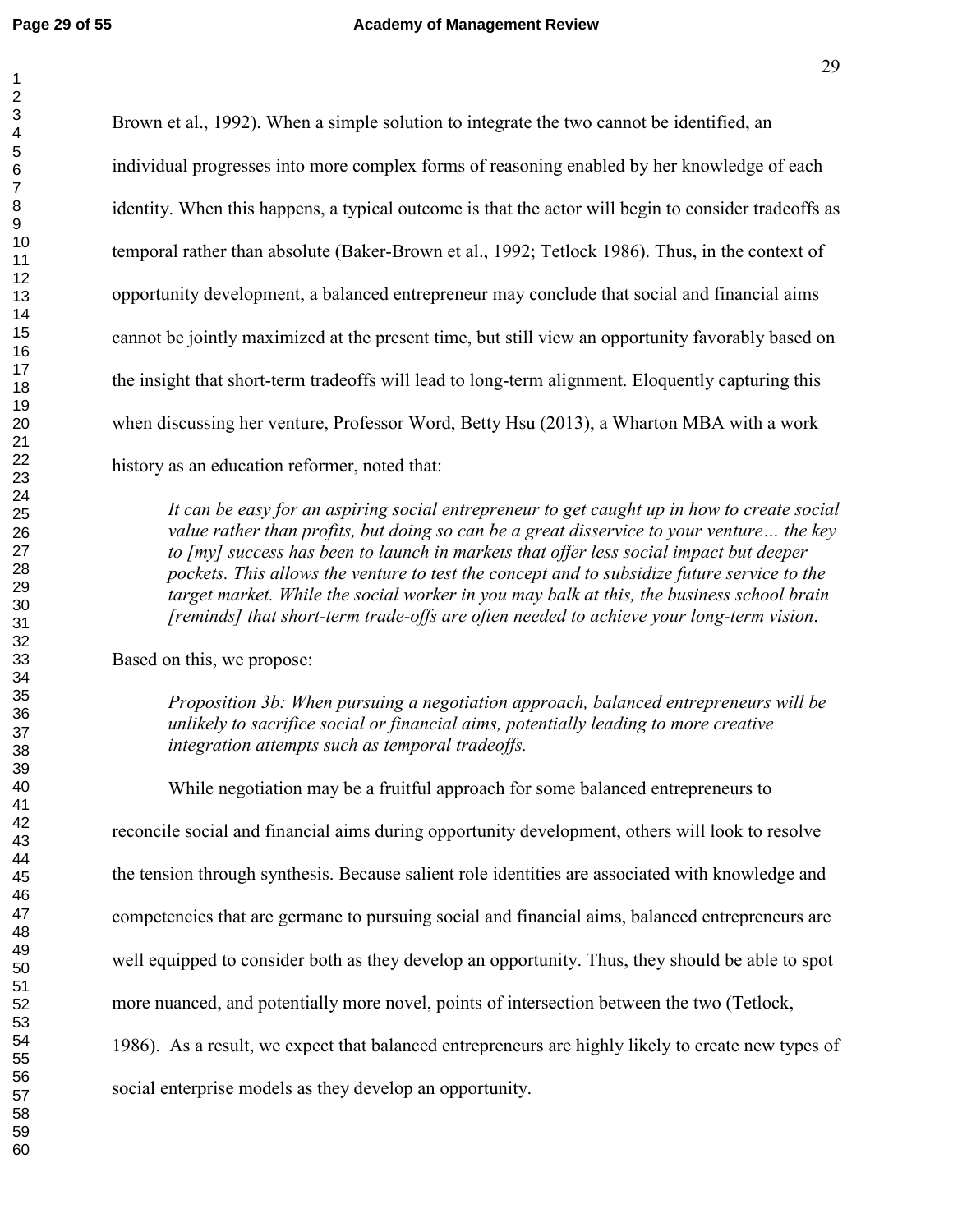For example, Joey Hundert – founder of Sustainival, a carnival promoting sustainable technologies – had previously worked as a venture capitalist and was also a community organizer and environmental activist (Kelly, 2012). Discussing the process of developing this opportunity, Hundert reported to the first author that the pressure he felt to integrate social and financial aims initiated intense reflection on both aspects of the opportunity:

*I had to think for a really long time about how I was going to do this. It's not an easy thing to make real money and really hammer on environmental advocacy. I kept on running through my head the tradeoffs with different options. You've got to educate people, but they need to pay you to do it…. you could charge admission, but that would interfere with outreach… you could look for sponsors, but that's a partial solution and not really scalable… I just couldn't get it. After a long time of banging my head on the wall, it struck me. Biodiesel Gravitron [a carnival ride powered by waste vegetable oil]. People line up to pay for carnival rides. Carnival rides are fun. People are more open to learning when they're having a good time. Sustainival was born.*

Muhammad Yunus – microfinance pioneer and the founder of Grameen Bank – offers another useful example. Fitting our definition of a balanced entrepreneur, Yunus held sequential work role identities as a profit-seeking entrepreneur and then as a professor of development economics (Yunus, 1999). Through the knowledge and social relationships associated with his professor identity, Yunus was aware of rural poverty in Bangladesh as well as the failure of previous interventions that aimed to address this through subsidized credit (Hollis & Sweetman, 1998). While the commercial logic suggested that the poor were not 'bankable', Yunus reasoned that there may be an entrepreneurial opportunity if transaction costs could be reduced and repayments ensured. Actively considering both the social and financial aspects of the opportunity over a period of multiple years, Yunus developed a model where group lending facilitated larger loans (and thus lower transaction costs), peer monitoring encouraged repayment while also providing social support to borrowers, and organizational governance by loan beneficiaries provided work opportunities while guarding against opportunism (Yunus, 1999). These examples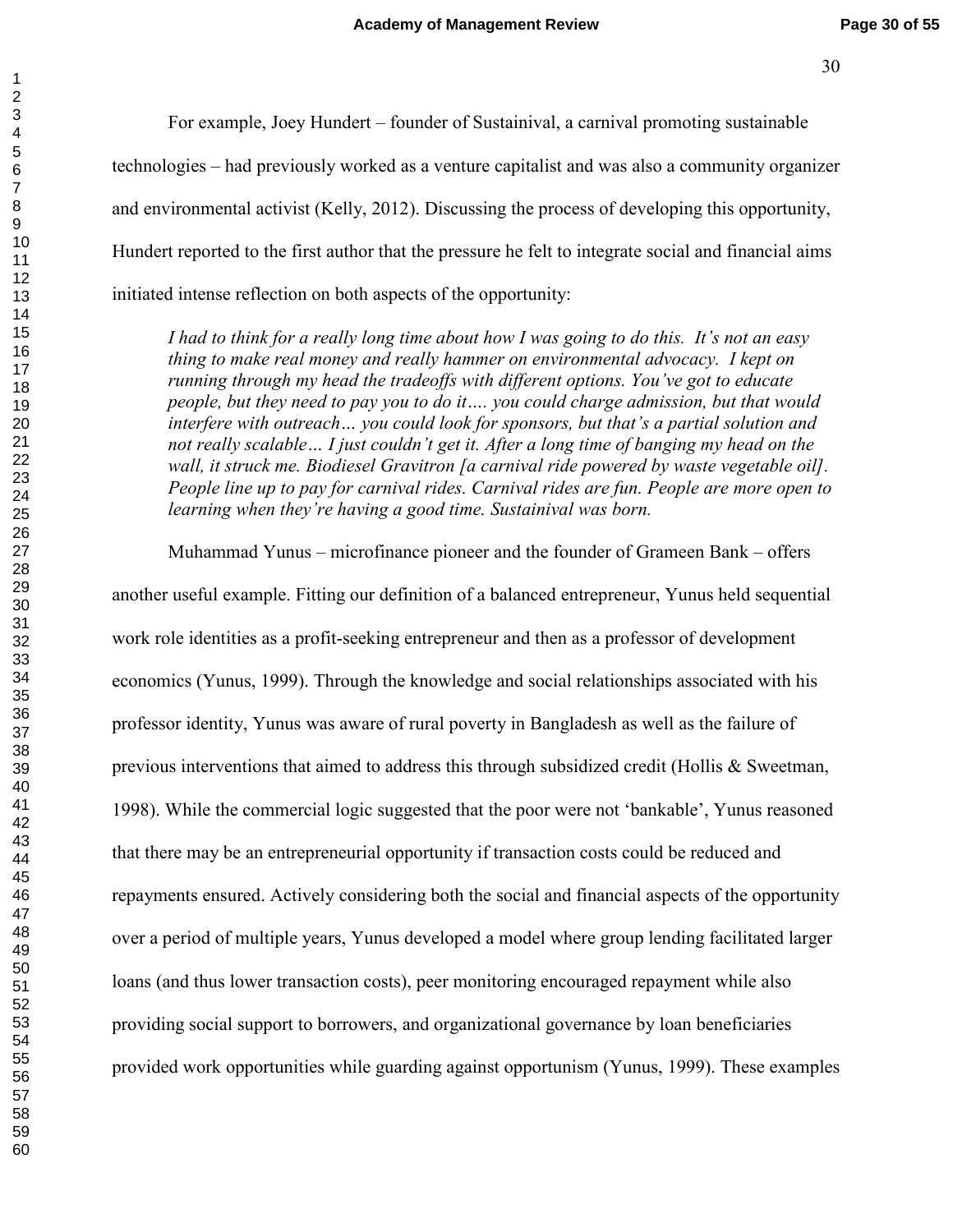each illustrate how balanced entrepreneurs can potentially leverage role identities linked to conflicting logics as resources to create new models. As such, we propose:

*Proposition 3c: When pursuing a synthesis approach, balanced entrepreneurs will develop both the financial and social welfare aspects of an opportunity, potentially leading to the creation of new social enterprise models.* 

In addition, the types of social relationships associated with social and financial aims will be broadly similar for balanced entrepreneurs. As such, the external feedback that balanced entrepreneurs receive as they develop an opportunity will likely be from social relations aligned with the commercial and social welfare logics, exposing the entrepreneur to criticism from both sides. While we expect that balanced entrepreneurs will face pressures to reconcile financial and social aims without sacrificing either – and have the ability to work through multiple iterations as they develop an opportunity – they may still arrive at a point where they have exhausted their efforts without arriving at a satisfactory model. While mixed entrepreneurs may segregate social and financial aims in this situation, focused sets of social relationships associated with each identity mean that balanced entrepreneurs are likely to face external criticism if they take this approach. Identity research suggests that abandonment of the venture is a very real possibility in such situations (Benet-Martinez et al., 2005; 2006). Yet, because balanced entrepreneurs have knowledge and competencies that are relevant to both social and financial aims, they should be well equipped to work through multiple, progressively more creative integration attempts (Benet-Martinez et al., 2006; Maddux et al., 2009).

However, persistent negative feedback may lead an entrepreneur to conclude that social and financial aims can only be made compatible by pursuing broader contextual changes. Whereas mixed entrepreneurs may simply shift their focus to the goals (commercial or social welfare) associated with their salient role identity (Proposition 2d), this is not an option for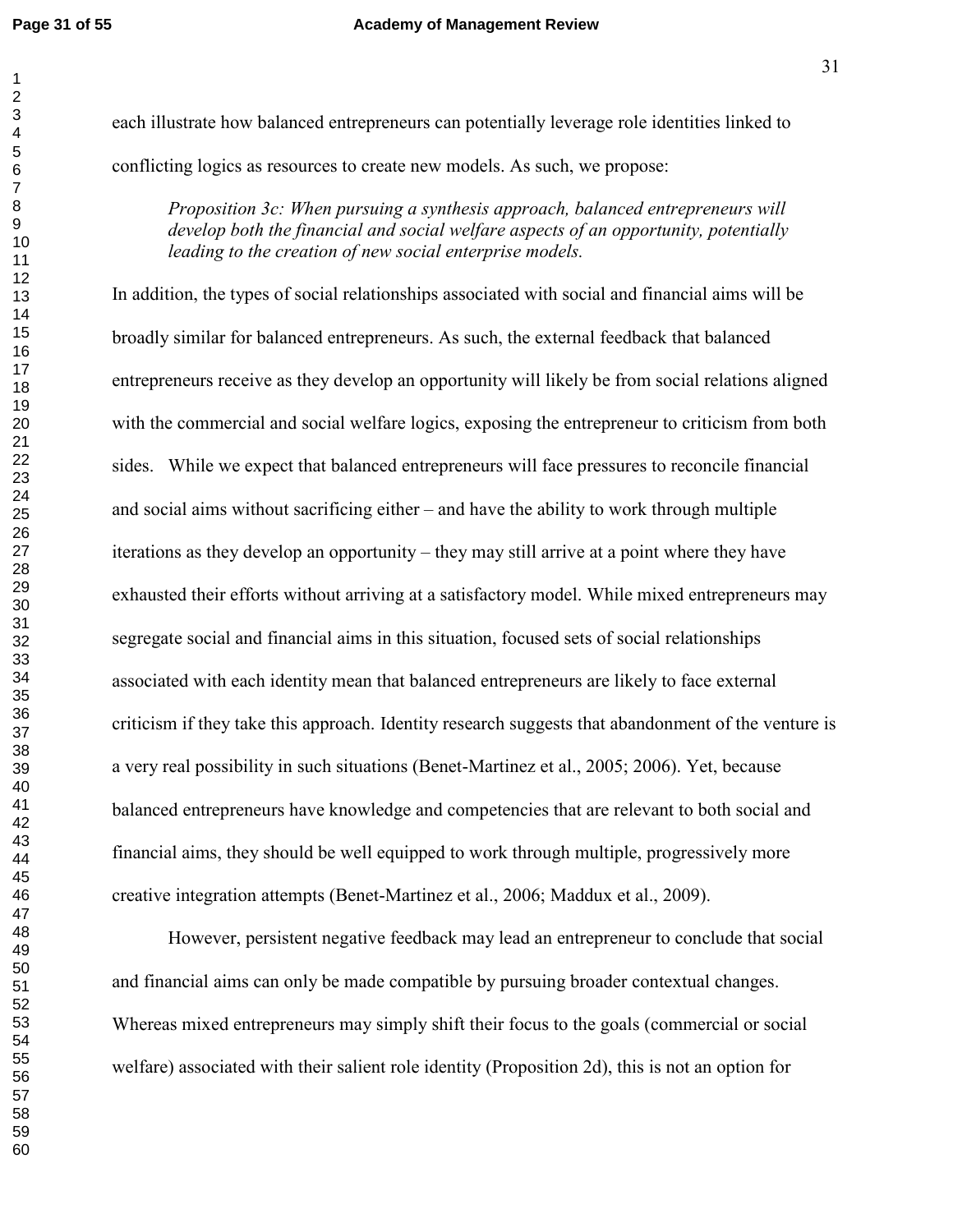balanced entrepreneurs. Studies suggest that when an actor highly values multiple courses of action, feels similarly strong accountability pressures associated with each, and is unable to spot areas where the two might intersect, they may seek to resolve the conflict through higher-order integration attempts (Tetlock, 1986). Applied to entrepreneurship, this fits with the argument that the creation of a supportive institutional environment is required for ventures that pursue novel business models (Aldrich & Fiol, 1994; Navis & Glynn, 2010). It also mirrors a consistent finding among microfinance (Ledgerwood, 2011), recycling (Lounsbury et al., 2003), greenbuilding (York & Lennox, 2014), and wind energy (Sine & Lee, 2009) studies where early entrepreneurs engaged in efforts to not only develop, but also garner social support for, novel business models. We argue that the roots of such efforts may be found within the tensions experienced by balanced entrepreneurs, who have salient role identities that carry conflicting behavioral demands. Because such individuals have knowledge, competencies, and a focused social network aligned within each logic, they are uniquely positioned to initiate industry change.

For example David Gottfried, a pioneer of green building, was a real-estate developer by trade and had a salient role identity as an environmental organization organizer. Gottfreid noted the resistance he faced when he attempted to mix environmental concerns with commercial building in his role as a real estate developer (Gottfried, 2004: 4-5):

*"What about installing solar hot water in the apartments?" I asked Diane at one of our management meetings. "That's cute," she said. "But this isn't California. People don't go for that stuff out here."* 

 However, Gottfried's formal roles in environmental organizations fostered knowledge of green building that complemented his knowledge of the financial realities of the construction industry. Frustrated with his inability to move his firm towards green building, he realized that shifts in the institutional environment were needed to create viable opportunity. To this end, he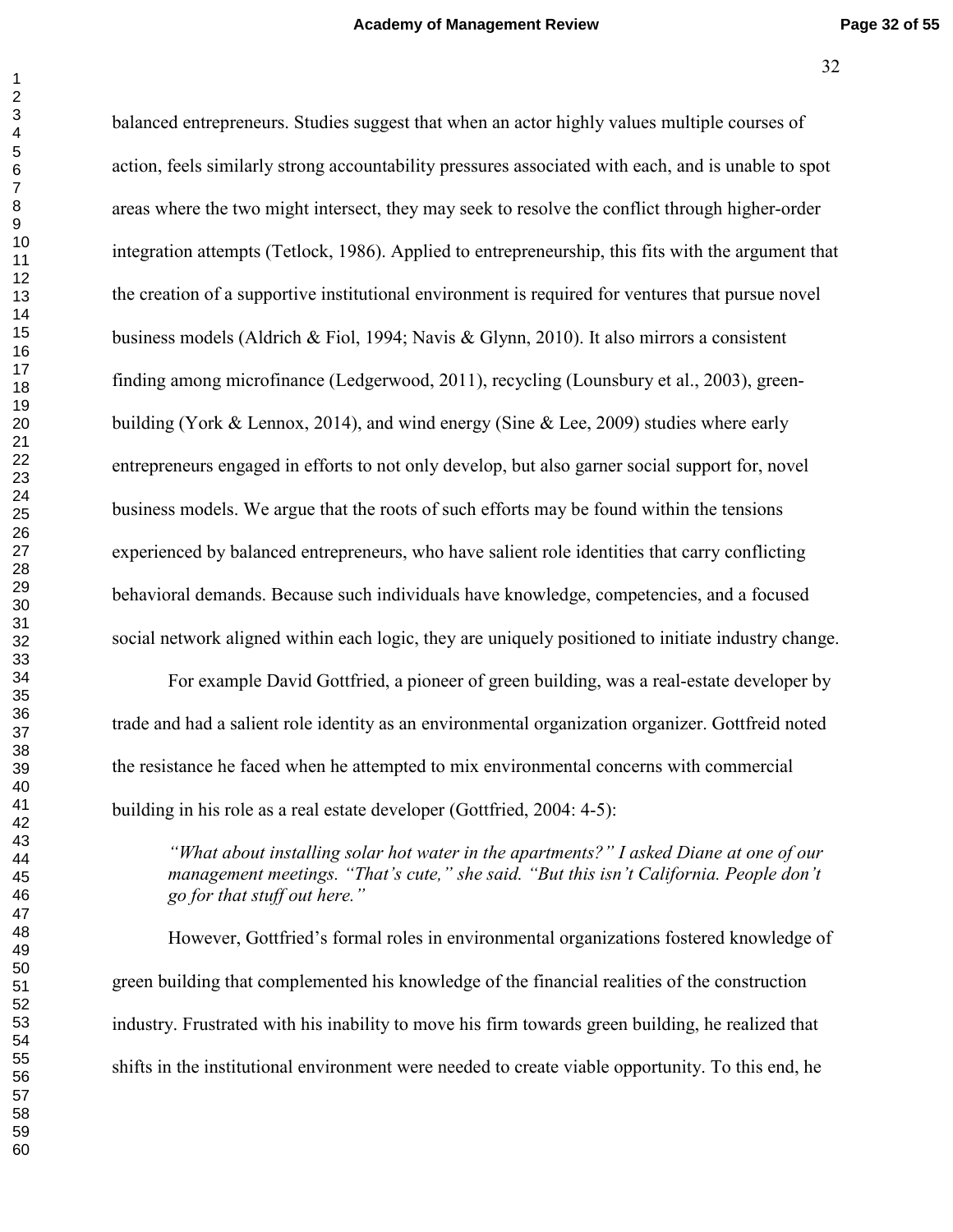co-founded the US Green Building Council (USGBC) in 1993, uniting non-profit environmental organizations and construction suppliers to engage in standard setting, education, and lobbying for green building regulation (York & Lenox, 2014). Simultaneously, Gottfried founded Regenerative Ventures, a profit-seeking venture capital firm investing in green building product manufacturers. This example illustrates how balanced entrepreneurs may develop and utilize multiple role identities to develop not only unique models for social enterprise, but also foster broader institutional support for such models.

*Proposition 3d: External feedback for balanced entrepreneurs will focus on both the financial and social aspects of an opportunity; given their ability to resolve conflicts through higher order reasoning balanced entrepreneurs are highly likely to pursue broader institutional change in the development of opportunities.* 

## **DISCUSSION AND CONCLUSION**

Research on social enterprise is critical for understanding how entrepreneurship may contribute to resolving serious societal and environmental challenges. Extant work on social enterprise links the pursuit of social and financial aims to conflicting institutional logics, and thus provides a foundation to theorize about internal tensions within the social enterprise and the challenges that this creates (Battilana & Dorado, 2010; Pache & Santos, 2010, 2013). While this literature offers useful insight into the challenges of established social enterprises, it does not address the processes through which entrepreneurs create these organizations. This gap is mirrored in the entrepreneurship literature, which concedes that entrepreneurs may have nonpecuniary motives (Rindova et al., 2009) potentially related to social welfare aims (Miller et al., 2012), but says little about how, why, or with what consequence different entrepreneurs might combine these with financial goals. As such, existing knowledge of social enterprise is largely disconnected from the core mechanisms of entrepreneurship.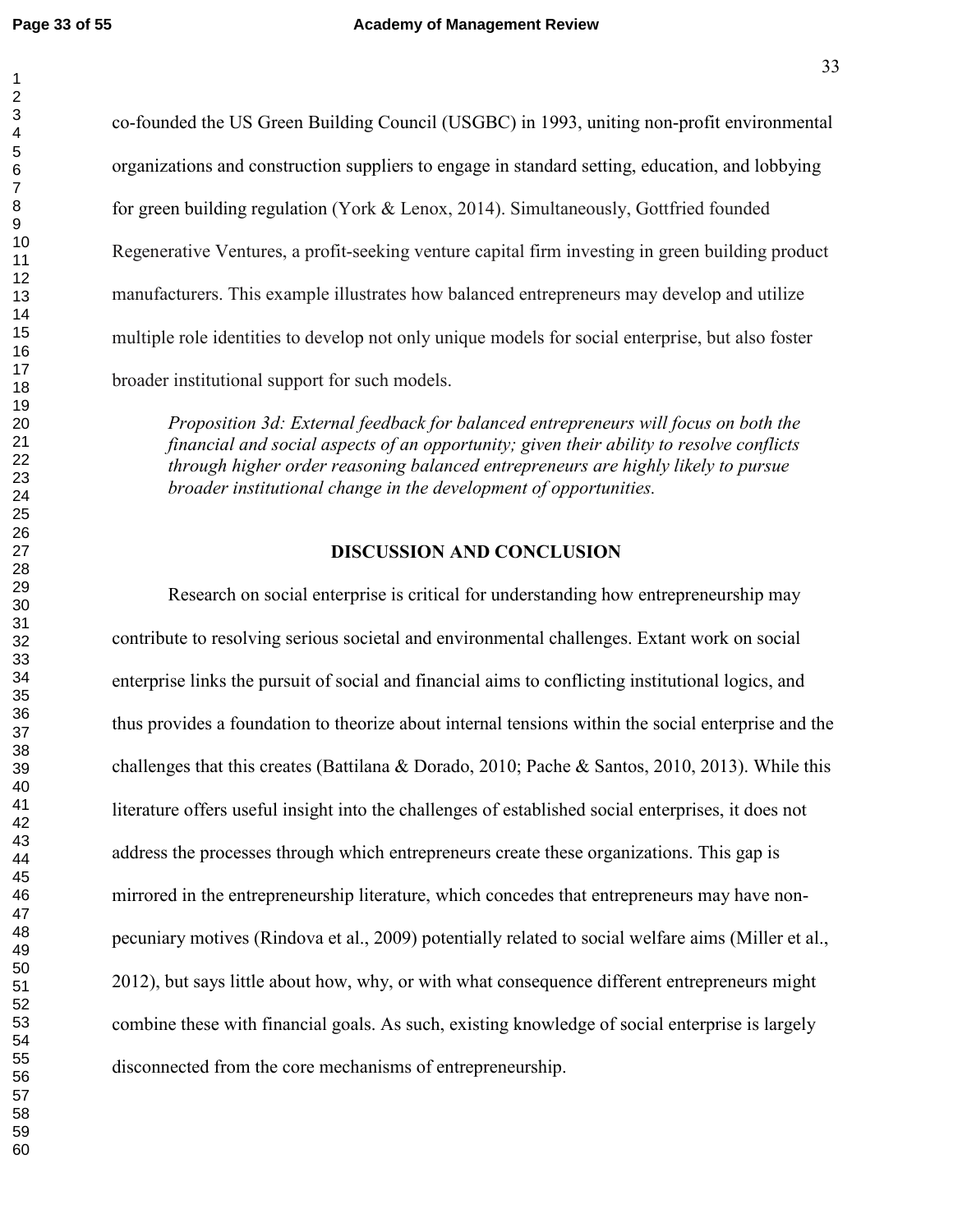This divide has led to calls for entrepreneurship frameworks to be extended in ways that account for social enterprise (Dacin et al, 2010; Shepherd et al., 2015; Shepherd, 2015), perhaps through the integration of identity theory (Dacin et al., 2011). Heeding this call, we developed an approach based in identity theory that helps to explain the recognition of social welfare versus commercially oriented opportunities, as well as the ways in which different entrepreneurs may work to integrate social and financial aims through the process of opportunity development.

We argued that identity theory offers useful insight because it directly addresses attention and evaluation through knowledge and competencies, and external feedback through social relations (Stryker, 1980; Stryker & Burke, 2000); the key mechanisms of opportunity recognition and development (Mitchell et al., 2007; Shane, 2003). There is considerable evidence that actors' salient role and personal identities are concurrently relevant to entrepreneurship and may also be linked to the commercial and/or social welfare logics (e.g., Choi & Gray, 2008). Based on different configurations of these identities, we developed a typology of entrepreneurs whom will feel different internal and external pressures related to the pursuit of social and financial aims and have varied levels of knowledge related to each. Building on insights from the study of bicultural individuals, we then linked our typology to the opportunity recognition and development process to predict why and how different entrepreneurs pursue the creation of social enterprises.

# **Contributions to Social Enterprise Theory**

Our integrated model makes two distinct contributions to theory on social enterprise creation. First, we offer insight into the initial stages of social enterprise creation when an entrepreneur recognizes and begins to develop an opportunity in ways that integrate social and financial aims. We suggest that this process may play out in different ways depending on the types of identities that an entrepreneur holds, and the knowledge, competencies, and social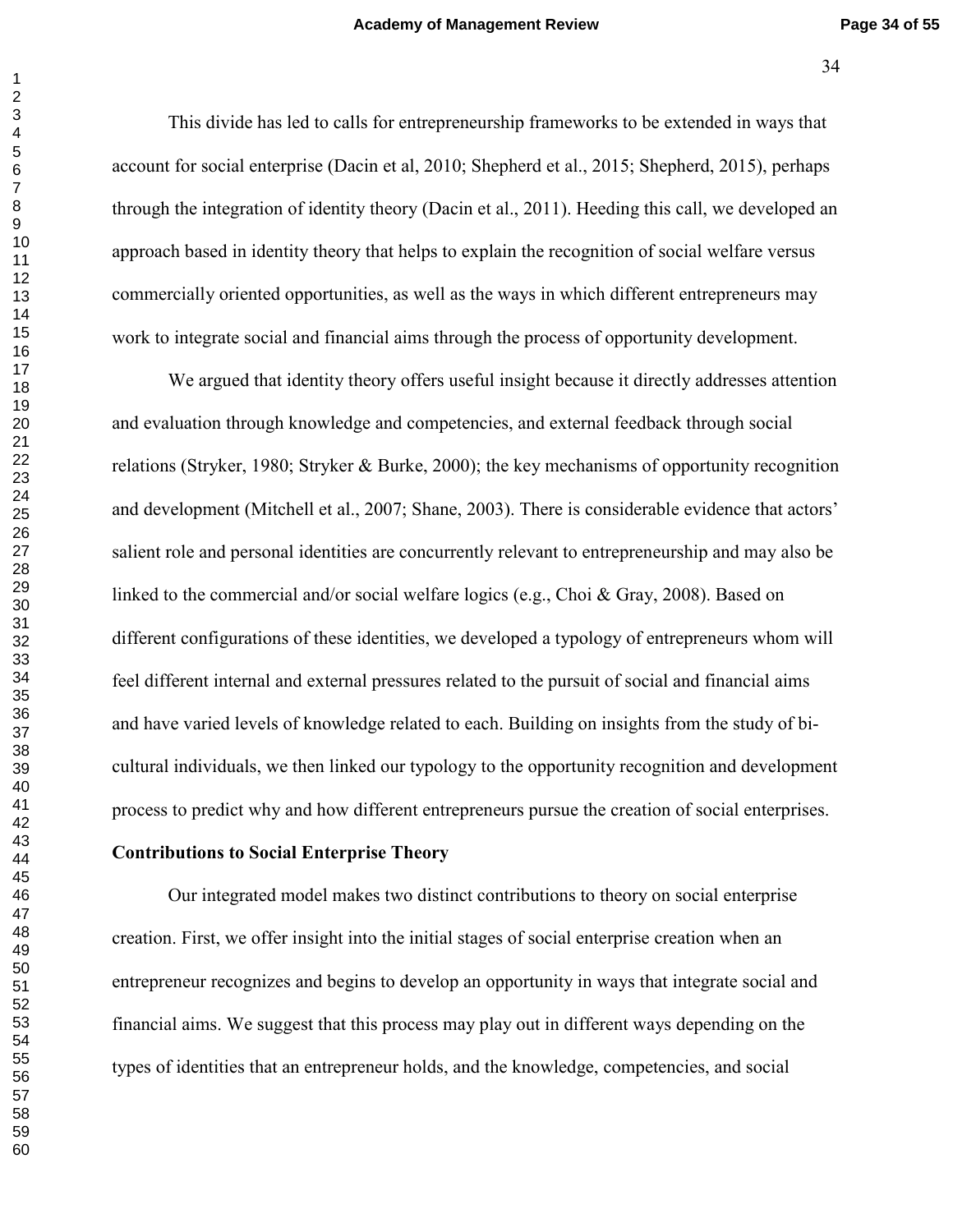#### **Page 35 of 55 Academy of Management Review**

relations that are associated with each. Our theory thus addresses an inconsistency in the extant literature where social enterprise is theorized as the integration of social *and* commercial aims (Dacin et al., 2011; Short et al., 2009), but studies focus on financial *or* social motives (Fauchart & Gruber, 2011; Miller et al., 2012). Our model suggests that both approaches may be accurate.

Single-minded entrepreneurs whose work and personal identities align with the social welfare *or* commercial logic may start a social enterprise, but are more likely to recognize an opportunity to do so after a symbiotic link between social and financial aims has been shown. In comparison, mixed and balanced entrepreneurs, who have salient identities associated with both logics, are more likely to engage in active integration attempts and thus develop more novel and creative social enterprise models. However, mixed entrepreneurs favor role over personal identities, whereas balanced entrepreneurs will engage in higher order integrative reasoning to align each. Thus, we expect that new, innovative models are more likely to result from the efforts of balanced entrepreneurs. Further, large-scale institutional change is more likely to be pursued by balanced entrepreneurs when they face challenges aligning social welfare and commercial logics. Our theory thus addresses processes that are associated with the creation of not only new social enterprises, but also new types of social enterprise models and institutional change to support such models. We argue that these outcomes are related to the knowledge and external accountability pressures associated with each identity, and this makes balanced entrepreneurs the most likely to pioneer such models.

Second, our approach complements research on how social enterprises manage rival logics. To date, studies have focused on the conflicting institutional demands placed on extant social enterprises and the internal conflicts that arise within these organizations as a result of internal factions identifying with one logic or the other (e.g. Battilana & Dorado, 2010; Pache &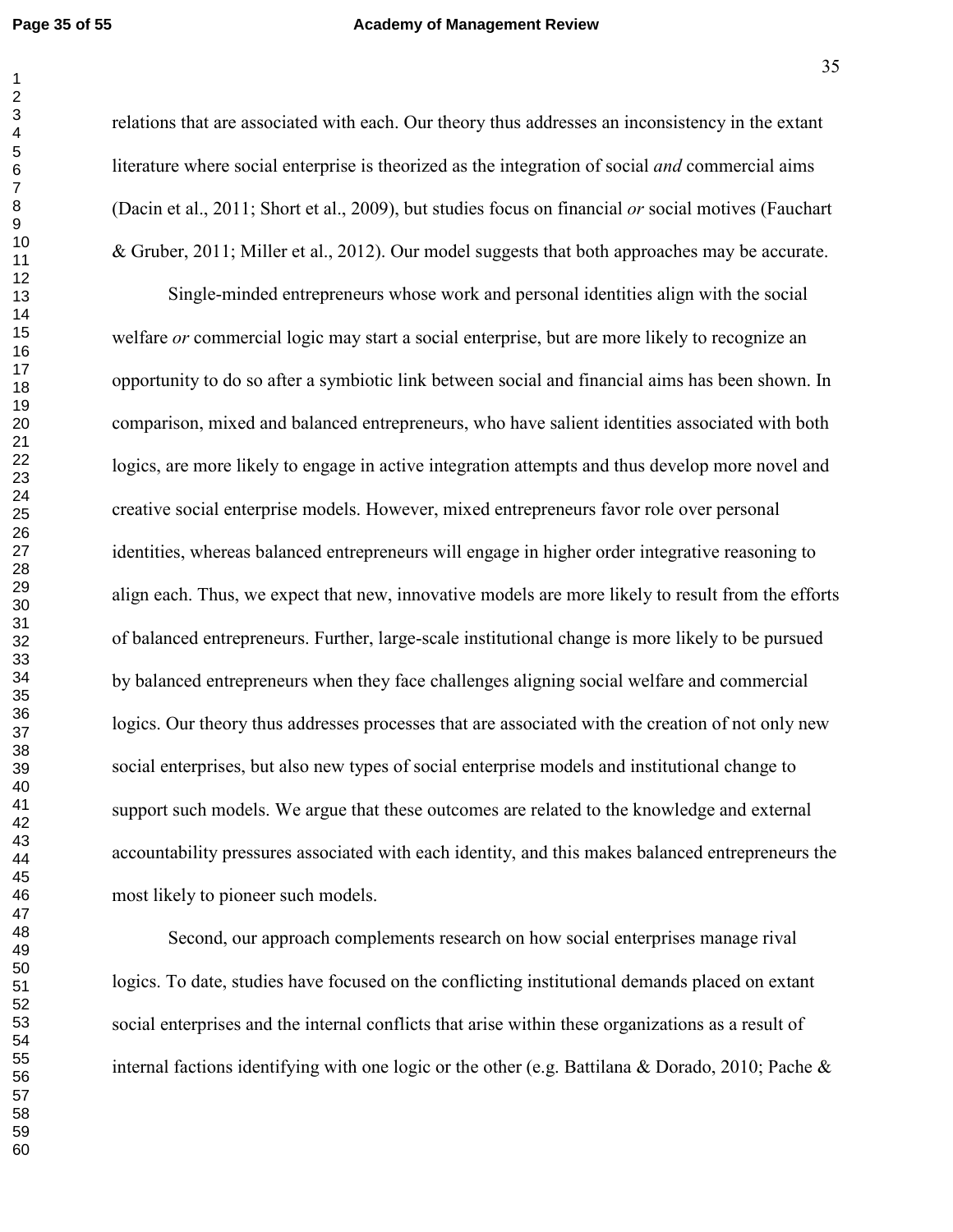Santos, 2013). In comparison, we develop a social-psychological theory that explains how plural logics influence the early stages of venture emergence through individual founder identities. By limiting our theorizing to the pre-launch phase of the entrepreneurial process, we highlight the period where the entrepreneur has the highest level of discretion and control over the direction of her venture (Sarasvathy, 2001, 2008). While we expect that the influence of founder identities will be most relevant during opportunity recognition and development, our approach may also offer useful insight into how social enterprises manage institutional complexity post-launch. While studies have argued that internal strife between stakeholders aligned with conflicting logics can be generative (Ashforth & Reingen, 2014; Battilana et al., 2015) or destructive (Besharov & Smith, 2014), the role of founder identity in resolving such conflict has been relatively unexamined. Our model suggests that future research on how organizations deal with institutional complexity (Greenwood et al., 2011; Wry, Cobb, & Aldrich, 2013) may be informed by incorporating an understanding of the entrepreneur's salient identities and how this affects their approach to integrating conflicting aims.

There is also evidence that, over time, bi-cultural individuals develop competencies in dealing with stakeholders originating from different logics, and translating goals in ways that are tailored to resonate with each (Benet-Martinez et al., 2006; Cheng, 2005). This may help a social enterprise to navigate between conflicting external demands and avoid capitulating in the face of growing pressures associated with one logic or another. Thus, just as a balanced entrepreneur is capable of creatively reconciling social and financial aims during opportunity development, her evolving competencies may also help guard against mission-drift post-launch. Related to this, studies have also found that actors who feel accountable to a single logic may over-conform when faced with external pressures to behave in ways that are consistent with another. This is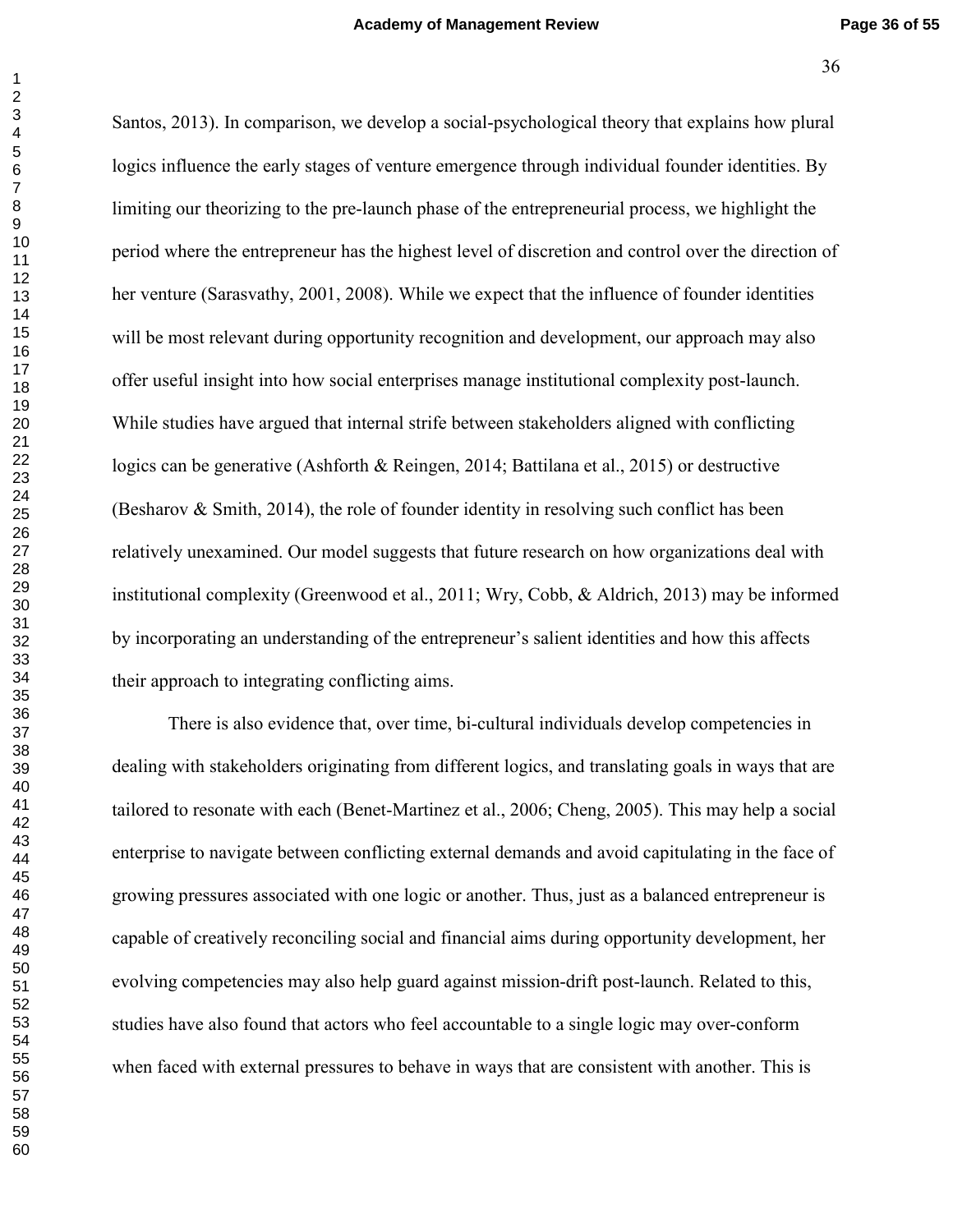known as a "contrast effect" (Benet-Martinez et al., 2005; 2006) and it may help to explain Pache and Santos's (2013) surprising finding that social enterprises that originated in the commercial logic were more likely to adopt features associated with the social welfare logic and those that originated in the social welfare logic were more likely to adopt commercial features. While we agree that legitimacy-seeking behavior is likely part of the explanation, our approach suggests that identity processes may be a complementary mechanism.

# **Contribution to Identity and Entrepreneurship Theory**

Our theory also has implications for the study of entrepreneurship and identity, offering two connected contributions to this emerging research stream. First, our typology and integrated model extend studies that have defined singular entrepreneurial role identities without considering the impact of identities beyond those of "founder," "inventor," or "developer" (Cardon et al., 2009; Murnieks, Mosakowski, & Cardon, 2014). Such identities are theorized as motivational because they lead entrepreneurs to "[engage] in something that relates to a meaningful and salient self-identity" (Cardon, 2009: 516). Without disputing that entrepreneurs may develop role identities linked to the various stages of venture development, our model goes well beyond such a typology. We draw out the linkages between role identities and opportunity recognition and development that have been implicit in the entrepreneurship literature (McMullen & Shepherd, 2006; Shane, 2003), and extend consideration to personal identities as well. We suggest that not only salience, but also identity type (role vs. personal), may variously impact opportunity recognition and development. Our theory also highlights perceived tension between logics as a key mechanism in this process. Greater perceived tension makes an entrepreneur more likely to attend to, derive knowledge from, and have focused sets of social relations linked to social welfare and/or commercial logics.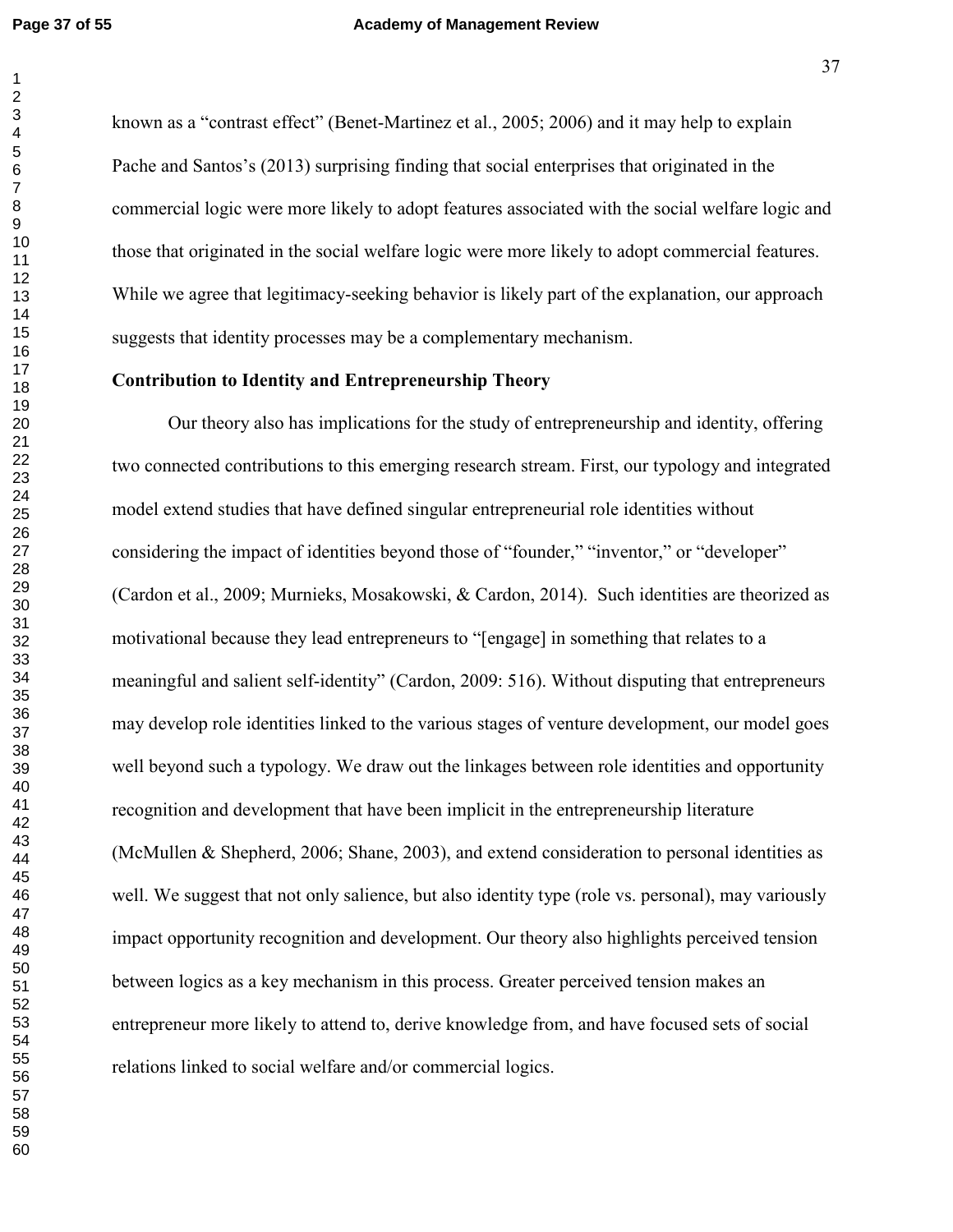Building on this insight, we extend previous studies that distinguish between social and commercial entrepreneurs, but treat the former as homogenous. For instance, Fauchart and Gruber (2011) argue that "missionary" entrepreneurs create ventures to serve a social cause, and "Darwinians" create ventures to serve themselves. Others have argued that social entrepreneurs are distinguished by heightened compassion or a desire to affect social change (Mair & Marti, 2006; Miller et al., 2012; Tracy et al., 2011). While these studies help to explain the origins of social welfare aims, they do not specify the roots of such motivations, nor do they account for variation in how such aims are pursued alongside commercial goals. We address this gap by recognizing that actors may variably hold both role and/or personal identities tied to the social welfare and/or commercial logics. By attending to the cognitive processes associated with particular identity configurations, our theory reminds that actors may create social enterprises for varied reasons, and suggests that the propensity and capability of different types of entrepreneurs to create social value may differ in non-trivial ways. Thus, we de-couple the link between an actor's desire to foster social welfare, and the capability to effectively do so.

# **Contribution to Entrepreneurship Theory**

In this article we did not focus on the ontological debate regarding the nature of opportunity (see Alvarez & Barney, 2007; 2010; Sarasvathy, Dew, Velamuri, & Venkatarman, 2005). Ongoing discussions question whether opportunities are discovered by astute individuals (Eckhardt & Shane, 2013; Shane, 2012) or created through agentic enactment processes (Alvarez & Young, 2015; Sarasvathy, 2001; 2008; Venkataraman, Sarasvathy, Dew, & Forester, 2012). Our model raises implications for this dispute, and thus the broader field of entrepreneurship. We suggest a more useful question may be, *what are the individual and situational factors that differentially motivate entrepreneurs to engage in discovery or creation processe*s? We take an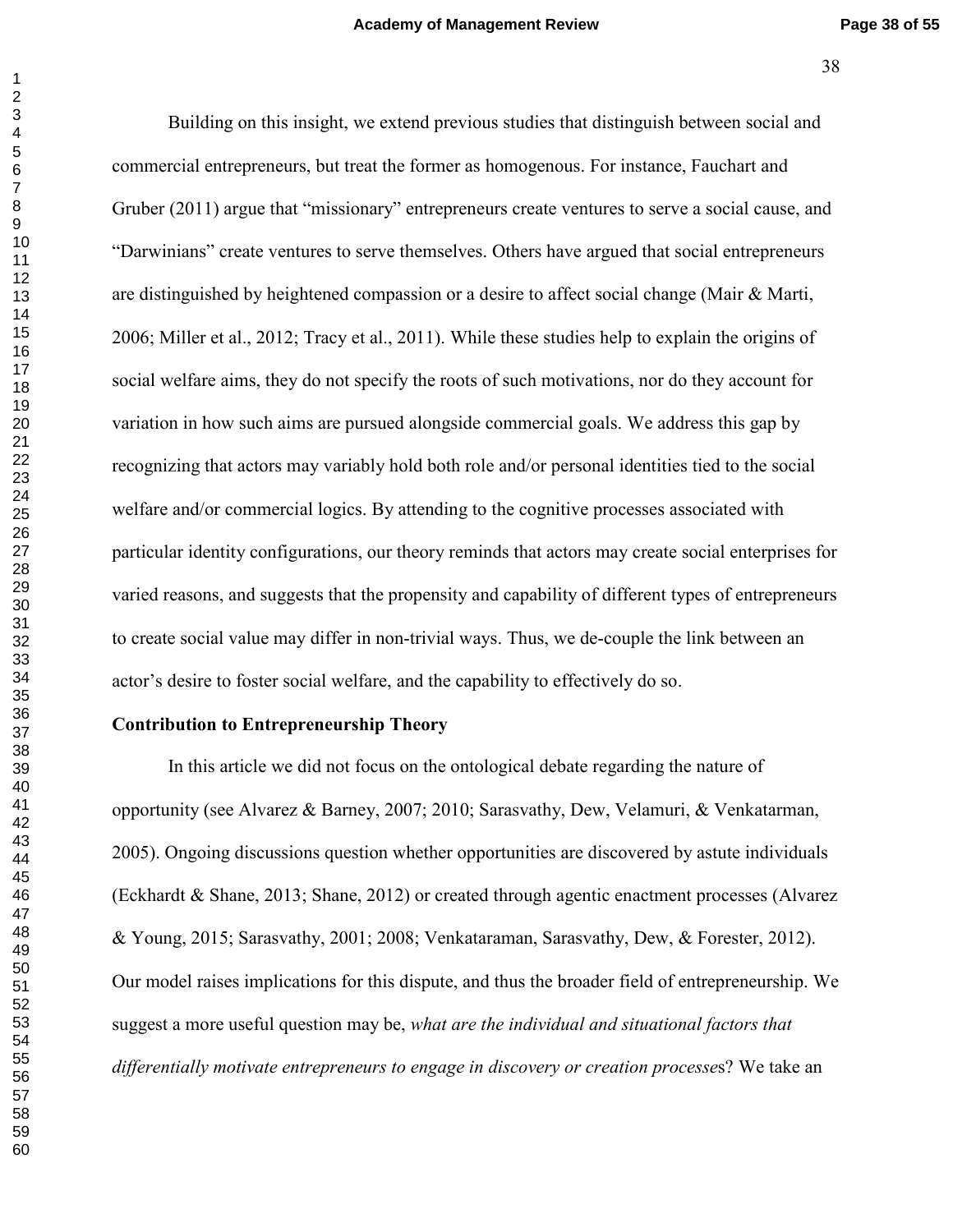#### **Page 39 of 55 Academy of Management Review**

initial step in this direction by theorizing that single-minded entrepreneurs are unlikely to "create" opportunities for social enterprise because their knowledge and social relationships are aligned with either commercial or social welfare logic. Such entrepreneurs are ill-equipped to engage in creative integration attempts designed to link social to financial aims, and will only pursue social enterprise creation when the opportunity has been demonstrated by others. Hence, they may pursue social enterprise, but through *discovery* rather than fostering new models.

 Conversely, our model proposes that mixed, and especially balanced, entrepreneurs are more likely to recognize and develop opportunities in ways that lead to the *creation* of unique models. They do so because they: 1) hold salient identities related to social welfare and commercial logics, 2) perceive tension between social welfare and commercial aims, and 3) are internally motivated to resolve this tension. Balanced entrepreneurs will not only be more highly motivated to resolve the tension through creative models, they will be better equipped to do so because they have knowledge, competencies, and social relations associated with each logic by virtue of their role identities. As such, we suggest that a fruitful route in opportunity research would be to theorize and test specific paths through which identity processes may foster either a discovery or creation approach to entrepreneurship. Future research could also address how entrepreneurs might move between the two modes based on their internal evaluative frames as well as external feedback.

In addition to suggesting cross-sectional variance in the approaches that entrepreneurs take when creating social enterprises, our model also implies differences in entry timing into emerging fields. Creative integration of social welfare and commercial logics by balanced entrepreneurs may foster the emergence of new models and efforts to catalyze supportive resource flows (Aldrich & Ruef, 2006). Mixed entrepreneurs should enter next, recognizing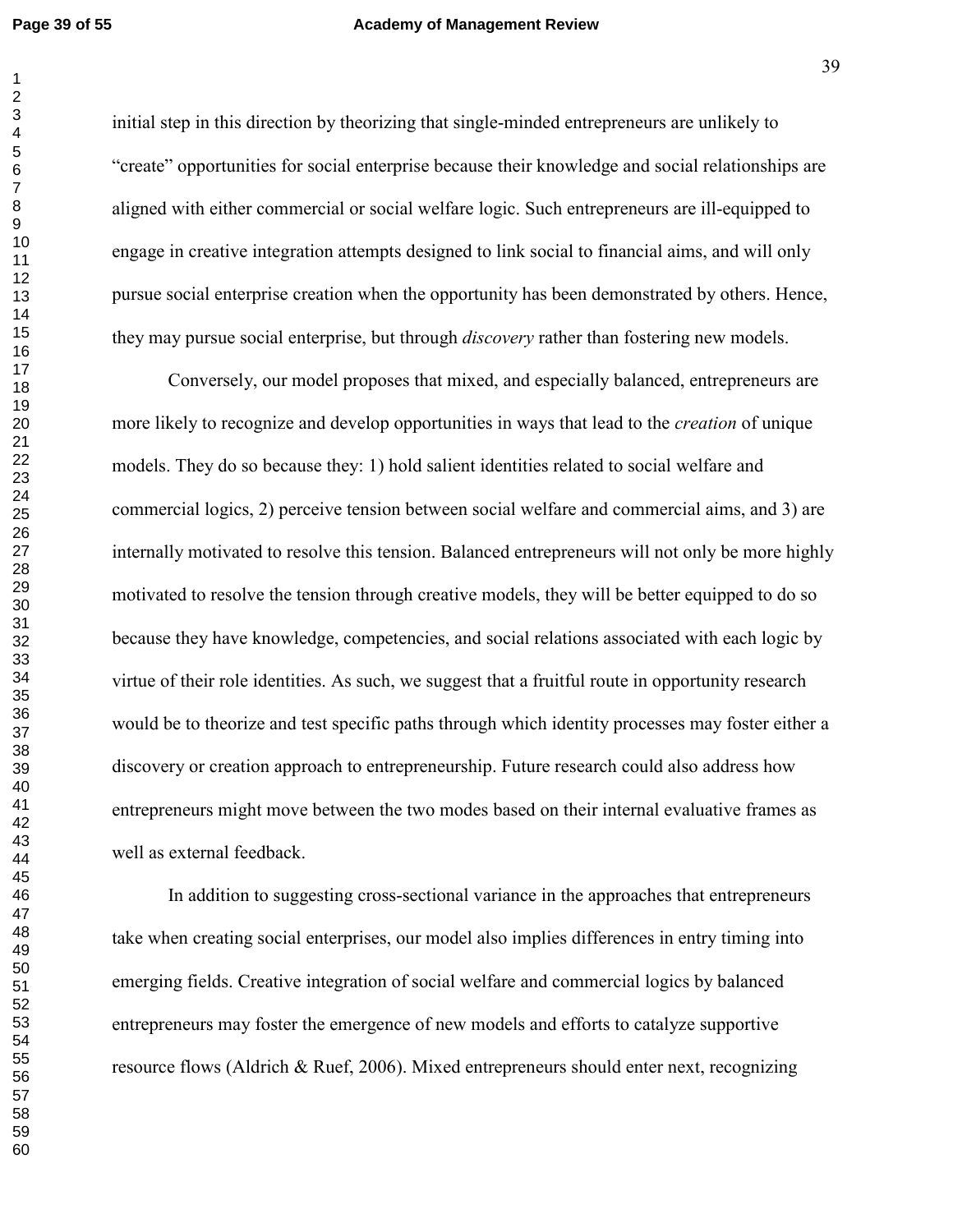opportunities to elaborate these models while further legitimating a nascent population (Wry et al., 2011). Entry by single-minded entrepreneurs is encouraged once a model is legitimated and a symbiotic relationship between social and financial aims demonstrated. More study is clearly needed to understand this process, but the general pattern is evident in studies of green building (York & Lennox, 2014), microfinance (Ledgerwood, 2011), wind power (Sine & Lee, 2009), and grass-fed ranches (Weber et al., 2008). Given that different types of entrepreneurs variously value social aims, our typology may thus offer insight into the temporal variance of social enterprise populations, and thus the societal impact of entrepreneurship more generally.

# **Implications for Entrepreneurs**

For entrepreneurs, our theory suggests that a greater awareness of their own salient identities, as well as how such identities affect decision-making, could be a critical consideration. For example, a single-minded social welfare entrepreneur may struggle to raise resources due to her inability to pursue practices aligned with a commercial logic. Identity theory holds that actors are extremely reluctant to relinquish salient identities, and in fact will only do so under extreme conditions (Burke, 2004; Stryker & Burke, 2000). We posit that developing an opportunity for social enterprise is a context where entrepreneurs may be forced to confront the incongruence of their salient identities. Hence, greater identity awareness may be able to assist entrepreneurs in spotting not only weaknesses in their business models, but also gaps in their knowledge, competencies, and social relationships.

Further, our theory could have implications for firm performance. If we are correct that single-minded entrepreneurs will enter social enterprise only through imitative models, we might expect lower variance in the performance of their organizations. However, because balanced entrepreneurs are more likely to create unique models, we would expect high variance in the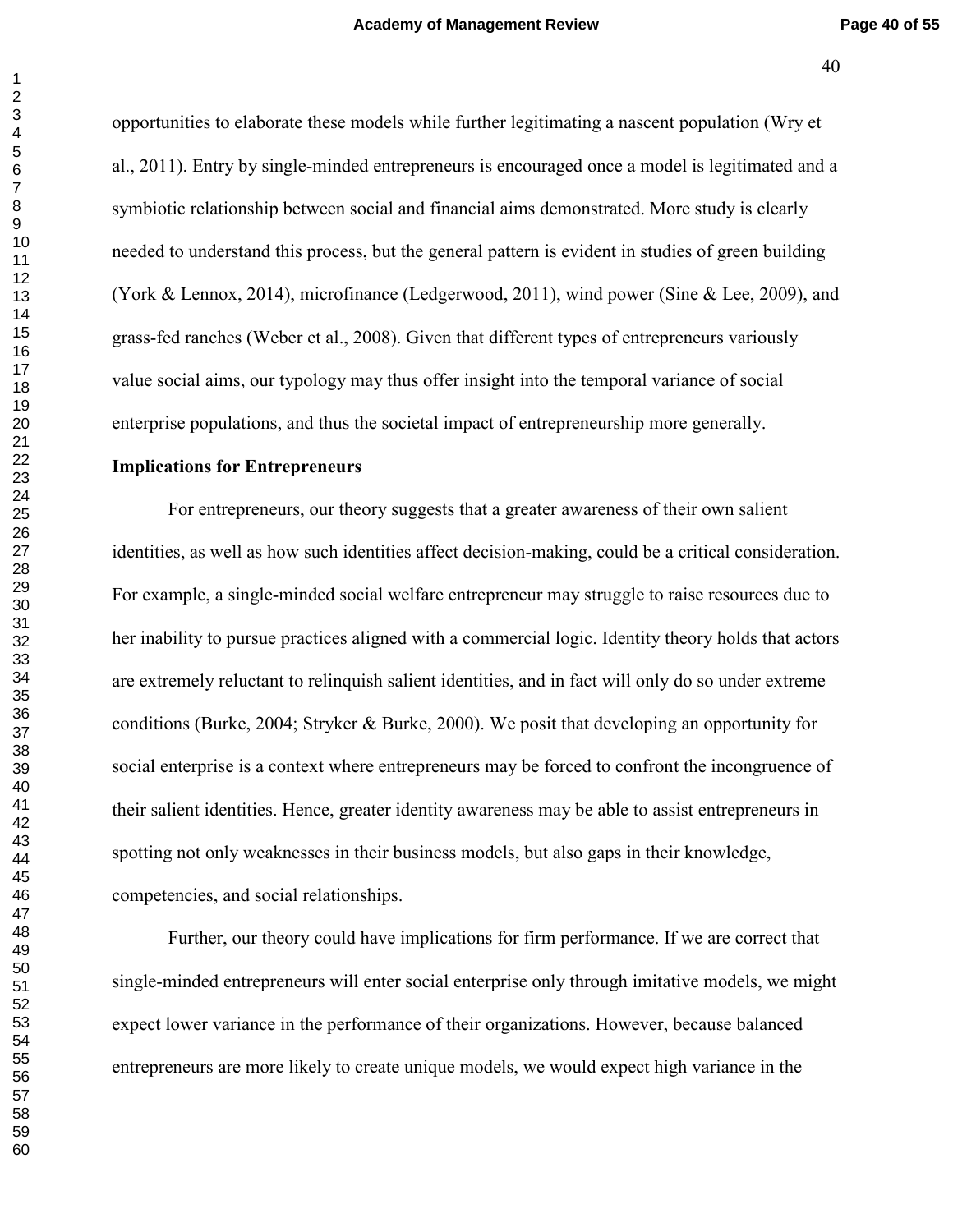survival and performance of their ventures. Also, to the extent that balanced entrepreneurs are best equipped to guard against mission-drift, our approach suggests that single-minded social welfare entrepreneurs may be well served to engage diverse opinions – and potentially cofounders with identities that are different than their own  $-$  if they are serious about maintaining their focus on social aims over time. While our theory scratches the surface of these implications, future studies should thus examine potential linkages between founder identity, social welfare generation, and financial performance for social enterprises.

## **Limitations & Boundary Conditions**

As with all theories, there are limitations to our approach. For one, we did not attempt to distinguish between various identities associated with commercial and social welfare logics. This is consistent with extant social enterprise studies – and necessary for tractable theorizing – but in practice there may be differences in the degree to which specific identities are associated with a particular logic. There may also be identities that do not neatly align with one logic, but integrate aspects of multiple logics. For instance, the parent role could be a powerful influence in driving individuals to pursue social welfare through new venture creation, but also create a higher regard for financial stability. In addition, while we focus on individual entrepreneurs, many ventures are co-founded. While our theory should apply to the individual members of a founding team, this nonetheless points to the need for additional research on how different types of identity configurations may affect a team's communication and decision-making.

 Also, our theory is limited by design to the opportunity recognition and development stages of venture creation. We recognize that the venturing process can be a long and dynamic undertaking, but expect that identity influences will be most evident in the very earliest, preemergence stage. While we do not directly address the role of founder identity after a venture is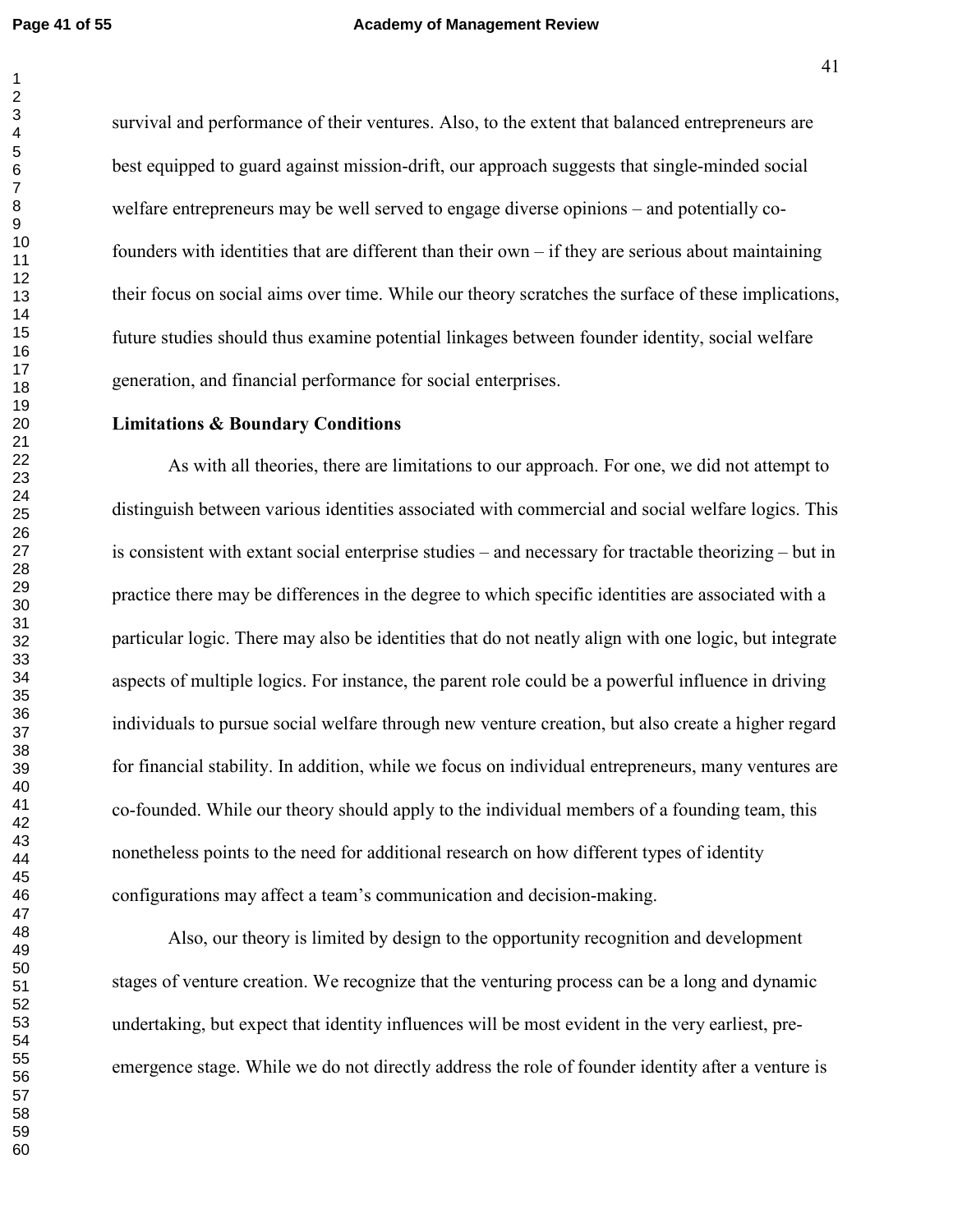launched, our approach incorporates dynamism and change by theorizing how external feedback will influence entrepreneurs as they develop opportunities; both by fostering successive rounds of model development and, in some cases, by contributing to identity segregation and venture abandonment. Further, entrepreneurs may shift through our typology over time. For example, while we expect that a person with balanced personal identities related to the social welfare and commercial logics is unlikely to create a social enterprise – as they lack requisite knowledge, competencies, and social relations for opportunity development – this could change. Such actors may adopt salient role identities in the commercial or social welfare realm, and thus move into the mixed category. Alternately, they could adopt plural role identities to become a balanced entrepreneur. The length of time that an actor holds a particular identity may also affect the level of knowledge and competencies that they accrue through its enactment. We were unable to explore such shifts in the current paper, but examining these would be a promising application for our theory in empirical research.

# **Conclusion**

Social enterprise has the potential to help address critical social and environmental problems. Yet, this potential necessitates understanding the entrepreneurs who create these organizations. By showing how identity theory can extend knowledge about opportunity recognition and development, we develop an approach that contributes understanding about the earliest stages of social enterprise creation, where entrepreneurs initially recognize and develop opportunities that integrate social and financial aims. When entrepreneurs have salient identities that valorize the pursuit of social welfare and commercial aims, they may be empowered to not only create private wealth, but also work creatively for the betterment of society.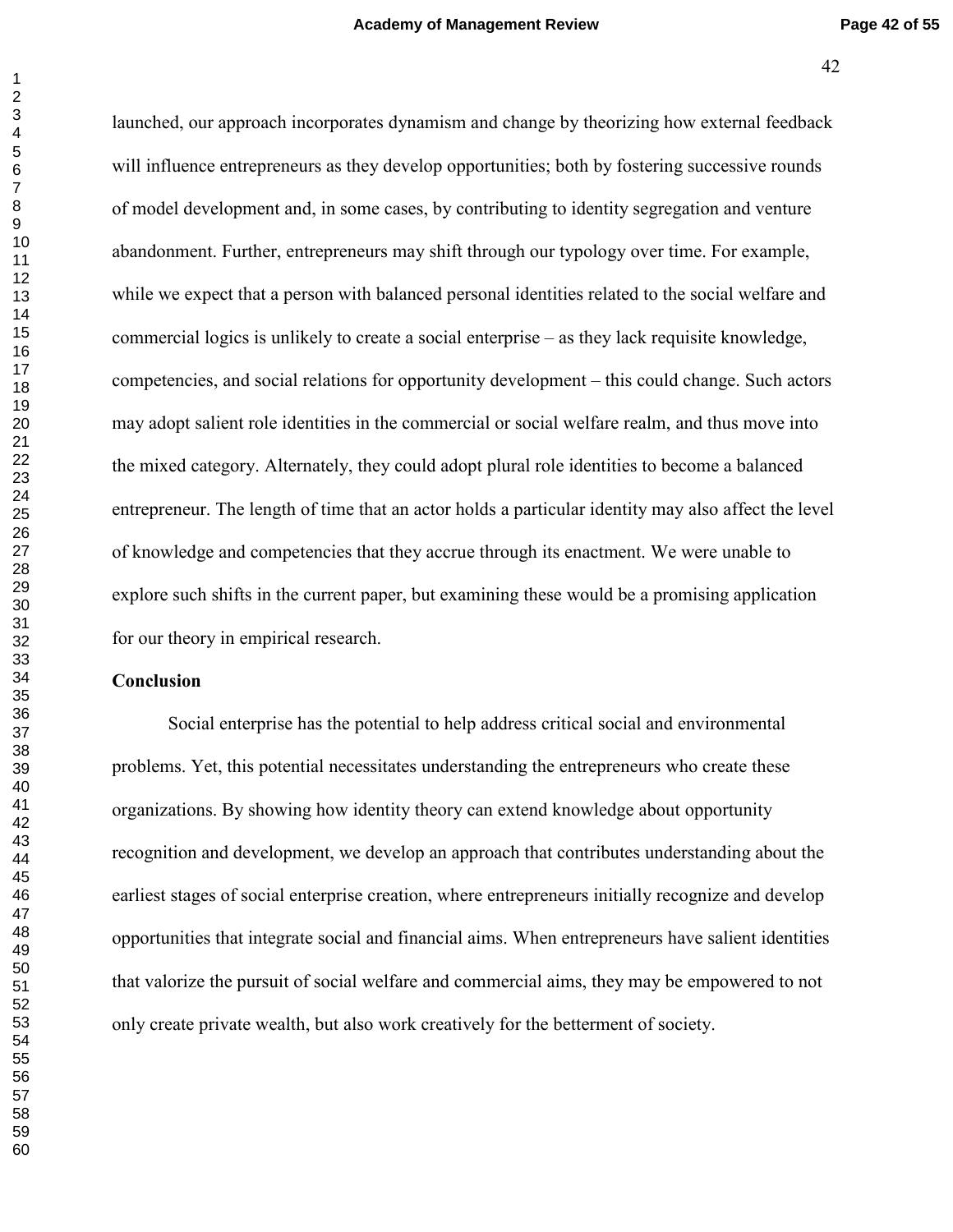# **REFERENCES**

- Aldrich, H. E., & Fiol, C. M. 1994. Fools rush in? The institutional context of industry creation. *Academy of Management Review*, 19(4): 626-645.
- Aldrich, H. E., & Ruef, M. 2005. *Organizations Evolving*. Thousand Oaks, CA: SAGE Publications Ltd.
- Alvarez, S. A., & Barney, J. B. 2007. Discovery and creation: alternative theories of entrepreneurial action. *Strategic Entrepreneurship Journal*, 1(1-2): 11-26.

Alvarez, S. A., & Barney, J. B. 2010. Entrepreneurship and epistemology: The philosophical underpinnings of the study of entrepreneurial opportunities. *The Academy of Management Annals*, 4(1): 557-583.

Alvarez, S. A., Young, S. L., & Woolley, J. L. 2015. Opportunities and institutions: A cocreation story of the king crab industry. *Journal of Business Venturing*, 30(1): 95-112.

Ardichvili, A., Cardozo, R., & Ray, S. 2003. A theory of entrepreneurial opportunity identification and development. *Journal of Business Venturing*, 18(1): 105-123.

- Ashforth, B. E., & Reingen, P. H. 2014. Functions of dysfunction: Managing the dynamics of an organizational duality in a natural food cooperative. *Administrative Science Quarterly*, Forthcoming.
- Baker-Brown, G., Ballard, E. J., & Bluck, S. S. De Vries, B., Suedfeld, P., & Tetlock, P.E. 1992. The conceptual/integrative complexity scoring manual. *Motivation and personality: Handbook of thematic content analysis*, 401-418. Cambridge, UK: Cambridge University Press,
- Baron, R. A. 2004. The cognitive perspective: a valuable tool for answering entrepreneurship's basic "why" questions. *Journal of Business Venturing*, 19(2): 221-239.
- Battilana, J., & Dorado, S. 2010. Building sustainable hybrid organizations: The case of commercial microfinance organizations. *Academy of Management Journal*, 53(6): 1419- 1440.
- Battilana, J., & Lee, M. 2014. Advancing Research on Hybrid Organizing– Insights from the Study of Social Enterprises. *The Academy of Management Annals*, 8(1): 397-441.
- Battilana, J., Sengul, M., Pache, A. C., & Model, J. 2015. Harnessing Productive Tensions in Hybrid Organizations: The Case of Work Integration Social Enterprises. *Academy of Management Journal*, In Press.

Benet-Martínez, V., & Haritatos, J. 2005. Bicultural identity integration (BII): Components and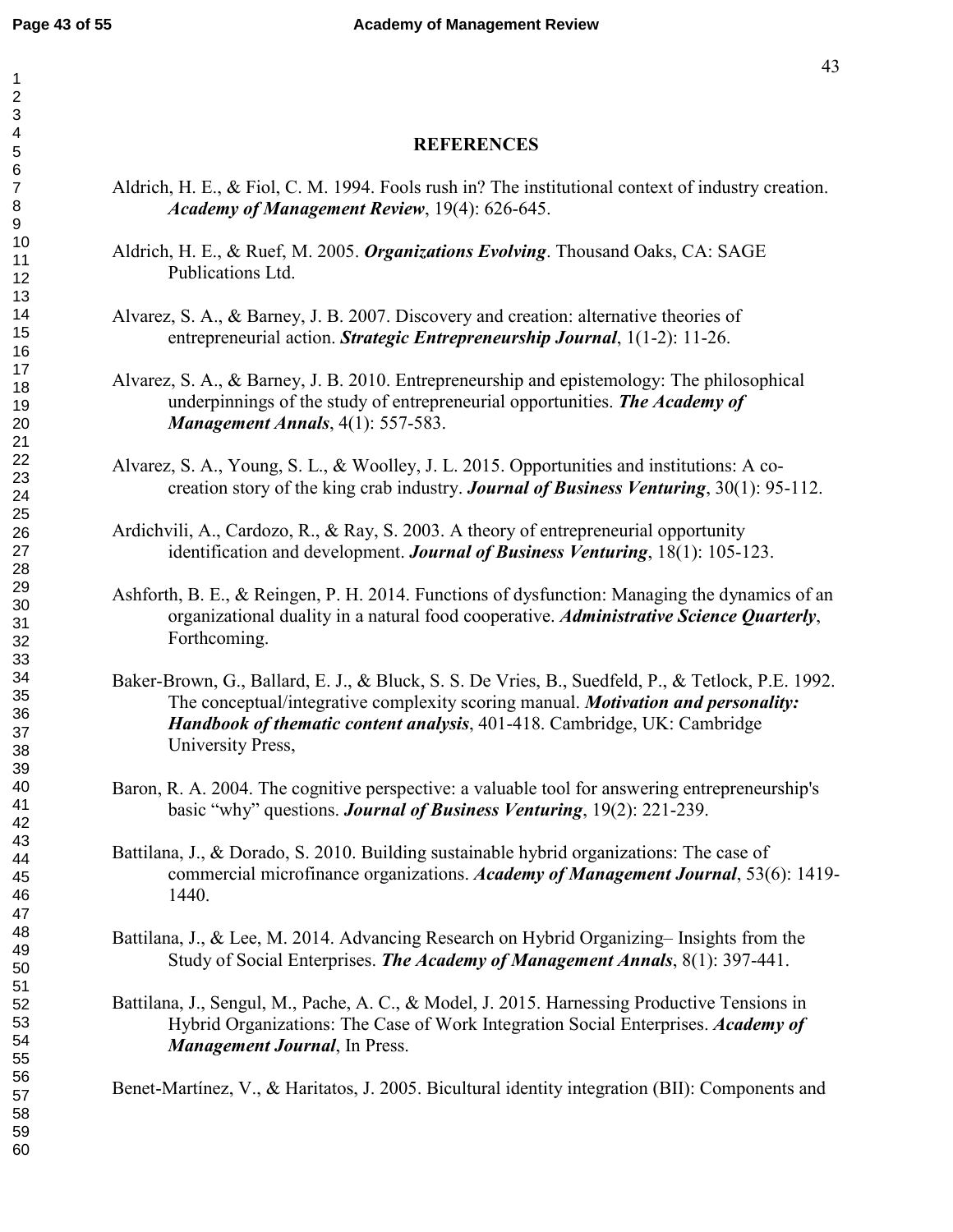psychosocial antecedents. *Journal of Personality*, 73(4): 1015-1050.

- Benet-Martínez, V., Lee, F., & Leu, J. 2006. Biculturalism and cognitive complexity expertise in cultural representations. *Journal of Cross-Cultural Psychology*, 37(4): 386-407.
- Benet-Martínez, V., Leu, J., Lee, F., & Morris, M. W. 2002. Negotiating biculturalism cultural frame switching in biculturals with oppositIonal versus compatible cultural identities. *Journal of Cross-Cultural Psychology*, 33(5): 492-516.
- Besharov, M., & Smith, W. 2014. Multiple logics in organizations: Explaiining their varied nature and implications. *Academy of Management Review*, 39(3): 364-381.
- Beyer, J. M., & Hannah, D. R. 2002. Building on the past: Enacting established personal identities in a new work setting. *Organization Science*, 13(6): 636-652.
- Bidwell, M., Won, S., Barbulescu, R., & Mollick, E. 2014. I used to work at Goldman Sachs! How firms benefit from organizational status in the market for human capital. *Strategic Management Journal*.
- Burke, P. J. 2004. Identities and social structure: The 2003 Cooley-Mead award address. *Social Psychology Quarterly*, 67(1): 5-15.
- Burke, P. J. 2006. Identity Change. *Social Psychology Quarterly*, 69(1): 81-96.
- Beyer, J. M., & Hannah, D. R. (2002). Building on the past: Enacting established personal identities in a new work setting. *Organization Science*, *13*(6), 636-652.
- Callero, P. L. 1985. Role-identity salience. *Social Psychology Quarterly*: 203-215.
- Cardon, M. S., Zietsma, C., Saparito, P., Matherne, B. P., & Davis, C. 2005. A tale of passion: New insights into entrepreneurship from a parenthood metaphor. *Journal of Business Venturing*, 20(1): 23-45.
- Cardon, M. S., Wincent, J., Singh, J., & Drnovsek, M. 2009. The Nature and Experience of Entrepreneurial Passion. *Academy of Management Review*, 34(3): 511-532.
- Companys, Y.E., McMullen, J.S. 2007. Strategic Entrepreneurs at Work: The Nature, Discovery, and Exploitation of Entrepreneurial Opportunities. *Small Business Economics*, 28(4): 301-322.
- Corner, P. D., & Ho, M. 2010. How opportunities develop in social entrepreneurship. *Entrepreneurship Theory and Practice*, 34(4): 635-659.
- Choi, DY., & Gray, E.R. 2008. Socially responsible entrepreneurs: What do they do to create and build their companies? *Business Horizons,* 51: 341-352.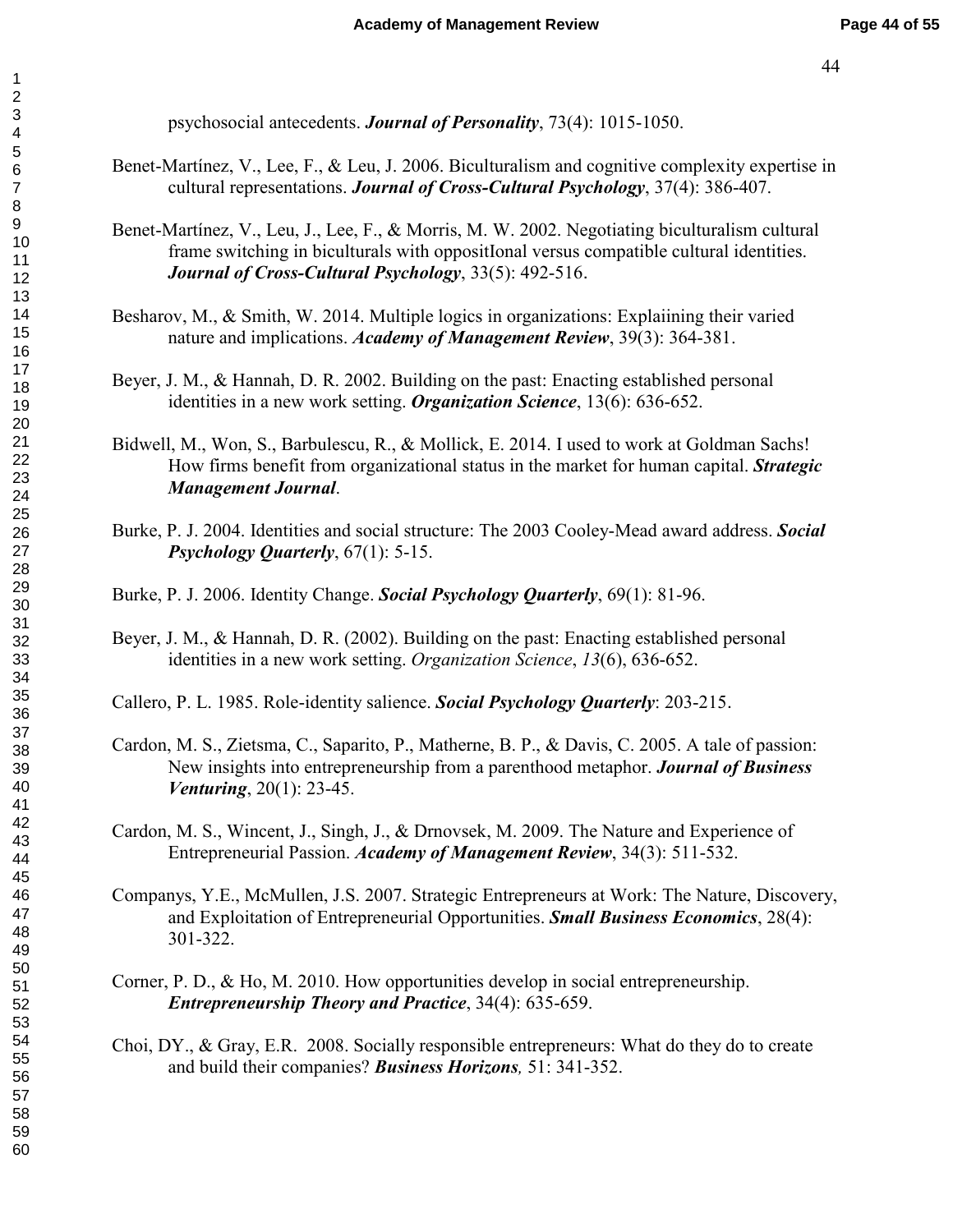- Choi, Y. R., & Shepherd, D. A. 2004. Entrepreneurs' decisions to exploit opportunities. *Journal of Management*, 30(3): 377-395.
- Cheng, C. Y., & Lee, F. 2009. Multiracial identity integration: Perceptions of conflict and distance among multiracial individuals. *Journal of Social Issues*, 65(1): 51-68.
- Chua, R. Y. J., Ingram, P., & Morris, M. W. 2008. From the head and the heart: Locating cognition-and affect-based trust in managers' professional networks. *Academy of Management Journal*, 51(3): 436-452.
- Chumley, C. 2011. Carbonfund.org: Carbon Scheming Gone Wild. *www.CapitalResearch.org*. Capital Research Center. http://capitalresearch.org/2011/12/carbonfund-org-carbonscheming-gone-wild
- Creed, W. E. D., DeJordy, R., & Lok, J. 2010. Being the change: Resolving institutional contradiction through identity work. *Academy of Management Journal*, 53(6): 1336- 1364.
- Dacin, P. A., Dacin, M. T., & Matear, M. 2010. Social Entrepreneurship: Why We Don't Need a New Theory and How We Move Forward From Here. *Academy of Management Perspectives*, 24(3): 37-57.
- Dacin, M. T., Dacin, P. A., & Tracey, P. 2011. Social entrepreneurship: A critique and future directions. *Organization Science*, 22(5): 1203-1213.
- De Carolis, D. M., & Saparito, P. 2006. Social capital, cognition, and entrepreneurial opportunities: A theoretical framework. *Entrepreneurship Theory and Practice*, 30(1): 41-56.
- Dimov, D. 2007. Beyond the singleUperson, singleUinsight attribution in understanding entrepreneurial opportunities. *Entrepreneurship Theory and Practice*, 31(5): 713-731.
- Dokko, G., Wilk, S. L., & Rothbard, N. P. (2009). Unpacking prior experience: How career history affects job performance. *Organization Science*, *20*(1), 51-68.
- Dunn, M. B., & Jones, C. 2010. Institutional logics and institutional pluralism: The contestation of care and science logics in medical education, 1967–2005. *Administrative Science Quarterly*, 55(1): 114-149.
- Earth Share. 2013. Summer Fun to help the Planet with Carbonfund.org. *www.earthshare.org.* http://www.earthshare.org/2013/07/carbonfund.html
- Eckhardt, J. T., & Shane, S. A. 2003. Opportunities and entrepreneurship. *Journal of Management*, 29(3): 333-349.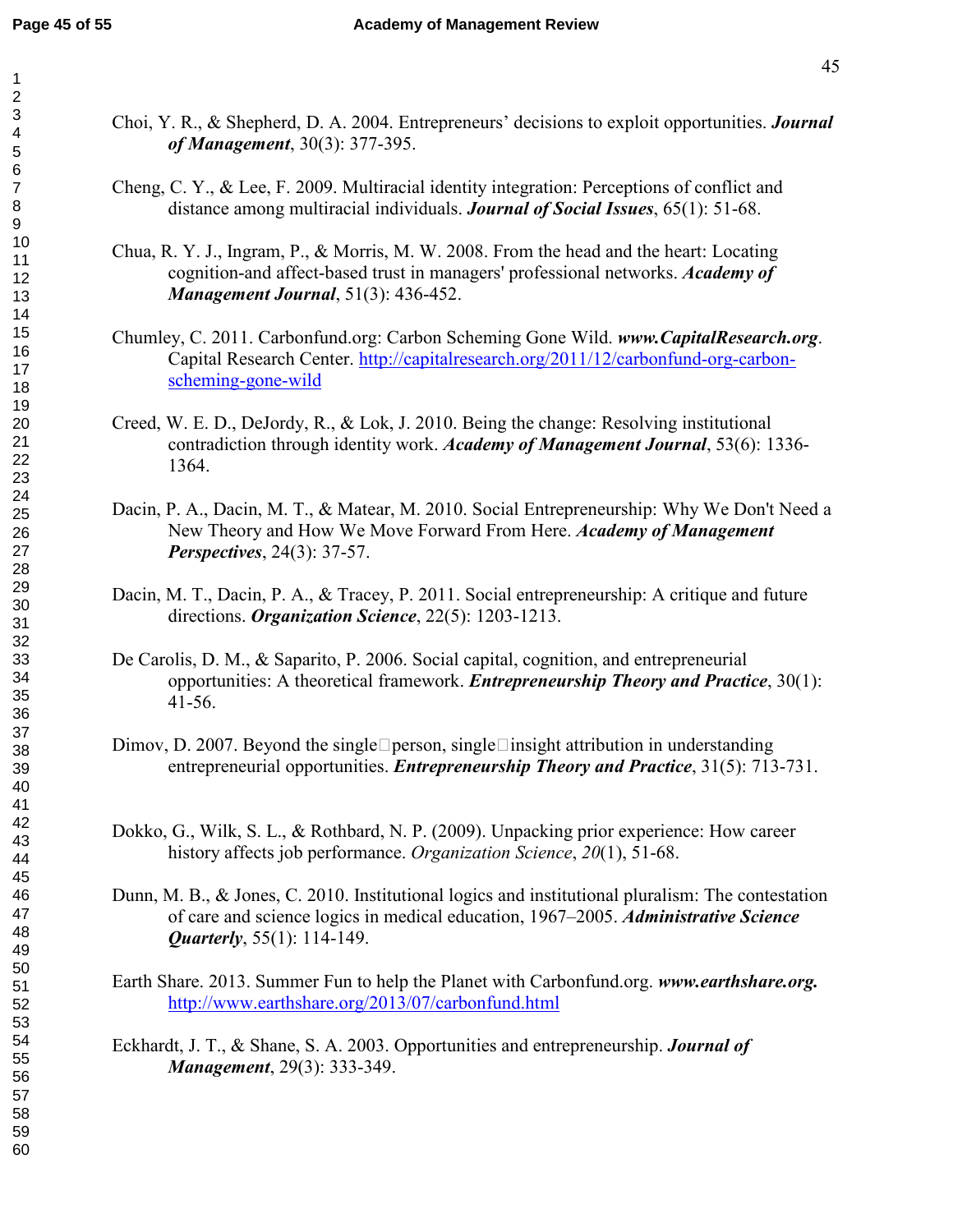Eckhardt, J. T., & Shane, S. A. 2013. Response to the commentaries: The individual-opportunity (IO) nexus integrates objective and subjective aspects of entrepreneurship. *Academy of Management Review*, 38(1): 160-163.

Eisenmann, T. R. 2002. *Internet Business Models*. New York, NY: McGraw-Hill Irwin.

- Farmer, S., Yao, X., & Kung-McIntyre, K. (2011). The behavioral impact of entrepreneur identity aspiration and prior entrepreneurial experience*. Entrepreneurship Theory and Practice*, 35 (2): 245-273.
- Fauchart, E., & Gruber, M. 2011. Darwinians, communitarians, and missionaries: The role of founder identity in entrepreneurship *Academy of Management Journal*, 54(5): 935-957.
- Gaglio, C. M., & Katz, J. A. 2001. The psychological basis of opportunity identification: Entrepreneurial alertness. *Small Business Economics*, 16(2): 95-111.
- Glynn, M. A. 2000. When cymbals become symbols: Conflict over organizational Identity within a symphony orchestra. *Organization Science*, 11(3): 285-298.
- Glynn, M. A. 2008. Beyond constraint: How institutions enable identities. *The Sage handbook of organizational institutionalism*: 413-430.
- Gottfried, D. 2004. *Greed to Green*. Berkeley, CA: WorldBuild Publishing.
- Grant, A. M., & Rothbard, N. P. 2013. When in doubt, seize the day? Security values, prosocial values, and proactivity under ambiguity. *Journal of Applied Psychology*, 98(5): 810.
- Greenwood, R., Raynard, M., Kodeih, F., Micelotta, E. R., & Lounsbury, M. 2011. Institutional complexity and organizational responses. *The Academy of Management Annals*, 5(1): 317-371.
- Grimes, M. G., McMullen, J. S., Vogus, T. J., & Miller, T. L. 2013. Studying the origins of social entrepreneurship: compassion and the role of embedded agency. *Academy of Management Review*, 38(3): 460-463.
- Hitlin, S. 2003. Values as the core of personal identity: Drawing links between two theories of self. *Social Psychology Quarterly*: 118-137.
- Hoang, H., & Antoncic, B. 2003. Network-based research in entrepreneurship: A critical review. *Journal of Business Venturing*, 18(2): 165-187.
- Hoang, H., & Gimeno, J. 2010. Becoming a founder: How founder role identity affects entrepreneurial transitions and persistence in founding. *Journal of Business Venturing*,  $25(1)$ : 41-53.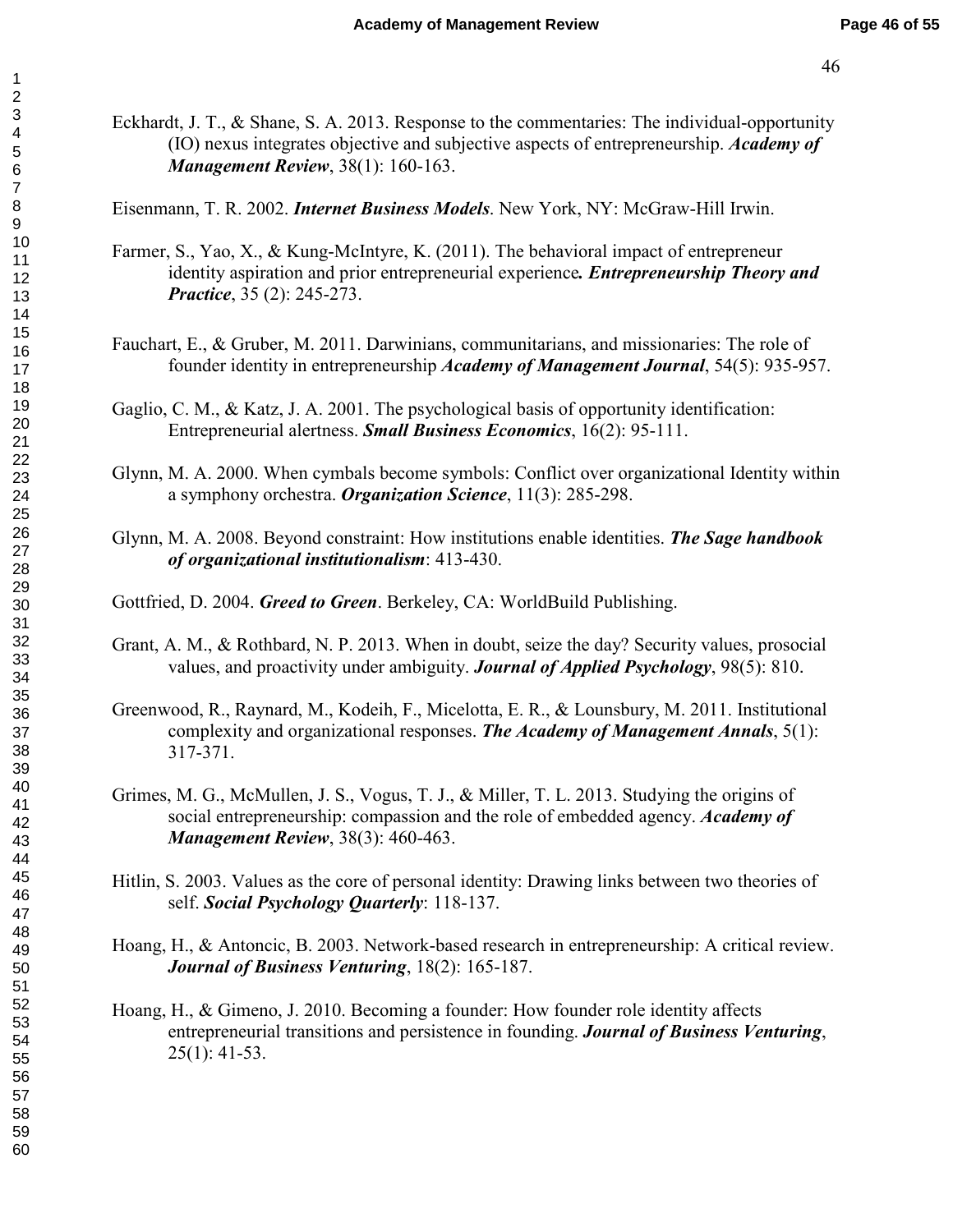- Hollis, A., & Sweetman, A. 1998. Microcredit: What can we learn from the past? *World Development*, 26(10), 1875-1891.
- Ibarra, H. 1999. Provisional Selves: Experimenting with Image and Identity in Professional Adaptation. *Administrative Science Quarterly*, 44(4): 764-791.
- Jay, J. 2013. Navigating paradox as a mechanism of change and innovation in hybrid organizations. *Academy of Management Journal*, 56(1): 137-159.
- Kelly, L. 2012. Joey Hundert is not your average entrepreneur. *Alberta Venture*. November.
- Kim,Y. Y. 1988**.** *Communication and cross cultural adaptation: An integrative theory.*  Clevedon, PA: Multilingual Matters.
- Ledgerwood, J., 2011. *The Microfinance Handbook: A financial market system perspective*. Washington, DC: World Bank Publications.
- Lee, M., & Battilana, J. 2013. How the zebra got its stripes: Imprinting of individuals and hybrid social ventures. *Harvard Business School Organizational Behavior Unit Working Paper*, (14-005).
- Liu, M. 2007. Featured Interview: Tom Arnold of Terrapass. *www.inovate.blogspot.org* http://iinnovate.blogspot.com/2007/06/tom-arnold-of-terrapass.html
- Lok, J. 2010. Institutional logics as identity projects. *Academy of Management Journal*, 53(6): 1305-1335.
- Lounsbury, M., & Glynn, M. A. 2001. Cultural entrepreneurship: Stories, legitimacy, and the acquisition of resources. *Strategic Management Journal*, 22(6U7): 545-564.
- Lounsbury, M., Ventresca, M., & Hirsch, P. M. 2003. Social movements, field frames and industry emergence: a cultural–political perspective on US recycling. *Socio-Economic Review*, 1(1): 71-104.
- Maddux, W. W., Adam, H., & Galinsky, A. D. 2010. When in Rome... Learn why the Romans do what they do: How multicultural learning experiences facilitate creativity. *Personality and Social Psychology Bulletin***.**
- Mair, J., & Marti, I. 2006. Social entrepreneurship research: A source of explanation, prediction, and delight. *Journal of World Business*, 41(1): 36-44.
- Mair, J., & Nooba, E. 2006. Social entrepreneurship: How intentions to create a social venture are formed. In J. Mair, J. Robinson, & K. Hockerts (Eds.), *Social Entrepreneurship*: 121-135. London: Palgrave.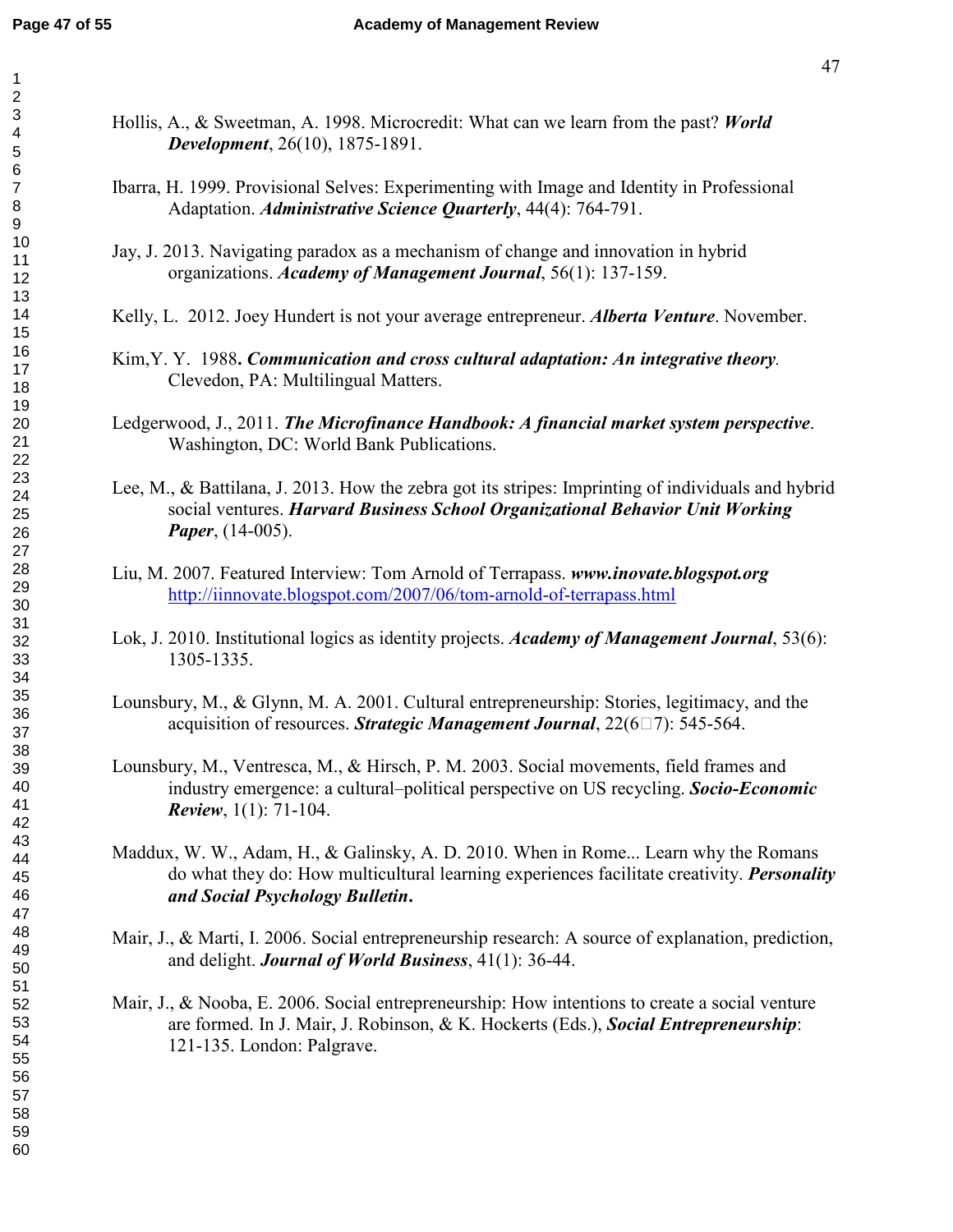- Markus, H. 1977. Self-schemata and processing information about the self. *Journal of Personality and Social Psychology*, 35(2): 63.
- Marquis, C., & Park, A. 2014. Inside the buy one give one model. *Stanford Social Innovation Review*, Winter: 28-33.
- McCall, G. J., & Simmons, J. L. 1978. *Identities and Interactions*. New York, NY: Free Press.
- McMullen, J. S., & Shepherd, D. A. 2006. Entrepreneurial Action and the Role of Uncertainty in the Theory of the Entrepreneur. *Academy of Management Review*, 31(1): 132-152.
- Mead, G. H. 1934. *Mind, Self & Society from the Standpoint of a Behaviorist*. Chicago, IL.: Chicago Press.
- Meyer, J.W., B. Rowan. 1977. Institutionalized Organizations: Formal Structure as Myth and Ceremony. *American Journal of Sociology,* 83(2) 340.
- Miller, T., Grimes, M., McMullen, J., & Vogus, T. 2012. Venturing for others with heart and head: How compassion encourages social entrepreneurship. *Academy of Management Review*, 38(3): 460-463.
- Mills, J. 1999. Improving the 1957 version of dissonance theory. In E. Harmon-Jones & J. Mills (Eds.). *Cognitive dissonance—Progress on a pivotal theory in social psychology* (pp. 25-42). Washington, DC: American Psychological Association.
- Misangyi, V. F., Weaver, G. R., & Elms, H. 2008. Ending corruption: The interplay among institutional logics, resources, and institutional entrepreneurs. *Academy of Management Review*, 33(3): 750-770.
- Mitchell, R. K., Busenitz, L. W., Bird, B., Marie Gaglio, C., McMullen, J. S., Morse, E. A., & Smith, J. B. 2007. The central question in entrepreneurial cognition research 2007. *Entrepreneurship Theory and Practice*, 31(1), 1-27.
- Murnieks, C. Y., Mosakowski, E., & Cardon, M. S. 2014. Pathways of passion: identity centrality, passion, and behavior among entrepreneurs. *Journal of Management*, 40(6): 1586-1606.
- Navis, C., & Glynn, M. A. 2011. Legitimate distinctiveness and the entrepreneurial identity: Influence on investor judgments of new venture plausibility. *Academy of Management Review*, 36(3): 479-499.
- Ozgen, E., & Baron, R. A. 2007. Social sources of information in opportunity recognition: Effects of mentors, industry networks, and professional forums. *Journal of Business Venturing*, 22(2): 174-192.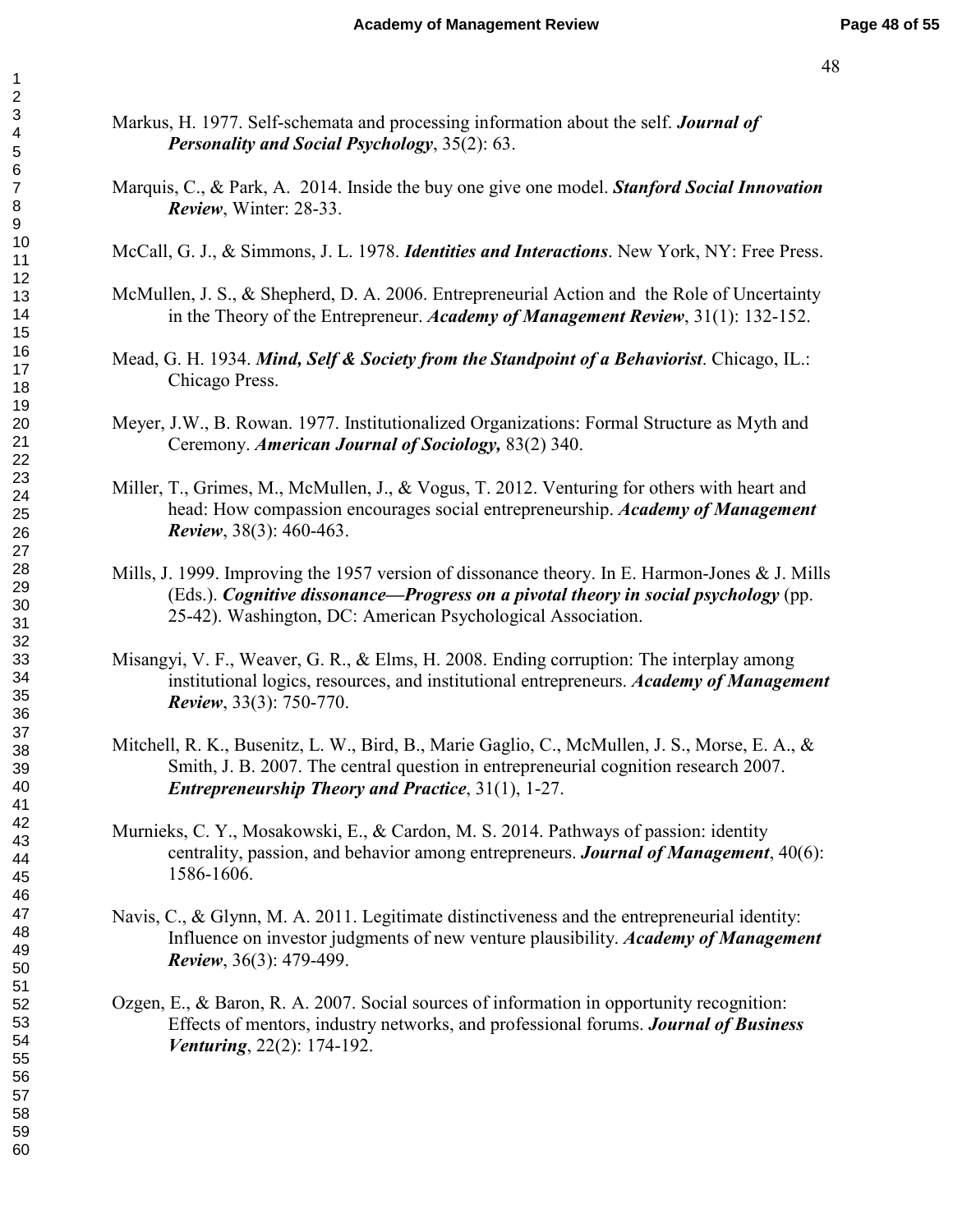- Pache, A. C., & Santos, F. 2010. When worlds collide: The internal dynamics of organizational responses to conflicting institutional demands. *The Academy of Management Review*, 35(3): 455-476.
- Pache, A.C., & Santos, F. 2013. Inside the hybrid organization: Selective coupling as a response to competing institutional logics. *Academy of Management Journal*, 56(4): 972-1001.
- Pacheco, D. F., York, J. G., & Hargrave, T. J. 2014. The Coevolution of Industries, Social Movements, and Institutions: Wind Power in the United States. *Organization Science*, 25(6): 1609-1632.
- Peredo, A. M., & McLean, M. 2006. Social entrepreneurship: A critical review of the concept. *Journal of world business*, 41(1): 56-65.
- Powell, E.E., T. Baker. 2014. It's What You Make of It: Founder Identity and Enacting Strategic Responses to Adversity. *Academy of Management Journal,* 57(5) 1406-1433.
- Rao, H., Monin, P., & Durand, R. 2003. Institutional Change in Toque Ville: Nouvelle Cuisine as an Identity Movement in French Gastronomy. *The American Journal of Sociology*, 108(4): 795-843.
- Rindova, V., Barry, D., & Ketchen, D. J. 2009. Entrepreneuring as emancipation. *Academy of Management Review*, 34(3): 477-491.
- Sarasvathy, S., D. 2001. Causation and effectuation: Toward a theoretical shift from economic inevitability to entrepreneurial contingency. *Academy of Management Review*, 26(2): 243-263.
- Sarasvathy, S. D. 2008. *Effectuation : elements of entrepreneurial expertise*. Cheltenham, UK; Northampton, MA: Edward Elgar.
- Sarasvathy, S.D., N. Dew, S.R. Velamuri, S. Venkataraman. 2005. Three Views of Enterpreneurial Opportunity. Z.J. Acs, D.B. Audretsch, eds. *Handbook of Entrepreneurship Research: An Interdisciplinary Survey and Introduction*. Springer US, New York, NY, 141-160.
- Shane, S. 2000. Prior Knowledge and the Discovery of Entrepreneurial Opportunities. *Organization Science*, 11(4): 448-469.
- Shane, S. 2004. *A General Theory of Entrepreneurship: The Individual-Opportunity Nexus*. Northampton: Edward Elgar Publishing Incorporated.
- Shane, S. 2012. Reflections on the 2010 AMR decade award: delivering on the promise of entrepreneurship as a field of research. *Academy of Management Review*, 37(1): 10-20.
- Shane, S., & Venkataraman, S. 2000. The promise of entrepreneurship as a field of research. *Academy of Management. The Academy of Management Review*, 25(1): 217-226.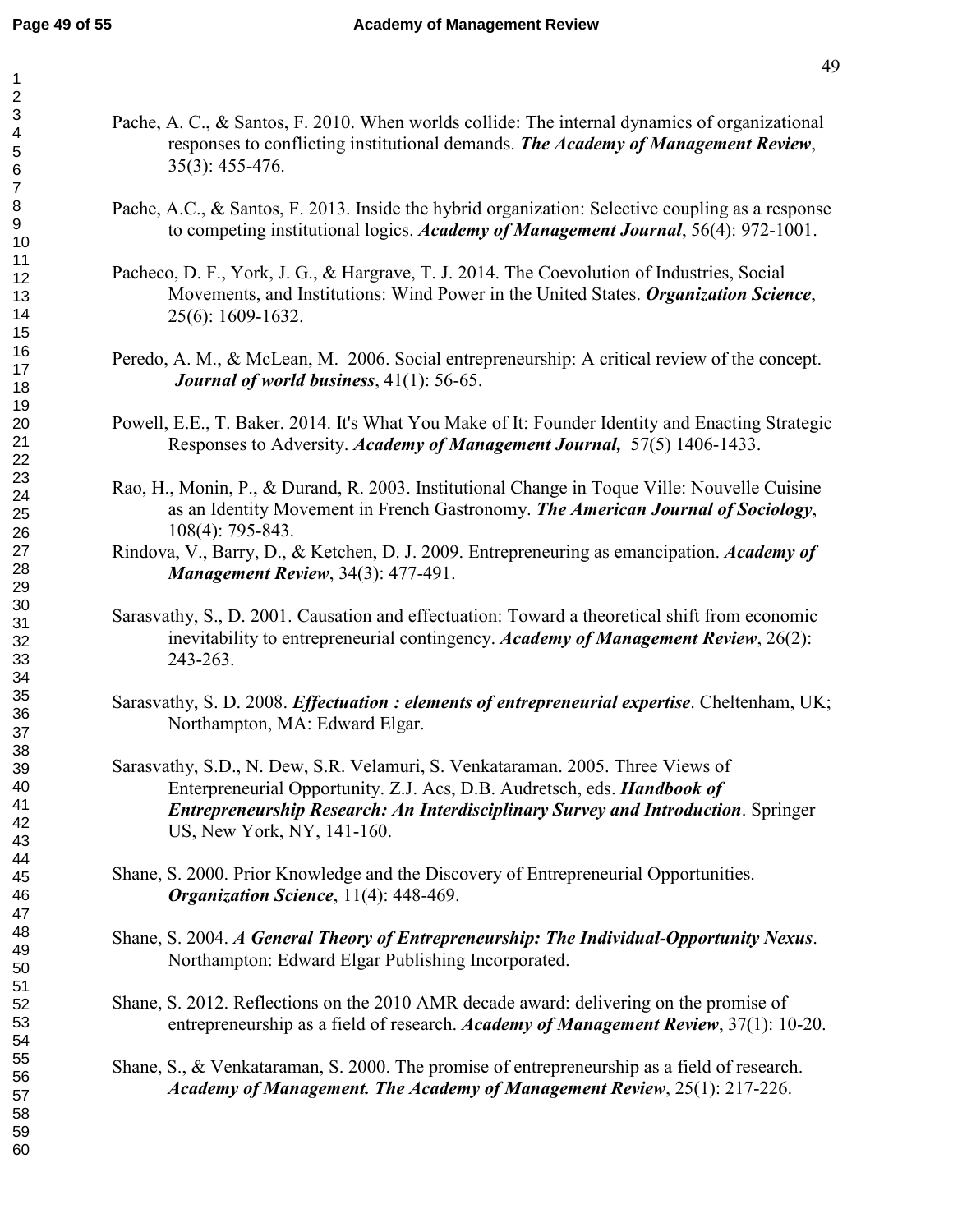- Shepherd, D.A. 2015. Party On! A cal for entrepreneurship research that is more interactive, activity based, cognitively hot, compassionate, and prosocial. *Journal of Business Venturing*, 30(4):489-507
- Shepherd, D. A., William, T. A., & Patzelt, H. 2015. Thinking about entrepreneurial decision making: Review and research agenda. *Journal of Management*, 41(1): 11-46.
- Short, J. C., Ketchen, D. J., Shook, C. L., & Ireland, R. D. 2009. The concept of" opportunity" in entrepreneurship research: Past accomplishments and future challenges. *Journal of Management*, 36(1).
- Short, J. C., Moss, T., W., & Lumpkin, G. T. 2009. Research in social entrepreneurship: past contributions and future opportunities. *Strategic Entrepreneurship Journal*, 3(2): 161- 194.
- Sine, W. D., & Lee, B. 2009. Tilting at Windmills? The Environmental Movement and the Emergence of the U.S. Wind Energy Sector. *Administrative Science Quarterly*, 54(123- 155).
- Smith, W. K., Gonin, M., & Besharov, M. L. 2013. Managing social-business tensions: A review and research agenda for social enterprise. *Business Ethics Quarterly*, 23(03): 407-442.
- Stets, J. E., & Biga, C. F. 2003. Bringing identity theory into environmental sociology. *Sociological Theory*, 21(4): 398-423.
- Stets, J. E., & Burke, P. J. 2000. Identity theory and social identity theory. *Social Psychology Quarterly*: 224-237.
- Stets, J. E., & Carter, M. J. 2012. A theory of the self for the sociology of morality. *American Sociological Review*, 77(1): 120-140.
- Stryker, S. 1980. *Symbolic Interactionism: A Social Structural Version*. Menlo Park, CA: Benjamin-Cummings Publishing Company.

Stryker, S. 2000. *Self, identity, and social movements*: University of Minnesota Press.

- Stryker, S. 2008. From Mead to a structural symbolic interactionism and beyond. *Annual Review of Sociology*, 34: 15-31.
- Stryker, S., & Burke, P. J. 2000. The Past, Present, and Future of an Identity Theory. *Social Psychology Quarterly*, 63(4): 284-297.
- Stryker, S., & Serpe, R. T. 1994. Identity salience and psychological centrality: Equivalent, overlapping, or complementary concepts? *Social Psychology Quarterly*: 16-35.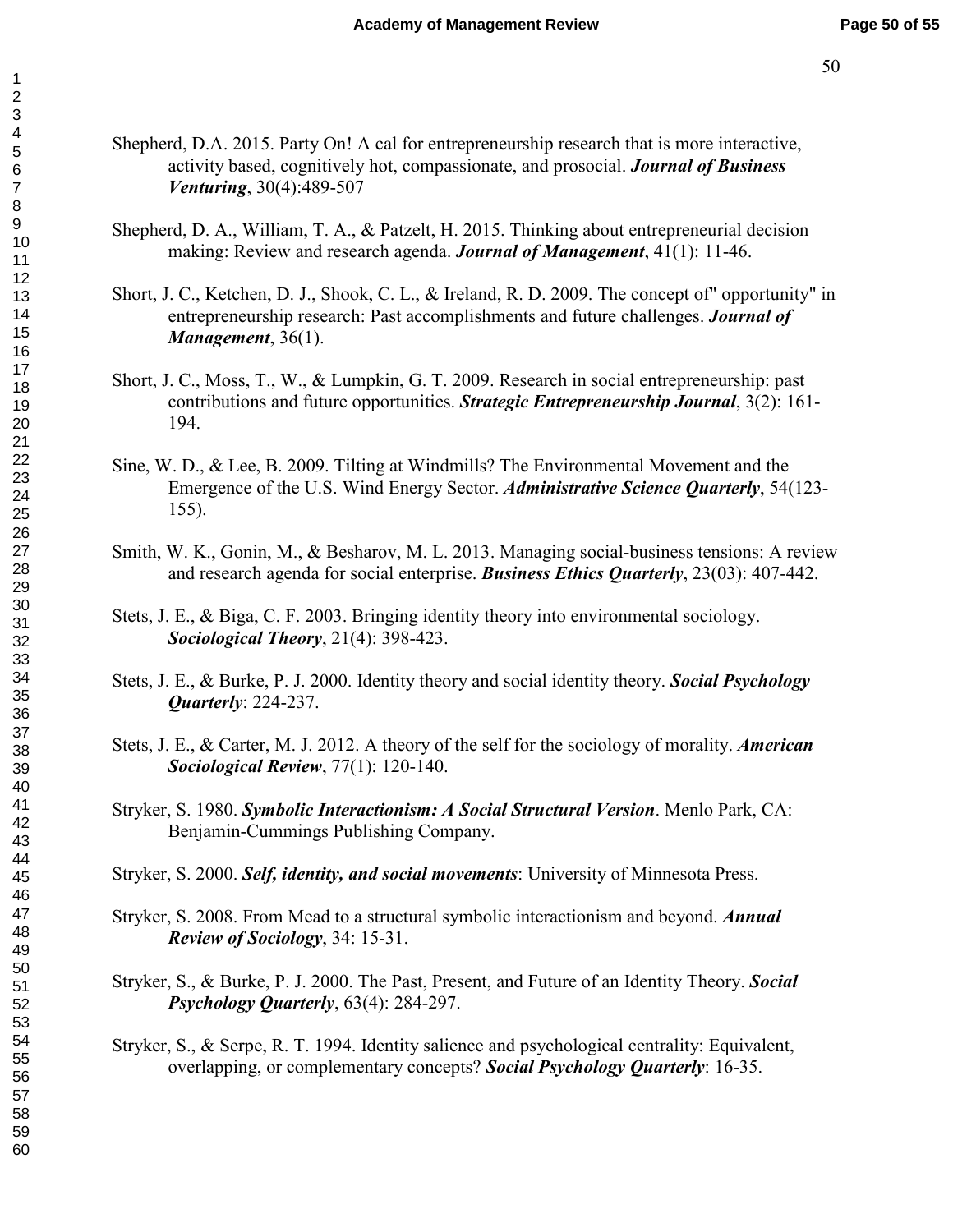- Swann, W. B. 1997. The trouble with change: Self-verification and allegiance to the self. *Psychological Science*, 8(3): 177-180.
- Tadmor, C. T., & Tetlock, P. E. 2006. Biculturalism A Model of the Effects of Second-Culture Exposure on Acculturation and Integrative Complexity. *Journal of Cross-Cultural Psychology*, 37(2): 173-190.
- Tadmor, C. T., Tetlock, P. E., & Peng, K. 2009. Acculturation strategies and integrative complexity the cognitive implications of biculturalism. *Journal of Cross-Cultural Psychology*, 40(1): 105-139.
- Tetlock, P. E. 1986. A value pluralism model of ideological reasoning. *Journal of Personality and Social Psychology*, 50(4): 819.
- Thoits, P. A. 1991. On merging identity theory and stress research. *Social Psychology Quarterly*: 101-112.
- Thornton, P. H., & Ocasio, W. 2008. Institutional Logics. In R. Greenwood (Ed.), *The SAGE handbook of organizational institutionalism*. Los Angeles, Calif.: Sage.
- Thornton, P. H., Ocasio, W., & Lounsbury, M. 2012. *The institutional logics perspective: A new approach to culture, structure, and process*. Oxford, UK: Oxford University Press.
- Tracey, P. 2012. Religion and organization: A critical review of current trends and future directions. *The Academy of Management Annals*, 6(1): 87-134.
- Tracey, P., & Phillips, N. 2007. The distinctive challenge of educating social entrepreneurs: A postscript and rejoinder to the special issue on entrepreneurship education. *Academy of Management Learning & Education*, 6(2): 264-271.
- Tracey, P., Phillips, N., & Jarvis, O. 2011. Bridging institutional entrepreneurship and the creation of new organizational forms: A multilevel model. *Organization Science*, 22(1): 60-80.
- Venkataraman, S. 1997. The distinctive domain of entrepreneurship research. In J. Katz, & R. Brockhaus (Eds.), *Advances in Entrepreneurship, Firm Emergence, and Growth*, Vol. 3: 119-138. Greenwich, CT: JAI Press.
- Venkataraman, S., Sarasvathy, S. D., Dew, N., & Forster, W. R. 2012. Reflections on the 2010 AMR decade award: Whither the promise? moving forward with entrepreneurship as a science of the artificial. *Academy of Management Review* 37(1): 21-33.
- Weber, K., Heinze, K. L., & DeSoucey, M. 2008. Forage for thought: mobilizing codes in the movement for grass-fed meat and dairy products. *Administrative Science Quarterly*, 53: 529–567.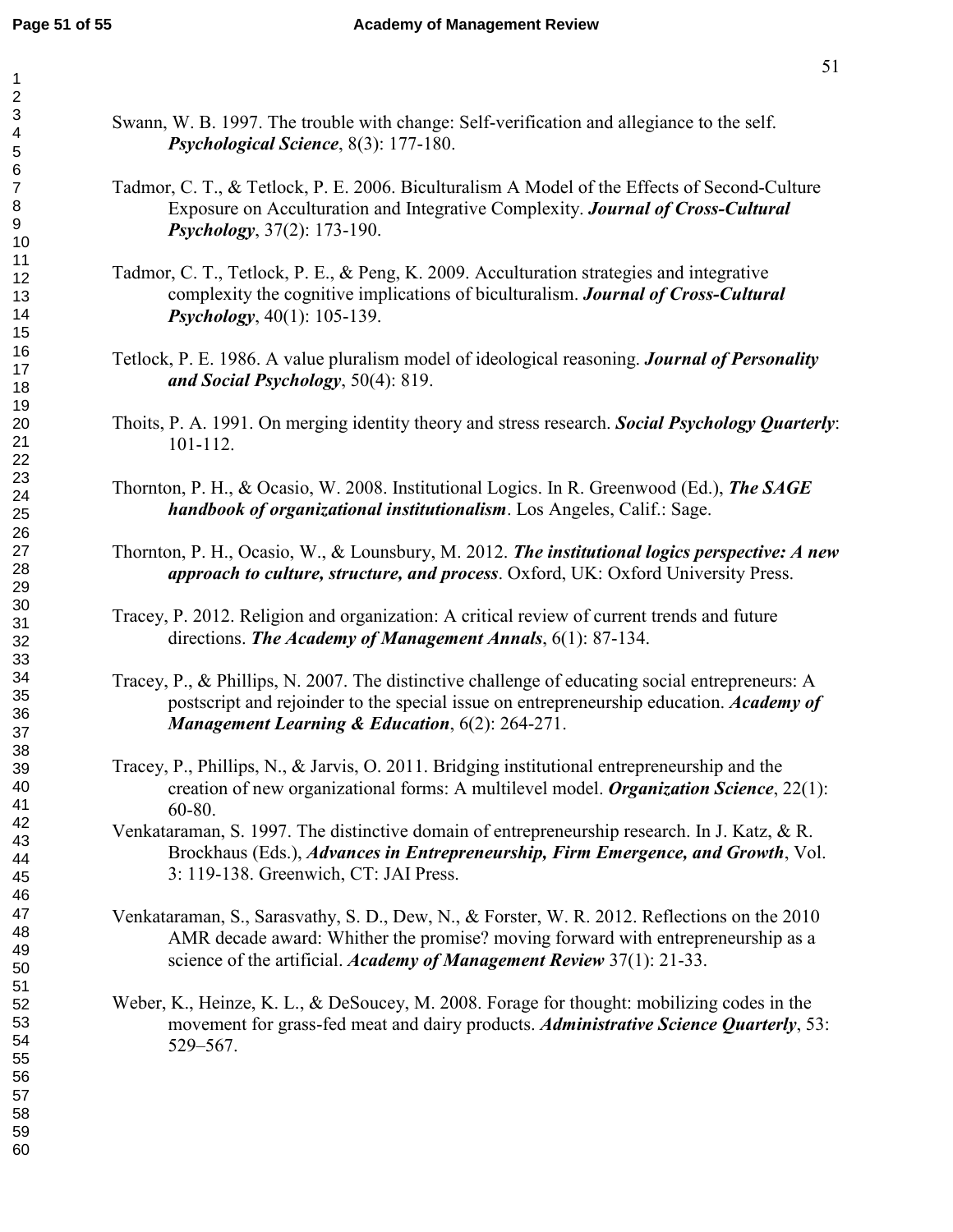- Wry, T., Cobb, J. A., & Aldrich, H. E. 2013. More than a metaphor: Assessing the historical legacy of resource dependence and its contemporary promise as a theory of environmental complexity. *Academy of Management Annals*, *7*(1), 441-488.
- Wry, T., Lounsbury, M., & Glynn, M. A. 2011. Legitimating nascent collective identities: Coordinating cultural entrepreneurship. *Organization Science*, 22(2): 449-463.
- Wry, T., Lounsbury, M., & Jennings, P. D. 2014. Hybrid Vigor: Securing Venture Capital by Spanning Categories in Nanotechnology. *Academy of Management Journal*, 57(5), 1309-1333.
- York, J.G., Hargrave, T., & Pacheco, D. 2015. Converging Winds: Logic Hybridization in the Colorado Wind Energy Field. *Academy of Management Journal,* In Press, doi:10.5465/amj.2013.0657
- York, J. G., & Lenox, M. J. 2014. Exploring the sociocultural determinants of de novo versus de alio entry in emerging industries. *Strategic Management Journal*, 35(13): 1930-1951.

Yunus, M. 1999. The Grameen Bank. *Scientific American*, 281(5): 114-119.

- Zahra, S. A., Gedajlovic, E., Neubaum, D. O., & Shulman, J. M. 2009. A typology of social entrepreneurs: Motives, search processes and ethical challenges. *Journal of Business Venturing*, 24(5): 519-532.
- Zott, C., & Amit, R. 2007. Business model design and the performance of entrepreneurial firms. *Organization Science*, 18(2): 181-199.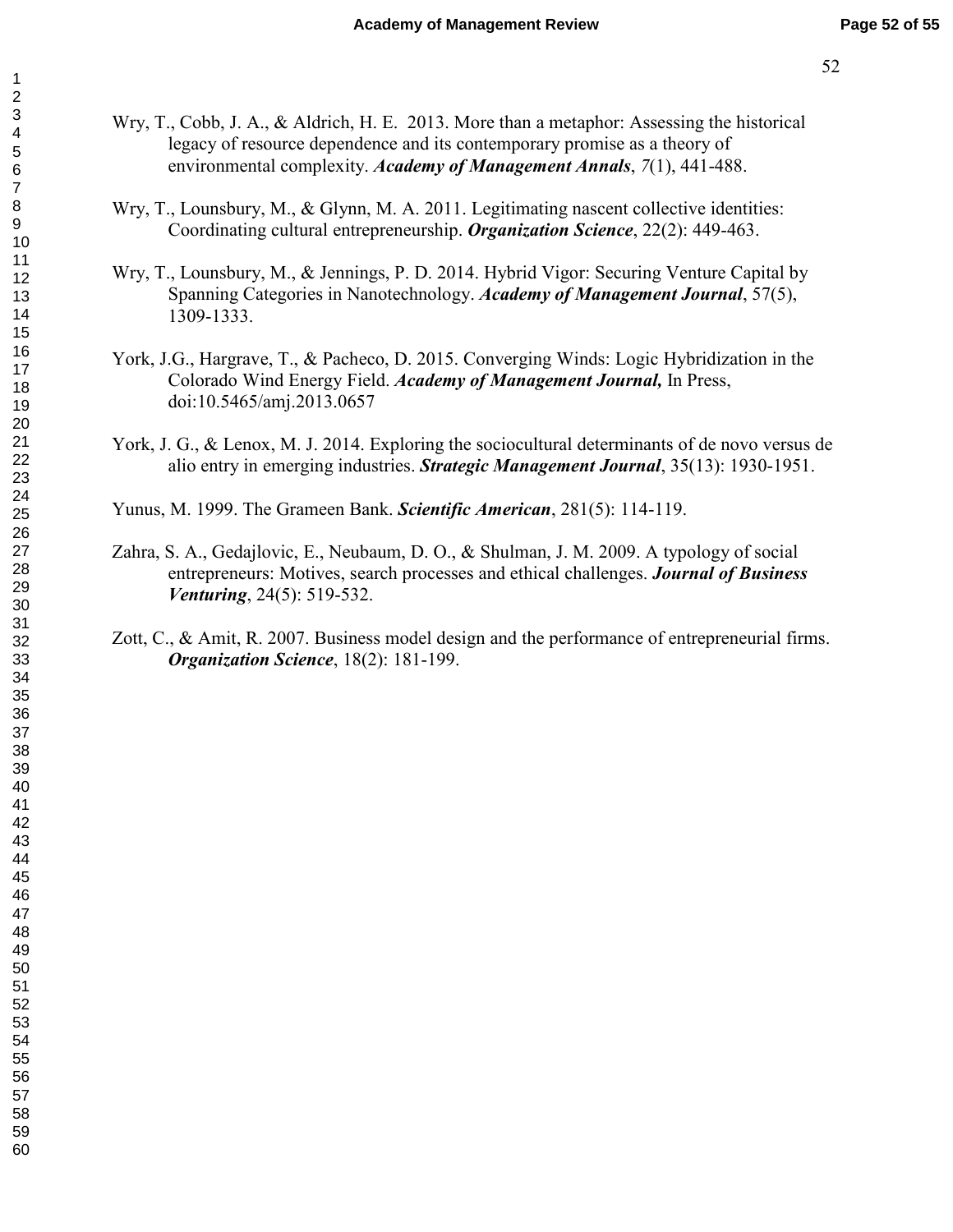**TABLE 1 Entrepreneur Identity Configurations** 

|                                                                         |                                                                                                                                                                                              | <b>Identities associated with the Commercial logic</b>                                                                                                                                                                            |                                                                                                                                                                                             |  |  |
|-------------------------------------------------------------------------|----------------------------------------------------------------------------------------------------------------------------------------------------------------------------------------------|-----------------------------------------------------------------------------------------------------------------------------------------------------------------------------------------------------------------------------------|---------------------------------------------------------------------------------------------------------------------------------------------------------------------------------------------|--|--|
|                                                                         |                                                                                                                                                                                              | <b>Role Identities</b>                                                                                                                                                                                                            | <b>Personal Identities</b>                                                                                                                                                                  |  |  |
|                                                                         |                                                                                                                                                                                              | Accountant, corporate lawyer, manager,<br>management consultant, venture capitalist<br>(e.g. Battilana & Dorado, 2010; Glynn, 2000;<br>Ruef, 2002; Wry et al., 2014)                                                              | Wealth, power, and hedonism<br>(e.g. Hitlin, 2003; Stets & Biga, 2003;<br>Stets & Carter, 2012)                                                                                             |  |  |
| with<br>Welfare logic<br>associated<br>the Social<br><b>I</b> dentities | <b>Role Identities</b>                                                                                                                                                                       | <b>Balanced:</b> strong                                                                                                                                                                                                           | <b>Mixed:</b> Social Welfare                                                                                                                                                                |  |  |
|                                                                         | Clergy, parent, non-profit executive,<br>social worker, teacher, social activist<br>(e.g. Battilana & Dorado, 2010;<br>Cardon et al., 2005; Lounsbury et al.,<br>2003; Pache & Santos, 2010) | <b>Accountability pressures:</b> Similar and<br>strong for commercial and social welfare<br>logics<br>Knowledge, competencies, and social<br>relationships: <i>Similar and strong</i> for<br>commercial and social welfare logics | <b>External accountability pressures:</b><br>Stronger for social welfare logic<br>Knowledge, competencies, and social<br>relationships: Deeper and more focused<br>for social welfare logic |  |  |
|                                                                         | <b>Personal Identities</b>                                                                                                                                                                   | <b>Mixed:</b> Commercial                                                                                                                                                                                                          | Social enterprise creation                                                                                                                                                                  |  |  |
|                                                                         | Social justice, benevolence, equality,<br>care for the environment (e.g. Hitlin,<br>2003; Stets & Biga, 2003; Stets &<br>Carter, 2012)                                                       | <b>External accountability pressures:</b><br>Stronger for commercial logic<br>Knowledge, competencies, and social<br>relationships: Deeper and more focused<br>for commercial logic                                               | unlikely<br><b>Accountability pressures Similar, but</b><br>weak for both logics<br>Knowledge, competencies, and social<br>relationships Similar, but weak_for<br>both logics               |  |  |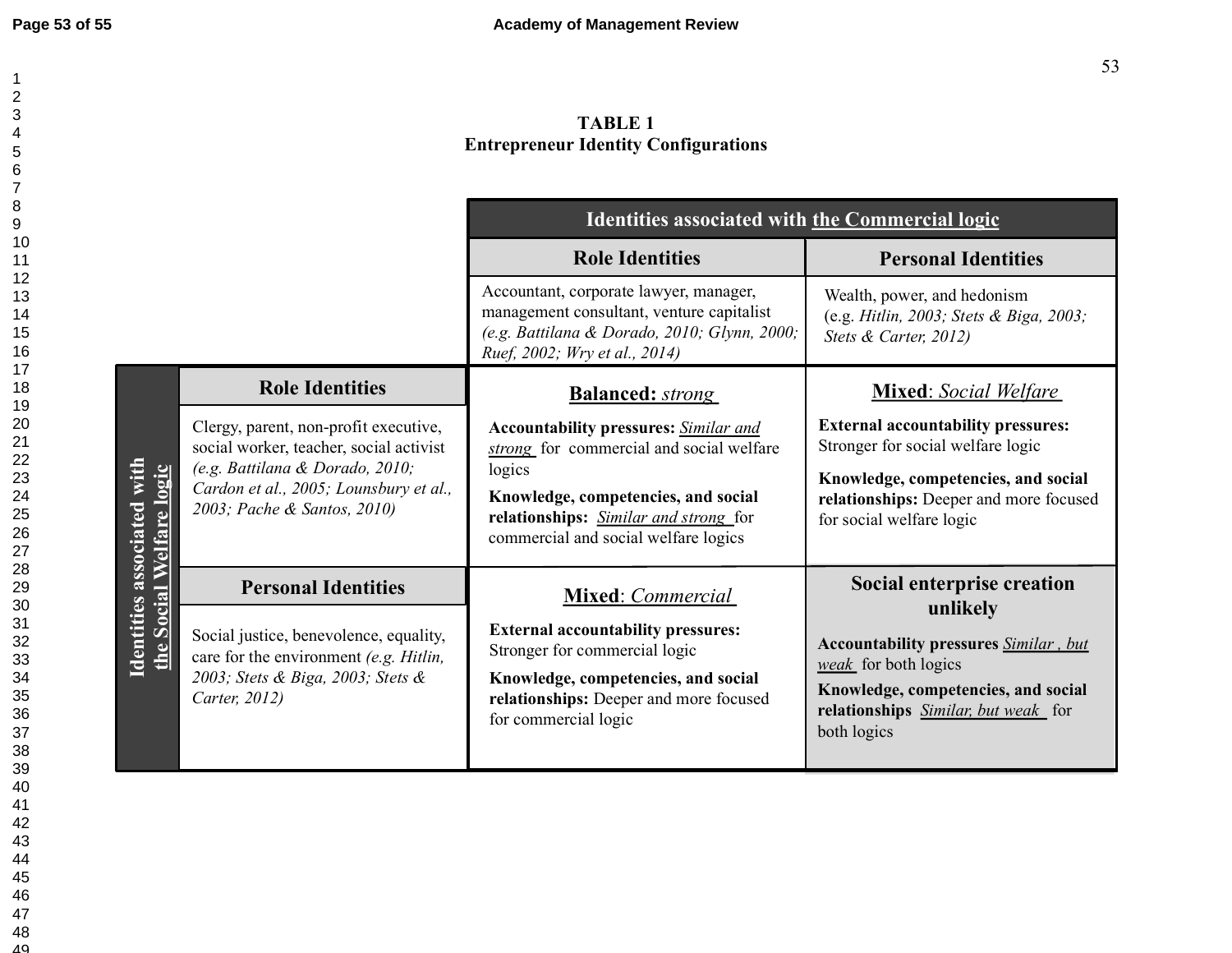**TABLE 2 Identity Configurations, Opportunity Recognition, and Opportunity Development** 

|                                              | Opportunity                                                                                             | <b>Opportunity Development</b>                                                                                                                                                                                                                                                                                                                            |                                                                                                                                                                                                                                                                                   |                                                                                                                                                                                                                                                                                                                       |
|----------------------------------------------|---------------------------------------------------------------------------------------------------------|-----------------------------------------------------------------------------------------------------------------------------------------------------------------------------------------------------------------------------------------------------------------------------------------------------------------------------------------------------------|-----------------------------------------------------------------------------------------------------------------------------------------------------------------------------------------------------------------------------------------------------------------------------------|-----------------------------------------------------------------------------------------------------------------------------------------------------------------------------------------------------------------------------------------------------------------------------------------------------------------------|
|                                              | Recognition                                                                                             | <b>Internal Processes</b>                                                                                                                                                                                                                                                                                                                                 | <b>External Feedback</b>                                                                                                                                                                                                                                                          | <b>Unique Outcomes</b>                                                                                                                                                                                                                                                                                                |
| <b>Single-Minded</b><br><b>Entrepreneurs</b> | Limited to social-welfare<br>or commercial domains,<br>consistent with the<br>entrepreneur's identities | Focus on creating social or<br>commercial value.<br>Will perceive <i>minimal tension</i><br>between social and financial aims                                                                                                                                                                                                                             | Related to social <i>or</i> commercial<br>aspects of the model, consistent with<br>the entrepreneur's identities                                                                                                                                                                  | Charitable or non-profit models to<br>pursue social aims<br>For-profit models to pursue<br>commercial aims<br>Adoption of "ready to wear" social<br>enterprise models                                                                                                                                                 |
| <b>Mixed</b><br><b>Entrepreneurs</b>         | In either social-welfare<br>or commercial domains                                                       | Focus on creating social <i>and</i><br>commercial value<br>Will perceive tension between social<br>and financial aims in the absence of<br>a 'ready to wear' model<br>Integration efforts focus on social or<br>financial aims, consistent with the<br>entrepreneur's role identity                                                                       | More, and more focused, feedback<br>related to the social <i>or</i> commercial<br>aspects of a venture, consistent with<br>the entrepreneur's role identity<br>Contributes to negotiation and<br>synthesis attempts that focus more<br>heavily on social <i>or</i> financial aims | Adoption of 'ready to wear' models<br>that deliver desired levels of social<br>and financial value<br>Models that tradeoff social and<br>financial aims, or synthesize them in<br>novel ways<br>Failure to elicit positive feedback<br>makes <i>identity</i> segregation more<br>likely                               |
| <b>Balanced</b><br><b>Entrepreneurs</b>      | In either social welfare<br>or commercial domains                                                       | Focus will be on creating social and<br>commercial value<br>Will perceive more tension between<br>social and financial aims than<br>mixed entrepreneurs<br>Integration efforts focus on social<br>and financial aims<br>Ability to spot more, and more<br>nuanced points of intersection<br>between social and financial aims<br>than mixed entrepreneurs | Related to social <i>and</i> commercial<br>aspects of a model<br>Contributes to negotiation and<br>synthesis attempts that focus on<br>social <i>and</i> financial aims without<br>sacrificing either                                                                             | Temporal tradeoffs to integrate social<br>and financial aims through negotiation<br>New types of social enterprise models<br>through synthesis<br>Efforts to <i>pursue</i> institutional<br><i>changes</i> that support new models<br>Failure to elicit positive feedback<br>makes venture abandonment more<br>likely |